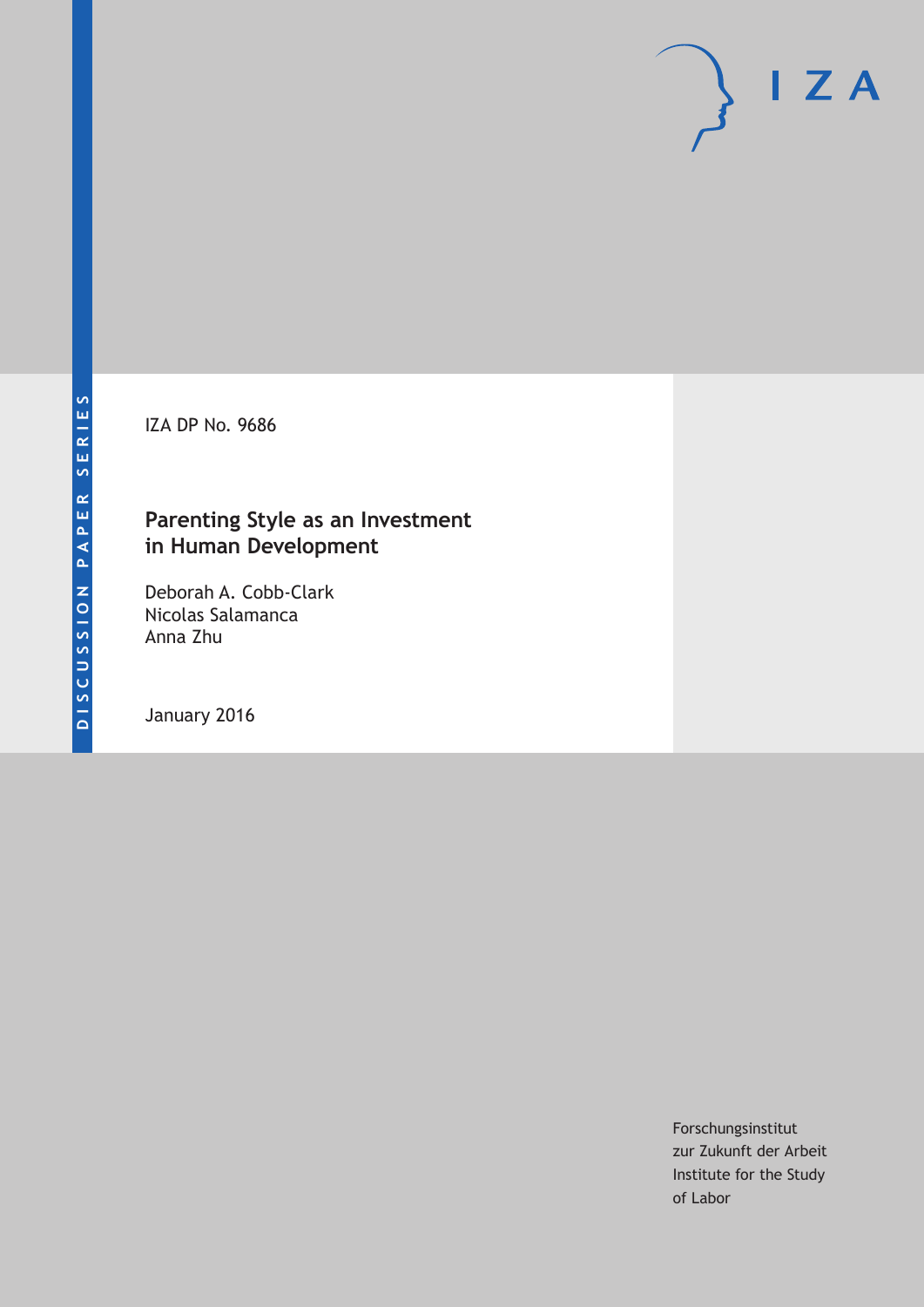# **Parenting Style as an Investment in Human Development**

# **Deborah A. Cobb-Clark**

*University of Sydney, ARC Life Course Centre and IZA* 

# **Nicolas Salamanca**

*Melbourne Institute, University of Melbourne* 

# **Anna Zhu**

*Melbourne Institute, University of Melbourne and ARC Life Course Centre*

> Discussion Paper No. 9686 January 2016

> > IZA

P.O. Box 7240 53072 Bonn **Germany** 

Phone: +49-228-3894-0 Fax: +49-228-3894-180 E-mail: iza@iza.org

Any opinions expressed here are those of the author(s) and not those of IZA. Research published in this series may include views on policy, but the institute itself takes no institutional policy positions. The IZA research network is committed to the IZA Guiding Principles of Research Integrity.

The Institute for the Study of Labor (IZA) in Bonn is a local and virtual international research center and a place of communication between science, politics and business. IZA is an independent nonprofit organization supported by Deutsche Post Foundation. The center is associated with the University of Bonn and offers a stimulating research environment through its international network, workshops and conferences, data service, project support, research visits and doctoral program. IZA engages in (i) original and internationally competitive research in all fields of labor economics, (ii) development of policy concepts, and (iii) dissemination of research results and concepts to the interested public.

IZA Discussion Papers often represent preliminary work and are circulated to encourage discussion. Citation of such a paper should account for its provisional character. A revised version may be available directly from the author.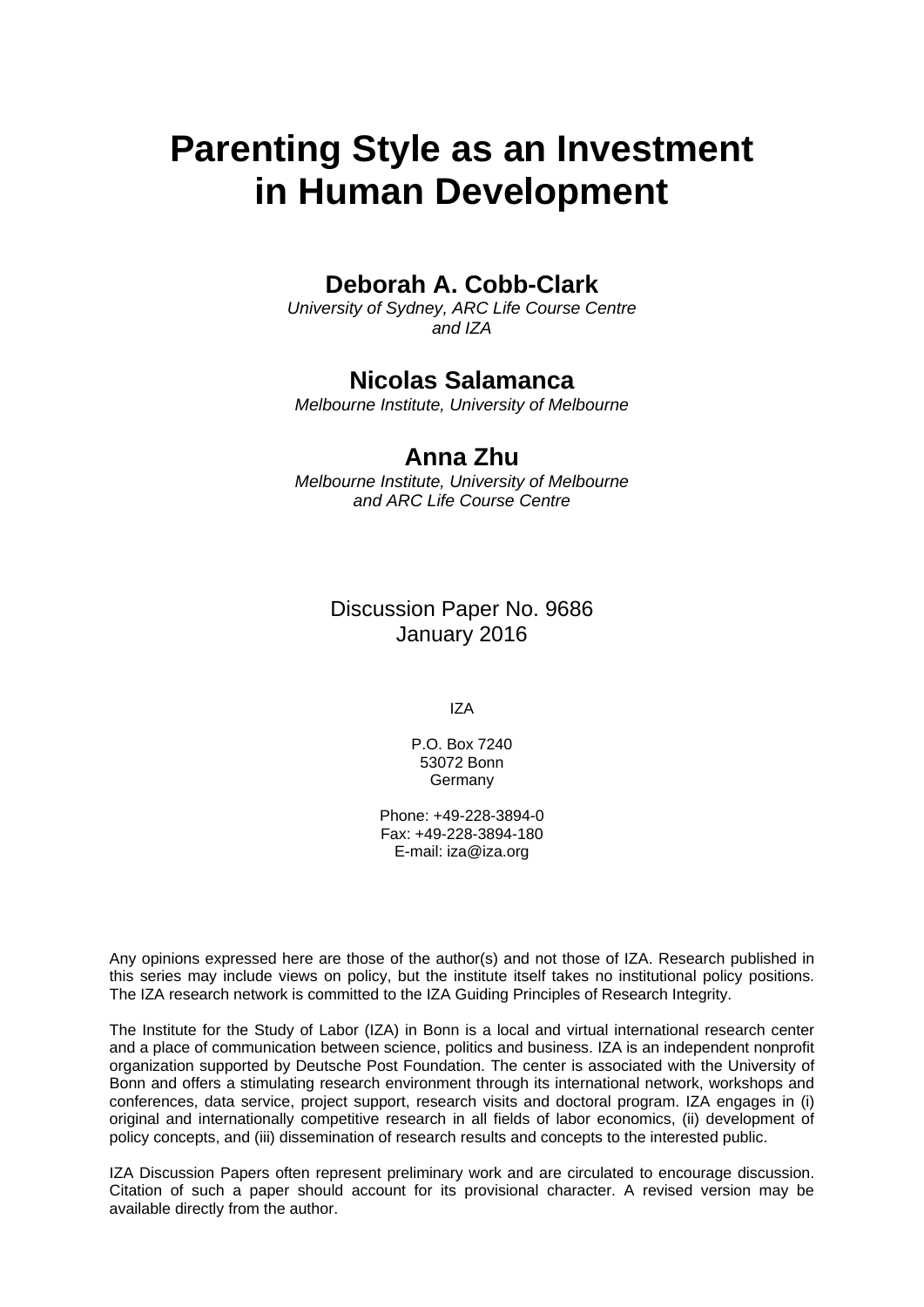IZA Discussion Paper No. 9686 January 2016

# **ABSTRACT**

# **Parenting Style as an Investment in Human Development\***

We propose a household production function approach to human development in which the role of parenting style in child rearing is explicitly considered. Specifically, we model parenting style as an investment in human development that depends not only on inputs of time and market goods, but also on attention, i.e. cognitive effort. Socioeconomic disadvantage is linked to parenting style and human development through the constraints that it places on cognitive capacity. Our model finds empirical support. We demonstrate that parenting style is a construct that is distinct from standard goods- and time-intensive parental investments and that effective parenting styles are negatively correlated with socioeconomic disadvantage. Moreover, parenting style is an important determinant of young adult's human capital net of other parental investments.

JEL Classification: D13, I31, J13

Keywords: parenting style, cognitive load, locus of control, socioeconomic disadvantage, parental investments, human development

Corresponding author:

 $\overline{a}$ 

Nicolas Salamanca Melbourne Institute of Applied Economic and Social Research University of Melbourne Level 5, FBE Building 111 Barry St. Parkville, VIC 3010 Australia E-mail: n.salamanca@unimelb.edu.au

<sup>\*</sup> The data used for this research come from the Youth in Focus Project which is jointly funded by the Australian Government and the Australian Research Council (Grant Number LP0347164) and carried out by the Australian National University. The research was also supported by the Australian Research Council through a Discovery Program Grant (DP140102614) and the Centre of Excellence for Children and Families over the Life Course (project number CE140100027). The Centre is administered by the Institute for Social Science Research at The University of Queensland, with nodes at The University of Western Australia, The University of Melbourne and The University of Sydney. We thank Dan Hamermesh and David Ribar for their comments on earlier drafts of this paper. The views expressed herein are solely those of the authors.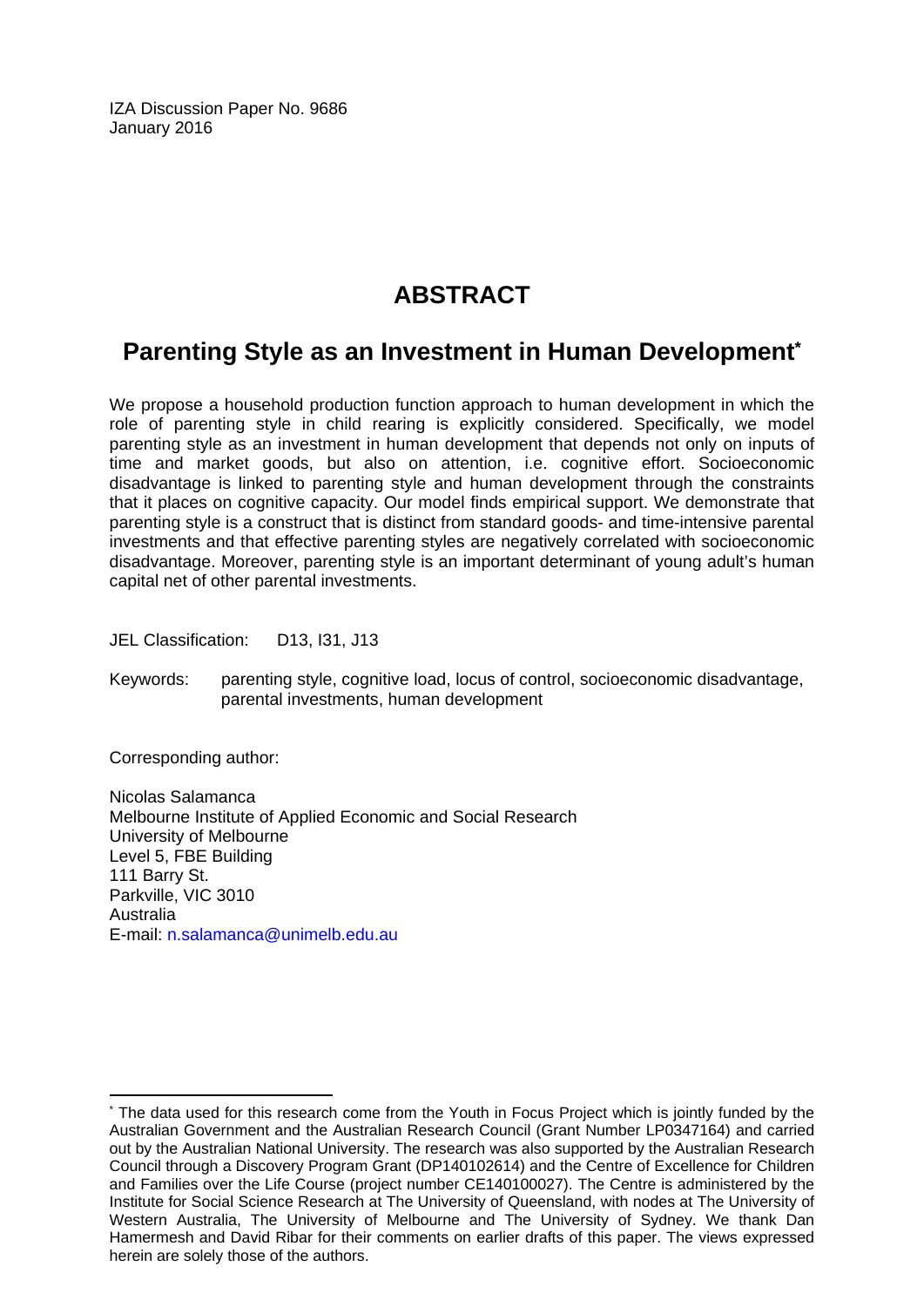#### 1. **Introduction**

There is mounting evidence that early experiences are critically important in laying the foundation for one's overall life chances. A recognition that children's intellectual, emotional, and social development is tied to their family circumstances well and truly before they enter school (e.g. Bradley & Corwyn 2002; Feinstein 2003; Heckman 2006), has prompted researchers to renew their efforts to understand the role of families in shaping children's well-being. The overarching concern is that social and economic disadvantage constrains families' ability to invest in their children, thereby perpetuating disadvantage from one generation to the next. The relationship between socioeconomic disadvantage and human development is complex, however, and it is clear that disadvantage is about much more than having low income. Berger et al. (2009), for example, argue that "the hypothesis that the home environment completely mediates the relationship between income and child outcomes can't be rejected" (p. 985). Knowing more about the extent to which disadvantage operates causally through income – or through some other channel – is important in assessing whether increasing incomes through social benefit programs can "buy" better outcomes (Ermisch 2008).

Economists have begun to respond to this debate by extending their research scope beyond traditional models of human development to consider an expanded set of inputs, including the style of parenting itself. The concept of "parenting style" was formalized in developmental psychology more than 50 years ago as a means of characterizing parents' control over and approach to disciplining their children (Baumrind 1966). Although in the intervening years a large psychological literature has developed linking parenting style to outcomes in childhood and adolescence, economists have only recently begun to explicitly consider its importance. Doepke and Zilibotti (2014), for example, develop a model of parenting in which parenting style is the equilibrium outcome of parents' investments in instilling marketable skills in their children, while Cunha (2015) models parenting style as the combination of parental investments and the institutional environment chosen by parents to best raise their children. Others have modeled parenting style in a game-theoretic framework in which parents actively choose the control they exert (or patience they display) in an effort to prompt their child to display good behavior, study hard, and avoid risky behavior (e.g. Burton et al. 2002; Hao et al. 2008; Cosconati 2009; Lundberg et al. 2009). Consistent with these theoretical perspectives, new empirical evidence indicates that parenting style is important in the production of cognitive and non-cognitive ability (Dooley & Stewart 2007; Fiorini & Keane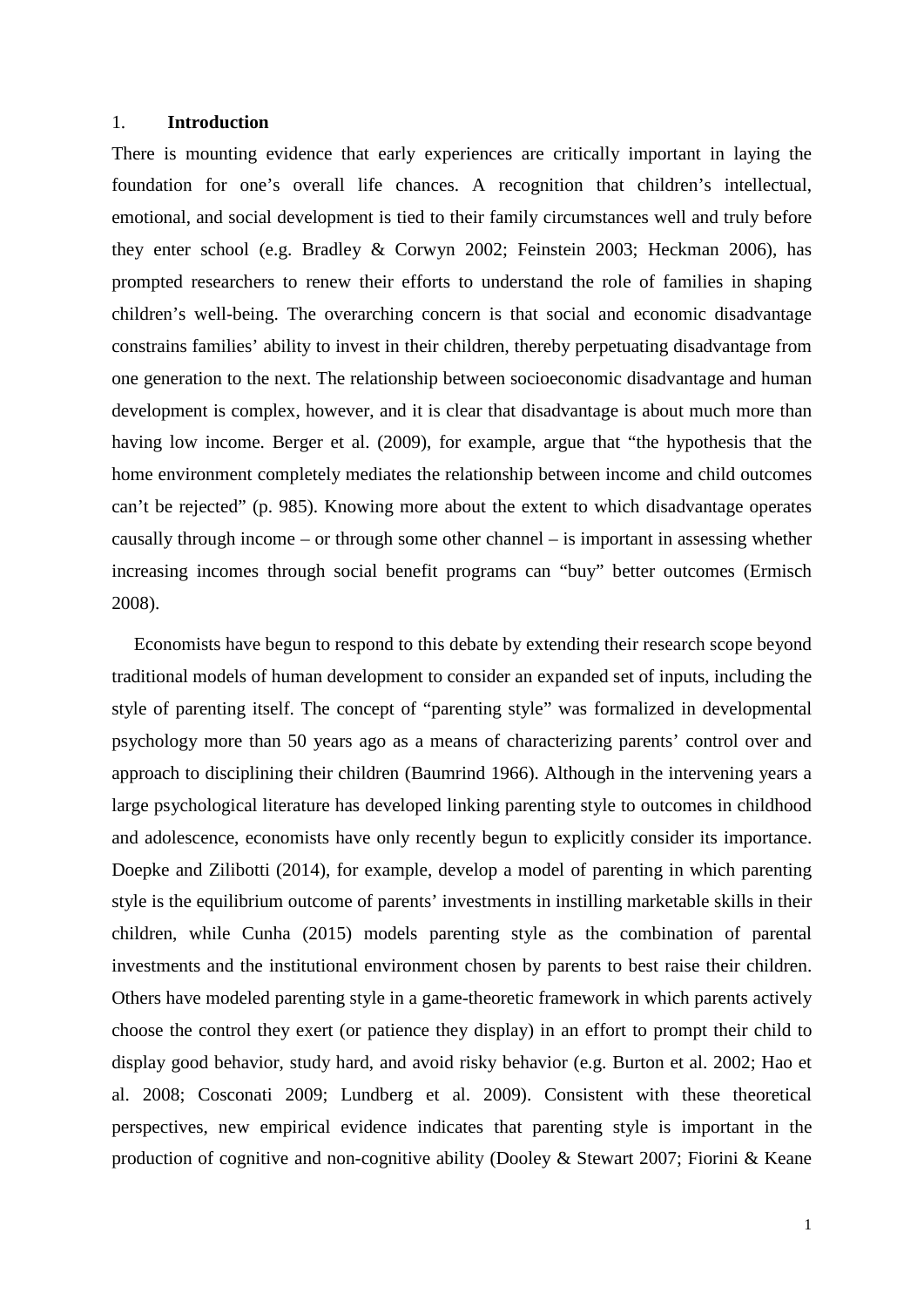2014) and that "parenting in early childhood contributes to the intergenerational persistence in incomes found in many studies" (Ermisch 2008 p. 69).

Our objective is to extend this literature by assessing the role of parenting style and socioeconomic disadvantage in human development. We do this by explicitly modelling a household's parenting style as an investment decision that is important in the production of human development. Tackling the problem in this way has the advantage of allowing parenting style to be endogenous, providing an important explanation for why parents might adopt different styles. Unlike previous researchers, we allow investments in human development – including in parenting style – to rely not only on inputs of time and market goods, but also on a third input which we conceptualize as attention or cognitive effort. Thus, investments in children and adolescents (e.g. helping with school work, reading to children, providing a good diet, monitoring activities, etc.) will be constrained not only by parents' time or income, but also by the mental effort required to consistently pay attention to, engage with, monitor, and supervise their children. Finally, we take seriously the notion that disadvantage itself limits cognitive capacity and alters decision-making (e.g. Shah et al. 2012; Mani et al. 2013; Mullianathan & Shafir 2013) by allowing a household's endowment of attention (cognitive capacity) to depend on its socioeconomic status.

We assess the empirical support for the key implications of our theoretical model by investigating the relationship between parenting style and the human capital of young people (aged 18) captured in the Youth in Focus (YIF) Project. The YIF data combine detailed administrative welfare records with survey information from both young people and their parents. The cross-sectional survey data provide extensive information about the interactions young people have with their parents allowing us to construct several measures of parenting style. We capture socioeconomic disadvantage using administrative data on the public assistance families received over more than a decade while young people were growing up. Importantly, we are able to link parenting style to a number of key human capital outcomes including: educational attainment (high-school completion); educational achievement (university entrance scores); non-cognitive skills (locus of control) and risky behavior (i.e. illicit drug use, delinquent behavior, running away, early parenthood, problem drinking, etc.). These data are used to estimate a series of conditional correlations shedding empirical light on the key theoretical predictions of our model.

We make a number of contributions to the literature. Most importantly, we demonstrate that parenting style can be modelled using a production function approach to understand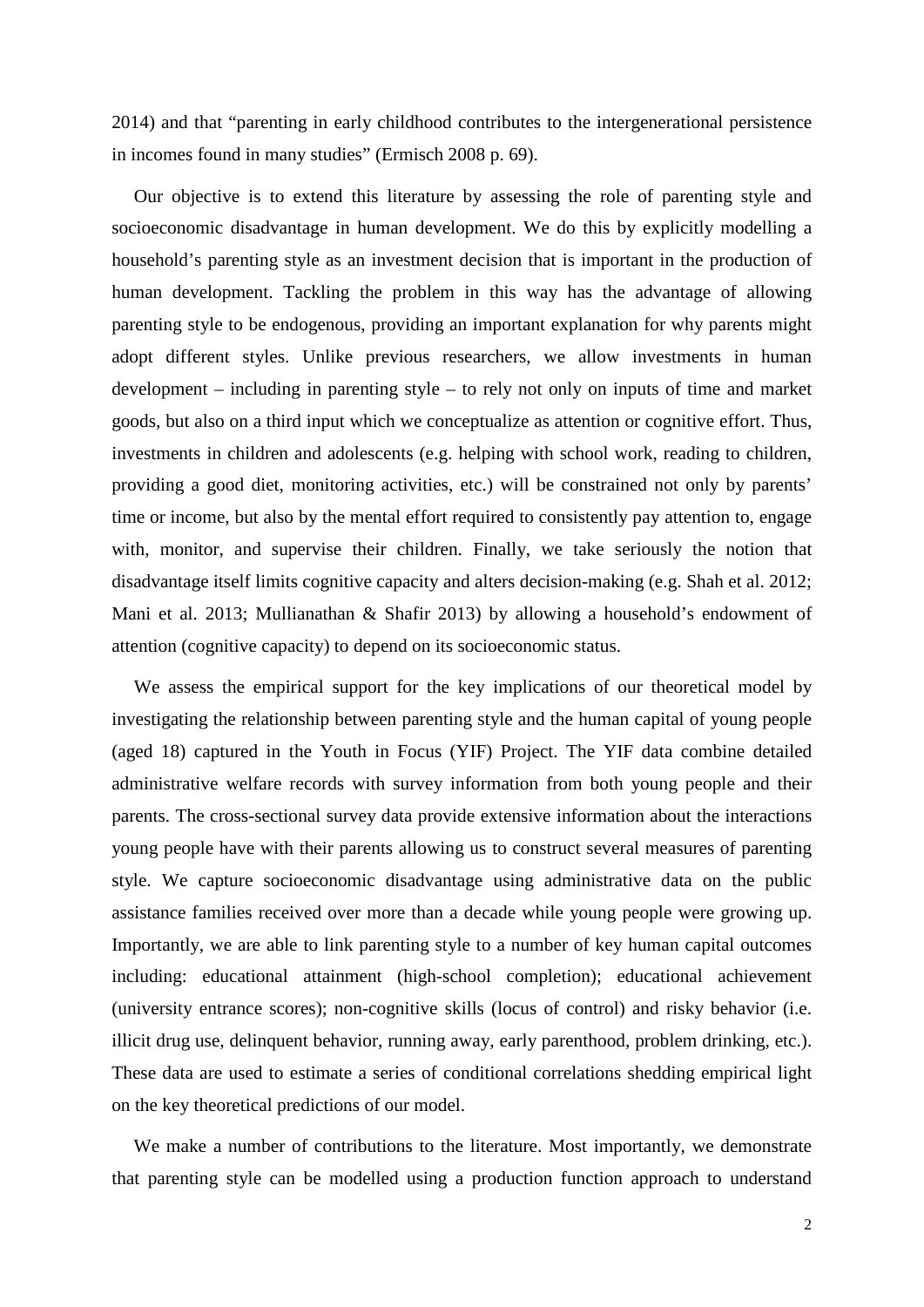investments in human development. That is, parenting style can be characterized as an endogenous investment – stemming from parents' rational choice – in the production of human development. To our knowledge, only four other studies model parenting style directly (see Cosconati 2009; Lundberg et al. 2009; Burton et al. 2002 and Doepke & Zilibotti 2014). Like these studies, we also analyze parenting style in the context of an optimal choice problem. In our model, heterogeneity in parenting style does not originate in parental preferences; it comes from differences in the constraints parents face and the choices they make when investing in their children. This allows us to understand diversity in parenting styles without necessarily appealing to heterogeneity in parental preferences. Moreover, our model nests existing production-function approaches to estimating the determinants of children's cognitive and non-cognitive outcomes, providing a theoretical link to traditional models of parental investment.

Second, explicitly modelling parental attention (cognitive effort) as an input in human development provides a conceptual framework for understanding the potential for socioeconomic disadvantage to constrain outcomes not only through a lack of financial resources, but also through a lack of parental cognitive resources. We believe that it is quite natural to view many effective parental behaviors (e.g. establishing control, discipline, and routine, etc.) as being much more taxing of mental effort and attention than of either money or time. Cognitive resources are also central to social interaction and prosocial behavior (Rameson et al. 2012); self-control (Shiv & Fedorkhin 1999), as well as ethical behavior (Gino et al. 2011) all of which are relevant for parenting behavior. Yet disadvantage may deeply affect children and adolescents by taxing their parents' cognitive resources (Mullianathan & Shafir 2013). We provide a framework for developing the theoretical and empirical implications of this proposition as well as for characterizing the inherent tradeoffs between inputs of market goods, time, and attention in human development.<sup>[1](#page-5-0)</sup>

Finally, our paper makes an important contribution to the empirical evidence on socioeconomic disadvantage and human capital formation more generally. In particular, our analysis of young people's human capital extends the existing economics literature on parenting style which to date has only considered outcomes measured in childhood. There is evidence that adolescents' achievement is more closely related to their own perceptions of parenting than to what parents report they are doing (Paulson 1994), making youths' self-

 $\overline{a}$ 

<span id="page-5-0"></span><sup>&</sup>lt;sup>1</sup> Fiorini and Keane (2014) argue that studies which focus on single inputs into child development and do not consider the trade-offs between alternative inputs provide limited and perhaps misleading information.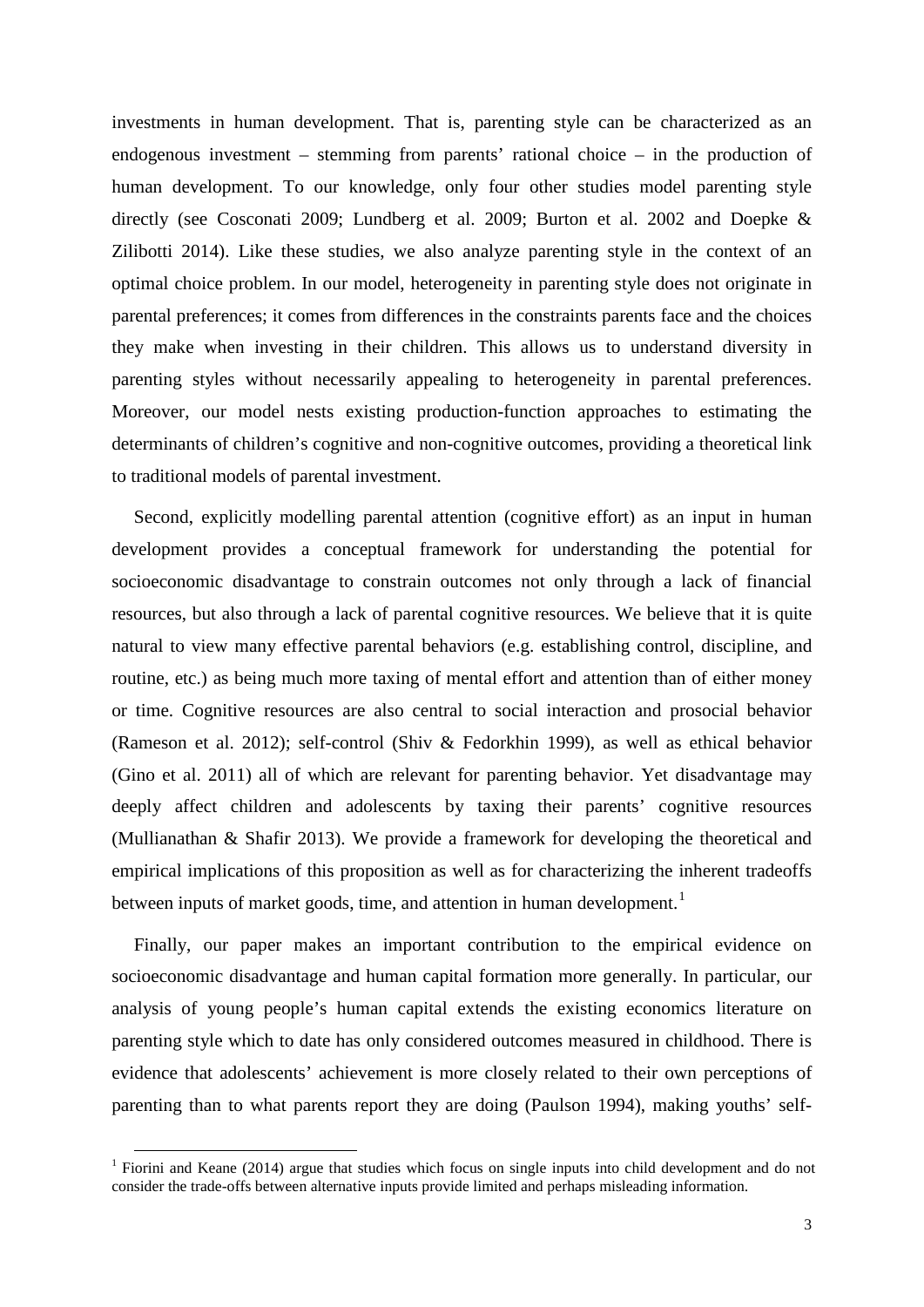reports arguably the most valid way of measuring parenting style (Aunola et al 2000). Moreover, we capture family resources during childhood using administrative data on welfare receipt which allows us to study the link between parenting and human development in the context of a much broader notion of socioeconomic disadvantage than is typically captured by parental income, occupation, or education alone.

Our theoretical model is empirically supported. Parenting style is a construct that is distinct from standard money- and time-intensive parental investments. Moreover, parenting style is correlated with socioeconomic disadvantage. In particular, the extent to which parents monitor their young-adult children decreases with disadvantage, even amongst parents making comparable levels of other goods- and time-related investments. Parenting style is also correlated with young adults' human capital even after accounting for other parental investments. However, we find little evidence that parenting style explains a meaningful portion of the human capital penalty associated with socioeconomic disadvantage over and above money- and time-intensive parental investments.

The remainder of this paper is structured as follows. In Section 2 we review the literature on investments in human development paying particular attention to the role of parenting and socioeconomic disadvantage. Our theoretical framework is described in Section 3. In Section 4 we describe our empirical strategy, while in Section 5 the details of the Youth in Focus data are presented. Results from our preferred specification and our sensitivity analysis can be found in Section 6. Finally, Section 7 concludes.

#### 2. **Literature Review**

There is a long tradition in developmental psychology, public health, and sociology of relating children's outcomes to the nature of the parenting that they have experienced (e.g. McLoyd 1998; Guo & Harris 2000; Brooks-Gunn & Markman 2005; Berger et al. 2009; Kelly et al. 2011). Economists, in contrast, have historically been much more focused on the decisions – particularly the human capital investment decisions – that parents make for their children rather than on the way that they parent. However, a growing recognition of the importance of childhood in laying the foundation for individuals' long-term social and economic well-being has led economists to increasingly turn to broader concepts of parenting behavior as a means of enriching their understanding of human development.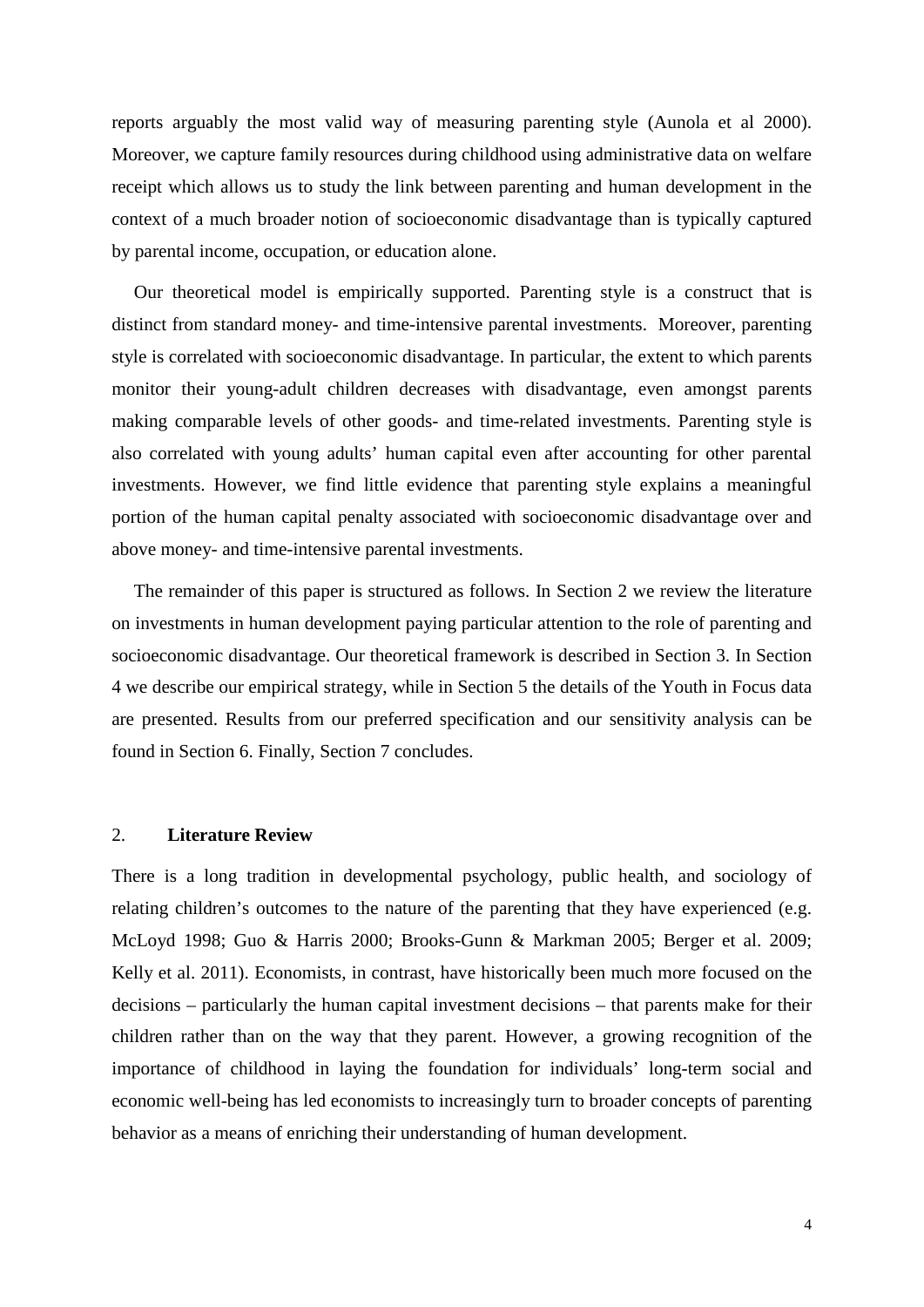Drawing on philosophical debates dating back to the 1920s about the role of permissive, child-centered policies in education, Baumrind (1966) proposed a typology of three parenting styles – "permissive", "authoritarian" and "authoritative" – which are distinguished mainly in terms of the relative importance parents attach to control of versus freedom for their children. Over time, this framework has been extended to accommodate a wider range of parental behavior. Today it is common for parenting style to be characterized by two underlying processes: i) the number of demands made by parents; and ii) the contingency of parental reinforcement which are often referred to as demandingness (control) and responsiveness (warmth) respectively (see Darling & Steinberg 1993; Spera 2005 for reviews). This twofactor approach also quite naturally gives rise to an extension of Baumrind's (1966) original parenting-style typology to include "disengaged" as a fourth style of parenting. Disengaged parenting (i.e. low levels of both warmth and control) has been linked to impulsivity, behavioral and emotional problems, school dropout, substance abuse, and delinquency in their children, while children's best social, cognitive, and behavioral developmental outcomes are usually associated with authoritative parenting (i.e. high levels of both warmth and control) (Wake et al. 2007; see also Maccoby & Martin 1983; Baumrind 1991).

Developmental psychologists often argue that it is important to distinguish parenting style (i.e. the emotional climate in which parents raise their children) from parenting practices (i.e. the specific behaviors that parents use to socialize their children) (Darling & Steinberg 1993). Economists, however, are less likely to make this distinction often constructing parenting indexes – sometimes referred to as "style" – that combine elements of both. Many parenting practices including establishing regular family mealtimes, rules about television watching and computer use, and routines around homework and bedtimes have also been linked to a range of positive health and developmental outcomes for children (see Del Bono et al. 2014; Ribar & Zapata 2014).

The good news is that effective parenting seems to protect children from some of the adverse effects of socioeconomic disadvantage (McLoyd 1998; Guo & Harris 2000; McCulloch & Joshi 2002). The bad news is that "economic hardship diminishes parents' ability to interact with and socialize children in ways that are beneficial to their well-being" (Guo & Harris 2000, p. 431). Moreover, it appears that it is this disruption in effective parenting which is at least partially to blame for the adverse consequences of financial stress for children and adolescents (e.g. McLoyd 1998; Bradley & Corwyn 2002; Conger et al. 2002; Mistry et al. 2009; and the references therein). Bradley and Corwyn (2002), for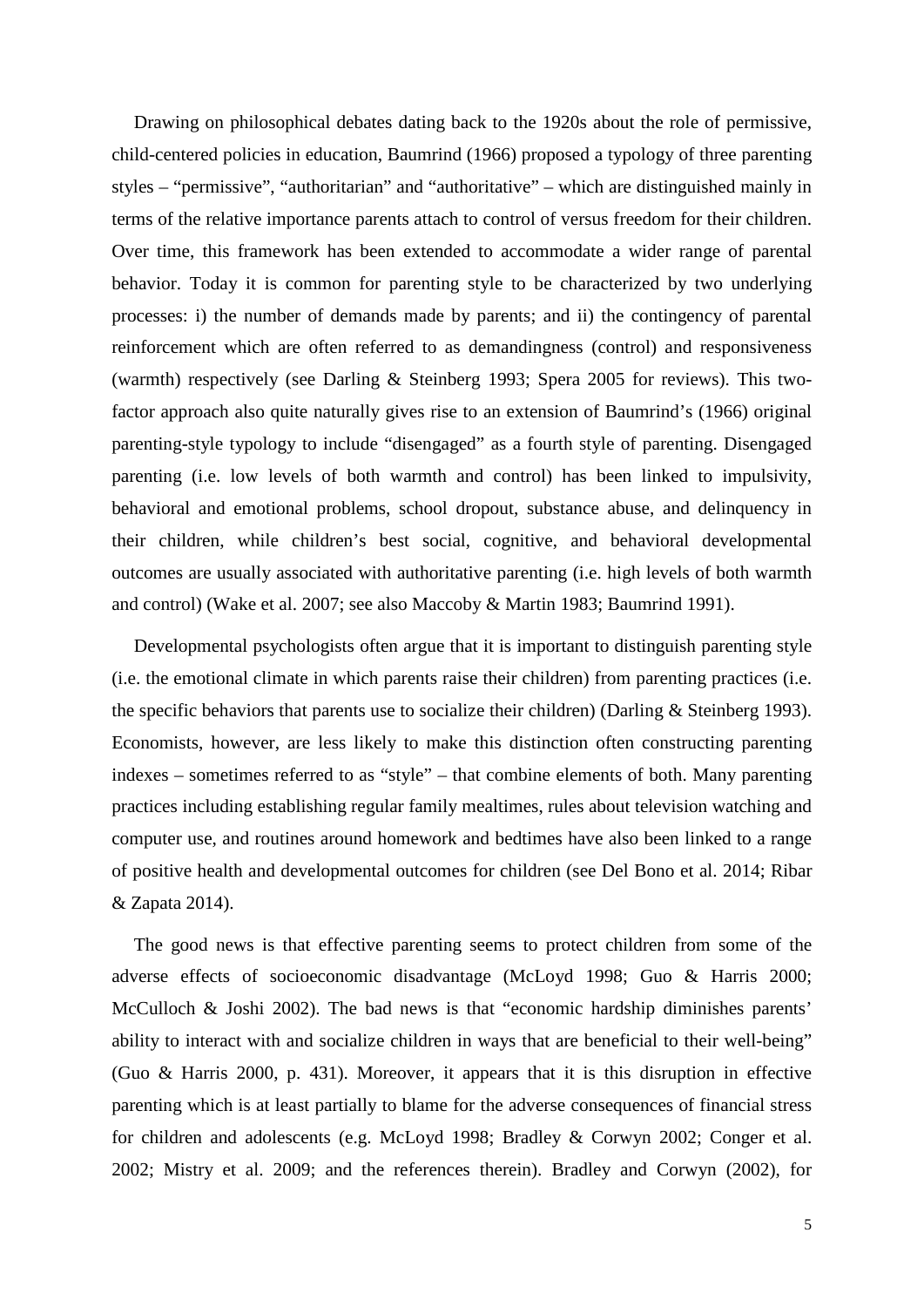example, argue that parents with high socioeconomic status engage in a number of practices (e.g. using richer vocabulary, eliciting more child speech, reading, etc.) which "are strongly implicated" as mechanisms underpinning the relationship between socioeconomic status and children's intellectual and academic achievement (p. 382).

Psychologists have traditionally viewed stress as the underlying mechanism linking disadvantage and ineffective parenting. The repeated stresses associated with having too little income and living in inadequate housing in poor, often violent, neighborhoods produce hormonal responses which overtime can take a physiological toll on individuals. Health scientists refer to this as "allostatic load" (McEwen 2000) and it can affect parenting (see Bradley & Corwyn 2002 for a review). Increasingly economists are building upon this idea by incorporating poverty-induced psychological stress into models of economic behavior in an effort to understand how poverty is perpetuated (e.g. Shah et al. 2012; Mani et al. 2013; Haushofer & Fehr 2014). This innovation has the potential to provide a much richer understanding of the ways that socioeconomic disadvantage hinders human development. Importantly, there is growing evidence that being preoccupied with pressing budgetary concerns leaves fewer cognitive resources available for decision making (Mani et al. 2013). In effect, "scarcity changes how people allocate attention: It leads them to engage more deeply in some problems while neglecting others" (Shah et al. [2](#page-8-0)012 p. 682).<sup>2</sup> Yet effective parenting requires consistent mental effort and continuous attention. Consequently, it may be the tax on cognitive "bandwidth" – generated by a lack of income – which explains the link between disadvantage and ineffective parenting (Mullianathan & Shafir 2013).

The developmental psychology literature on effective parenting styles and the economics literature on parental investments in children and adolescents have evolved largely independently of one another. However, economists are slowly beginning to explicitly consider the process shaping parenting itself. Cosconati (2009), for example, models parenting style as the constraints parents place on their children's time use, while Lundberg et al. (2009) model the control that parents exert over their children's decision making. In contrast, Burton et al. (2002) conceptualize parenting style as parents' degree of patience in response to children's misbehavior. Finally, Doepke and Zilibotti (2014) consider parenting style to be the outcome of a process in which the economic environment shapes families' incentives to instill patience in their children.

 $\overline{a}$ 

<span id="page-8-0"></span> $2$  Socioeconomic disadvantage, for example, has been linked to increased risk-taking, more impatience, and diminished self-control (Bernheim et al. 2013; Haushofer & Fehr 2014).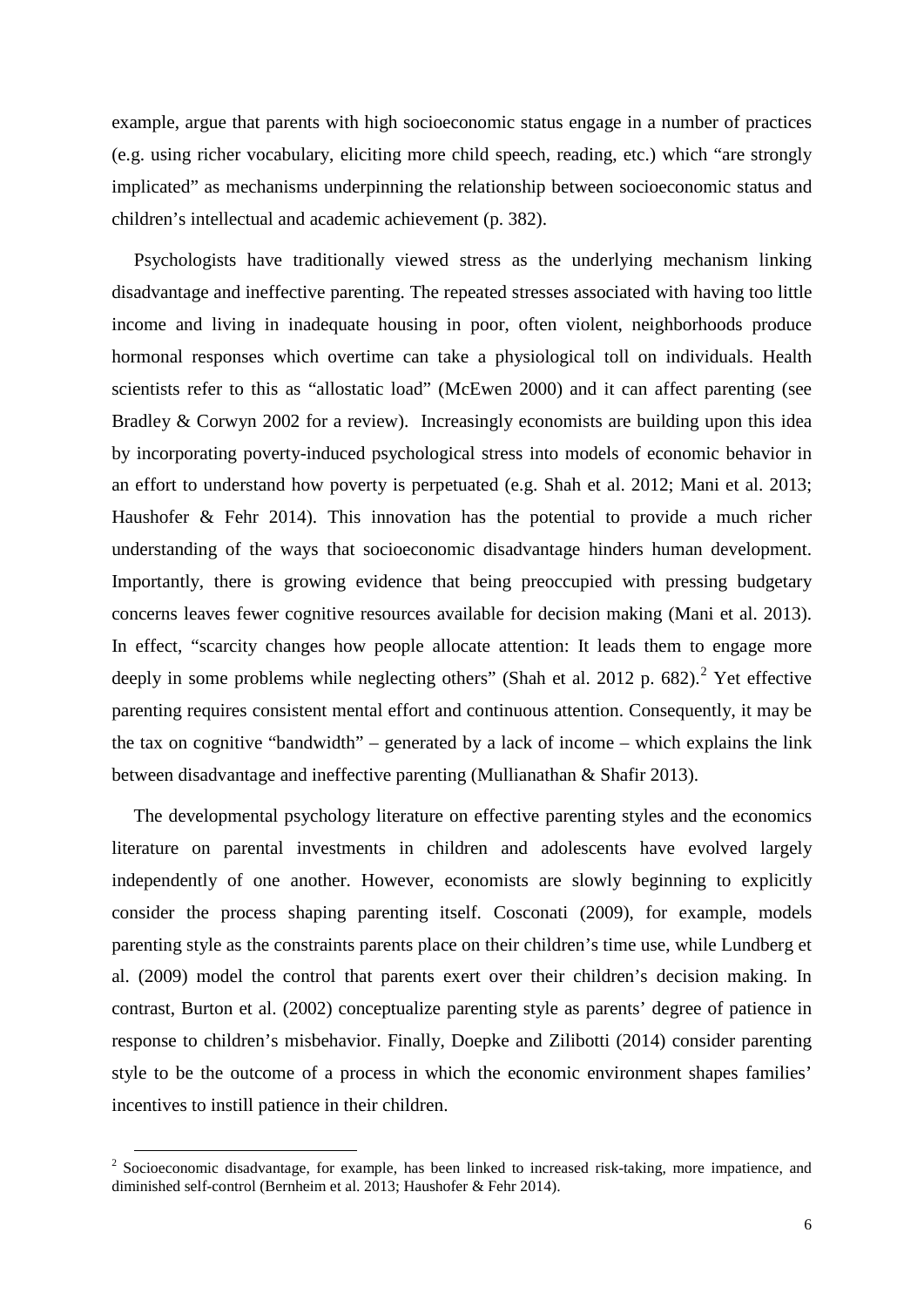Research linking these diverse strands of the literature is producing new insights into human development. It is an important step in developing policy initiatives to mitigate the adverse impact of poverty on human development.

#### 3. **Model**

 $\overline{a}$ 

Our theoretical framework draws heavily on Becker's household production model of consumer behavior in which households use inputs – typically time and market goods – to produce commodities which they then consume, yielding direct utility (Becker 1965; Michael & Becker 1973). This framework has been used extensively in the literature to study a range of household behaviors including households' decisions to have and invest in their children (e.g. Becker & Lewis 1973; De Tray 1974; Liebowitz 1974; Gronau 1977).

We make three innovations on the standard model of home production. First, we explicitly model a household's "parenting style" as a parental investment which is important for the production of human development. Second, parental investments in human development – including in parenting style – rely not only on inputs of time and market goods, but also on a third input which we will refer to as attention or cognitive effort.<sup>[3](#page-9-0)</sup> Third, we allow socioeconomic disadvantage itself to constrain cognitive capacity by modelling a household's endowment of attention (cognitive capacity) as a function of their socio-economic status.

#### *3.1 A Home-Production Investment Approach*

We begin by assuming that parents care about parenting-related investments only to the extent that they affect human development.<sup>[4](#page-9-1)</sup> Moreover, parental utility is assumed to be separable in human development (Q) and non-parenting-related  $(Z_{\sim P})$  commodities. Specifically,

$$
U(Z) = u(Q(Z_P), Z_{\sim P})
$$
\n<sup>(1)</sup>

<span id="page-9-0"></span><sup>&</sup>lt;sup>3</sup> Interestingly, Michael and Becker (1973) model home production as a function of time inputs, market goods, and the "environment" in which production takes place. The role of environmental inputs, however, has not received much attention in the home production literature. More recently, economists have explicitly begun to consider the role of inattention in inter-temporal decision making (see Taubinsky 2014), however, as yet these models have not been applied to parental decision making.

<span id="page-9-1"></span><sup>4</sup> Although parenting-related investments can also have consumption benefits for parents and thus children can provide utility directly to them (Becker 1960, p. 210), we abstract from that here in order to focus on the potential for mechanisms that are not preference-based to account for the relationship between socioeconomic disadvantage and human development.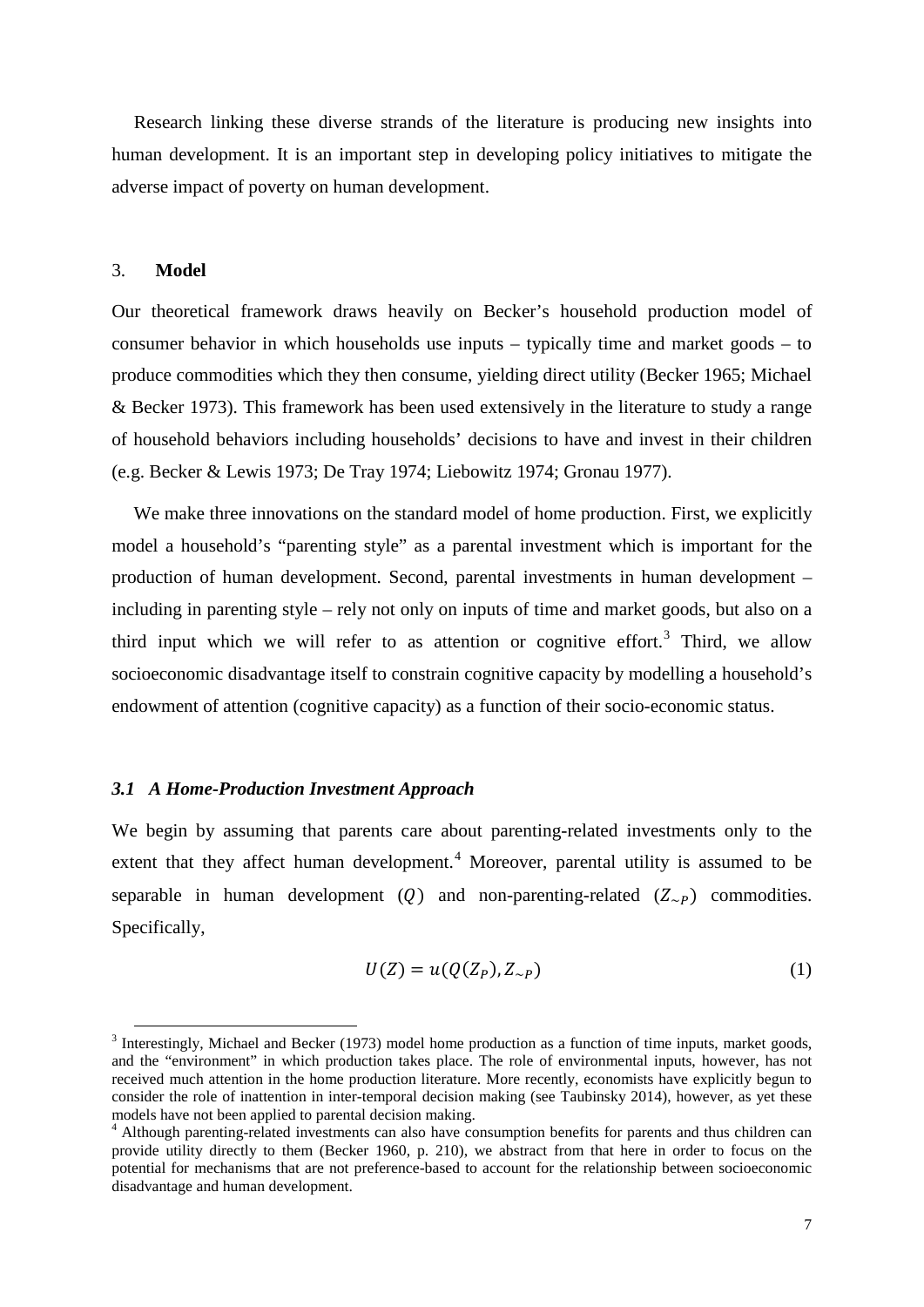where  $Z_p$  denotes parenting-related investments and  $U(Z)$  is increasing in both  $Q(Z_p)$  and  $Z_{\sim P}$ . The assumption that the parental utility function is separable is relatively innocuous in our case as it implies, simply put, that parents always prefer greater human development irrespective of the level of non-parenting-related commodities they consume. Separable utility greatly simplifies our analysis since it allows us to recast parents' choice problem as a two-stage process. First, parents decide which (and what level) of parenting-related investments to make in order to maximize their children's development given their total parental inputs (i.e. the time, market goods, and attention allocated to parenting). They do the same for each of the non-parenting-related commodities. Second, given the potential utility outcomes from the first stage, parents then decide how to allocate their overall endowment of inputs to parenting and each of the non-parenting commodities. As our interest is in human development, we will focus our attention solely on the first stage of this problem—i.e., the production of parenting-related investments.<sup>[5](#page-10-0)</sup>

Let the production of human development be given by:

 $\overline{a}$ 

$$
Q = q(Z_{P1}, \ldots, Z_{PI}) \tag{2}
$$

where  $j = 1...J$  indexes parenting-related investments  $Z_p$ . Parents produce these investments using a combination of market goods  $(x_i)$ , time  $(t_i)$ , and attention  $(a_i)$ . Specifically, let

$$
Z_{Pj} = z_j(x_j, t_j, a_j). \tag{3}
$$

Parents face the usual income and time constraints. In addition, their attention is also constrained. The assumption that preferences are separable implies that we can abstract from modeling parents' consumption of non-parenting-related commodities and focus only on parents' investment choices. Parental investments in human development are then constrained by the total available income  $(I^P)$ , time  $(T^P)$ , and attention  $(A^P)$  that has been allocated to parenting. Thus, the constraints facing parents are given by:

$$
T^P = t_w + \sum_j t_j \tag{4}
$$

$$
A^P = a_w + \sum_j a_j \tag{5}
$$

$$
I^{P} = w \cdot t_{w} \cdot a_{w} + V^{P} = \sum_{j} p_{j} x_{j} \tag{6}
$$

<span id="page-10-0"></span><sup>&</sup>lt;sup>5</sup> In addition, this approach allows us to analyze parental investment choices abstracting from the role of parent's preferences over parenting vs non-parenting consumption. See Del Boca et al. (2014) for a less general model that explicitly accounts for parents' trade-off between child rearing and other consumption.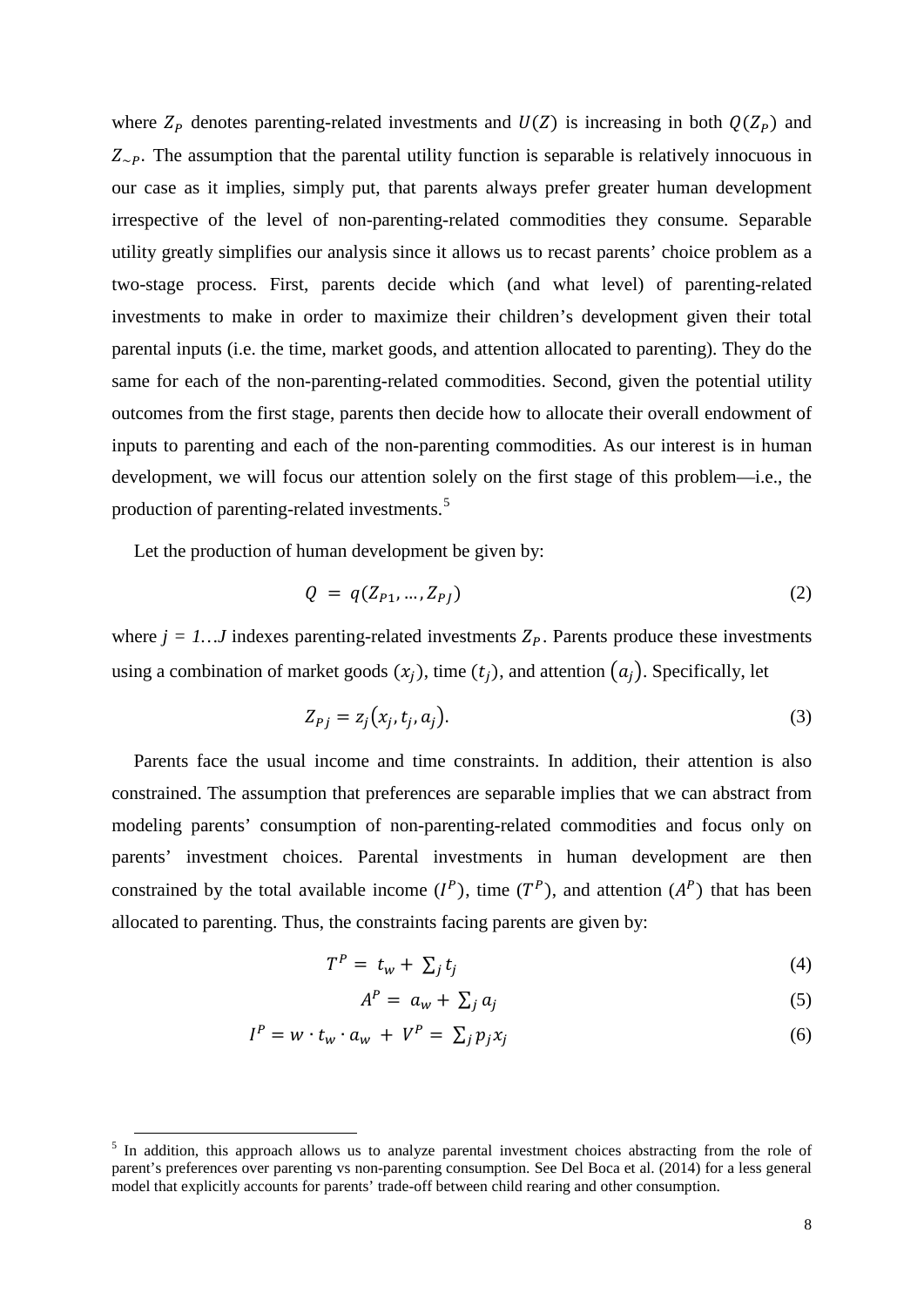Parents devote a fraction of the total time  $(T^P)$  and total attention  $(A^P)$  allocated to human development to labor market work in order to generate the income necessary to purchase inputs in the form of market goods. The remainder of their time and attention is allocated to producing investments in their children. We define "parenting income"  $(I^P)$  to be the sum of labor income  $(w \cdot t_w \cdot a_w)$  and the non-labor income allocated to human development  $(V^P)$ . Labor income is the result of rewarding – at predetermined wage  $w$  – effective (i.e., attentionaugmented) work which is endogenously determined by the time  $(t_w)$  and attention  $(a_w)$ allocated to work. Finally, market goods are purchased at exogenously-given prices  $(p_j)$ .<sup>[6](#page-11-0)</sup>

#### *3.2 Endowments of Attention and Socioeconomic Status*

 $\overline{a}$ 

The question then arises; how should we conceptualize a household's endowments of attention and cognitive resources? Though many approaches might be adopted to capture heterogeneity in households' cognitive resources, given our specific focus on human development it is particularly useful to link attention endowments to socioeconomic circumstances. This is consistent with the evidence that poverty itself limits self-control (Bernheim et al. 2013), cognitive functioning (Mani et al. 2013), and the ability to parent (McLoyd 1998, Bradley & Corwyn 2002).

Specifically, we assume that a household's available attention (cognitive resources) can be written as:

$$
A \stackrel{\text{def}}{=} A(S) \tag{7}
$$

with  $A' > 0$ ,  $A'' < 0$ , and where  $S = wT + V$  is Becker's original measure of full income which captures socioeconomic status — and in particular, socioeconomic disadvantage — in our model.[7](#page-11-1)

Optimal parental investment in children's human capital and the corresponding effective use of parental time and attention in producing those investments result from the maximization of *Q* constrained by the relevant investment technologies and the available

<span id="page-11-0"></span><sup>&</sup>lt;sup>6</sup> A more general way to include attention as a factor in income production is to assume that  $w = w(a)$ , with  $w' > 0$  and  $w'' < 0$ . The central intuition behind our model does not change under this more general framework.

<span id="page-11-1"></span> $7$  While economists tend to focus on income-based measures of socioeconomic disadvantage (as we have done here), sociologists are more likely to turn to measures based on parental education, occupation, or family structure (e.g., Sewell & Shah 1967; Mueller & Parcel 1981; Hollingshead 2011). Our modeling approach easily accommodates both perspectives. Moreover, we can derive comparative statics if socioeconomic disadvantage is partly (but not wholly) a function of full income.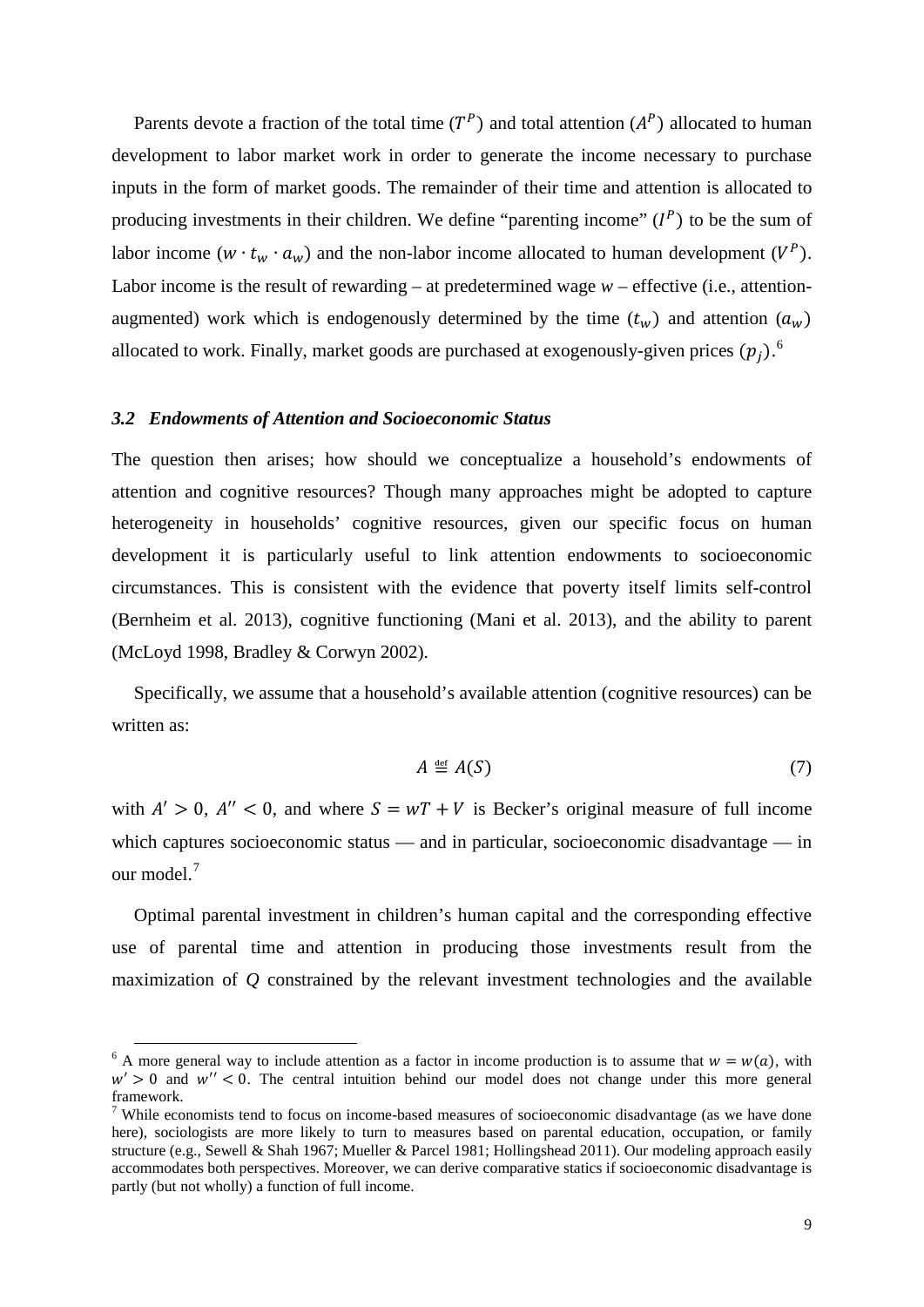resources allocated to investments in human development. We can collapse constraints (4) through  $(6)$  into the following overarching constraint:<sup>[8](#page-12-0)</sup>

$$
S^{P} = w \cdot T^{P} \cdot A^{P} + V^{P} = \sum_{j} p_{j} x_{j} + [w(T^{P} \sum_{j} a_{j} + A^{P} \sum_{j} t_{j} - \sum_{j} t_{j} \sum_{j} a_{j})]
$$
(8)

Equation (8) is an analogue of Becker's full income constraint, which can be more accurately (though less eloquently) described as "full ability-augmented income devoted to parenting." On the left hand side, we have the total (potential) household income when all time and attention allocated to parenting are devoted to producing parenting income. On the right hand side, we have the sum of resources expended by the household on parenting, valued at their respective market prices, and accounting for the complementarities of labor and attention in producing labor income. In particular, the expression in brackets on the righthand side of equation (8) captures the opportunity cost (lost income) associated with the fact that household effective (attention-augmented) work effort is reduced by devoting both time and attention to parenting.

#### *3.3 A Household's Choice Problem*

 $\overline{a}$ 

The household's choice problem can then be written as the unconstrained maximization of

$$
L = q(Z_{P1}, ..., Z_{PJ}) + \lambda [S^{P} - \sum_{j} p_{j} x_{j} + w(T^{P} \sum_{j} a_{j} + A^{P} \sum_{j} t_{j} - \sum_{j} t_{j} \sum_{j} a_{j})]
$$
(9)

After some algebra, the first order condition for this problem with respect to an arbitrary child investment,  $Z_{Pi}$ , can be expressed as

$$
\frac{\partial Q}{\partial z_{Pj}} = \lambda [p_j \frac{\partial x_{ij}}{\partial z_{Pj}} + w a_w \frac{\partial t_j}{\partial z_{Pj}} + w t_w \frac{\partial a_j}{\partial z_{Pj}}].
$$
\n(9)

These conditions have the usual "marginal productivity equals marginal cost" interpretation.<sup>[9](#page-12-1)</sup> Equation (9) makes clear, however, that while the marginal cost of market goods is their market price,  $p_i$ , inputs of time are valued at their opportunity cost at the margin, i.e. the income an additional unit of time would have generated at the current level of wages and attention at work,  $wa_w$ . Similarly, attention is also valued at its marginal cost, i.e. the income an additional unit of attention allocated to work would have generated at the current wage and time allocated to work,  $wt_w$ .

<span id="page-12-1"></span>

<span id="page-12-0"></span><sup>&</sup>lt;sup>8</sup> To see this substitute equations (4) and (5) into equation (6) and rearrange.<br><sup>9</sup> The counterpart to Equation (9) when there are joint production—the use of an input in more than one production process at the same time—captures the same intuition but adds notational burden (see Michael & Becker 1973).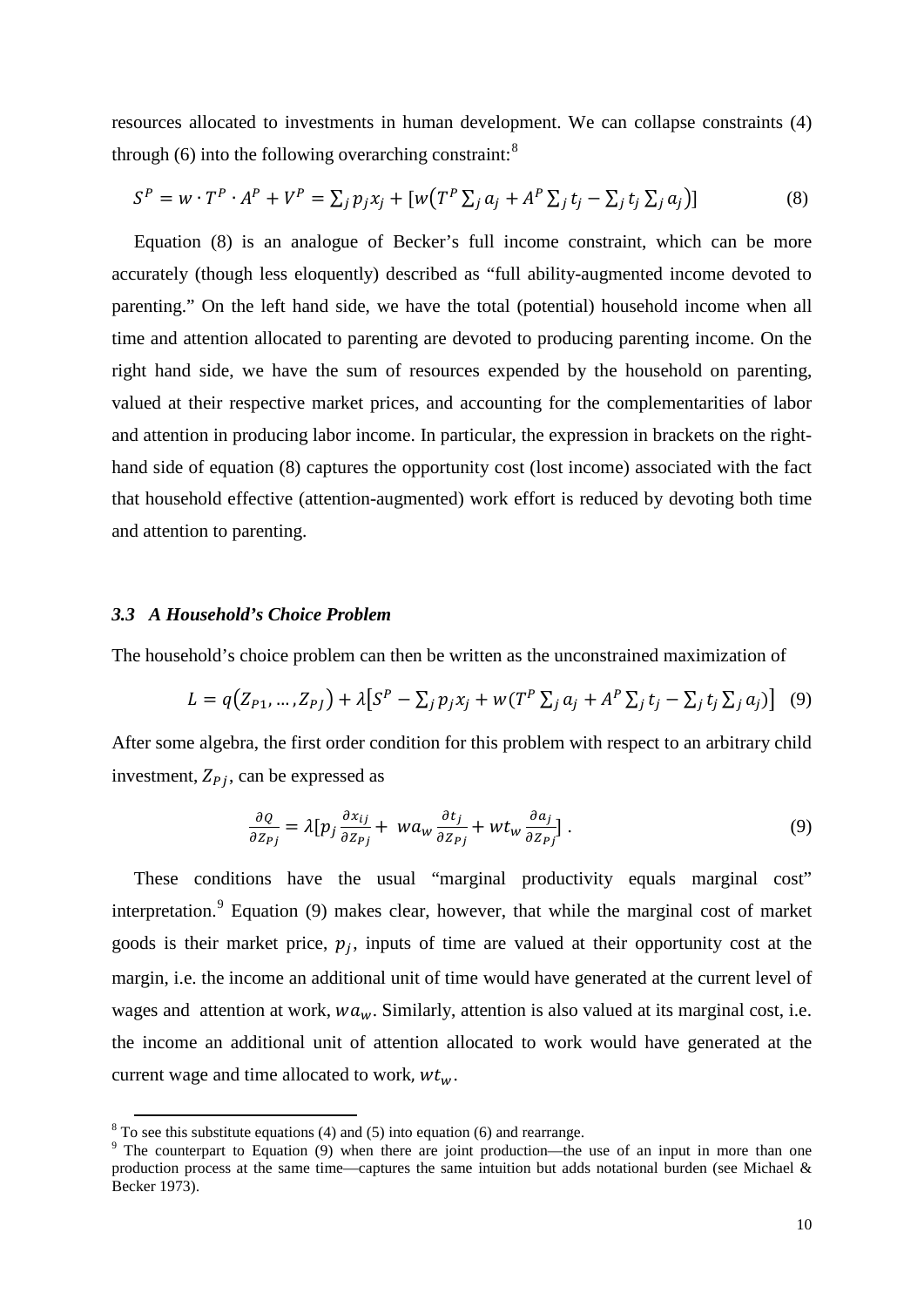Importantly, many of the implications of Becker's original home production model hold here as well. First, in the case of multiple single-input investments, the use of that input will be determined solely by its relative marginal productivity across different investments. The same does not apply for investments that depend on more than one input. In this case, the use of a specific input will generally be affected by the prices and levels of all inputs. We can thus identify parental investments that depend only on a single input, say attention, as those that do not respond to variation in the price of market goods or the opportunity cost of time.

Second, inputs will be more complementary if they are used in the same investments (Michael & Becker 1973). This implies that, if there are important investments for human development which rely on time and market goods as well as attention, these inputs will be stronger complements and their cross-price elasticities will be larger. If, on the other hand, parental investments only require either time, market goods, or attention, then those inputs will not be strong complements. All parental investments in their children's human development – including those in parenting style – will be related to each other to the extent that they use inputs linked through a common budget constraint.

Thus, our rather straight-forward investment model is quite powerful in generating important insights into the relationship between parenting style, socioeconomic disadvantage and human development. It is particularly valuable in providing a conceptual link to the longstanding psychology literature in child development. It is limited, however, by its static nature. Parenting behavior will almost certainly respond to what children and adolescents actually do (e.g. Burton et al. 2002; Lundberg et al. 2009) arguing for extensions of the basic model to permit a dynamic investment approach. Moreover, our simple investment model is best suited to childhood and early adolescence when children's agency is more limited. Youth are more likely to be economic agents with independent preferences and the power to influence family outcomes (e.g. Lundberg et al. 2009), however, making non-cooperative game theoretic approaches to parental investments particularly attractive.

## 4. **Empirical Strategy**

Our interest is in assessing whether or not an investment model of parenting style is empirically supported. Unfortunately, modelling attention (cognitive effort) as a key input into investments in human development compounds the well-known barriers to achieving unbiased estimation of production function parameters (see Todd & Wolpin 2003). We will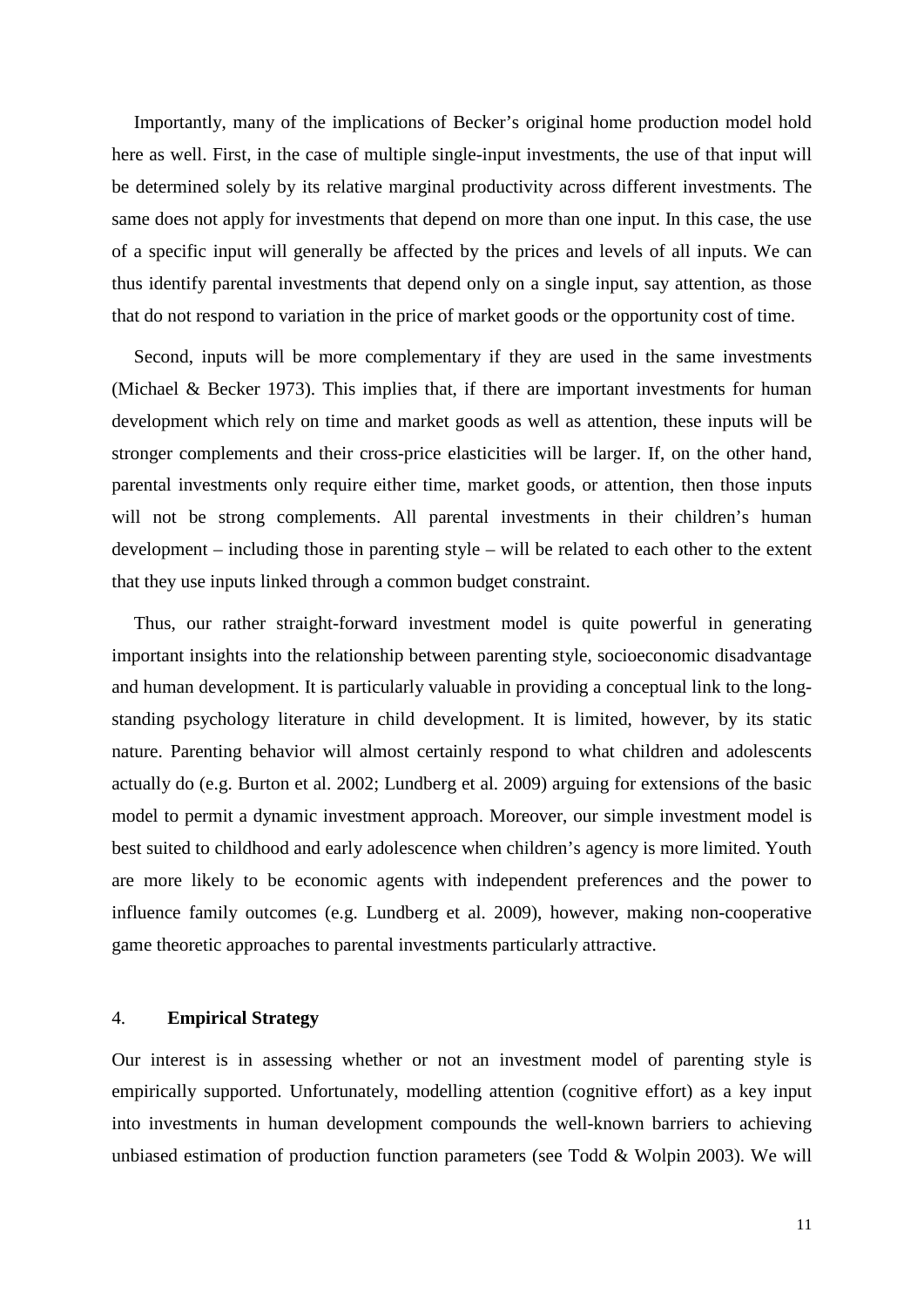be unable to overcome these barriers. Instead, we adopt a reduced-form, empirical approach that allows us to interrogate our data to assess whether or not the central predictions of our theoretical model are consistent with the empirical relationships we observe. Details are discussed below.

Previous research that uses a production function approach to analyze children's cognitive achievement is useful in illustrating the empirical challenges we face in taking our theoretical framework to the data. The empirical analog of our human development production function (equation 2) can be written as follows:

$$
Q_i = \beta_1 Z_{1i} + \dots + \beta_j Z_{ji} + \varepsilon_i \tag{10}
$$

This specification corresponds to the cumulative specification commonly used in estimating the production of children's cognitive achievement (see Todd & Wolpin 2003). The biggest hurdle in estimating production functions like that specified in equation (10) arises because parenting-related investments are not exogenously given, but instead result from the active choices that parents make when trying to maximize their children's human development given the constraints they face. As Todd and Wolpin (2003) note, the fact that investments are purposely chosen would not necessarily be a problem if data on all of the relevant factors of production were observed. However, researchers rarely have comprehensive data on all of things that are relevant to human development. Measures of children's endowments (e.g. innate ability) are often unavailable, for example, resulting in biased estimates unless: i) child endowments are orthogonal to parenting-related investments; or ii) child endowments do not in fact contribute to human development. Neither is likely to hold. Moreover, the full range of parental investments is also typically not observed resulting in bias because any unobserved investments will be correlated with the investments captured in the model as a result of the overall budget constraint.

Researchers have adopted a range of empirical strategies to deal with the problems generated by these data limitations (see Todd & Wolpin 2003; 2007). Some use estimators, e.g. fixed-effects or value-added models, which explicitly allow for omitted variables. Fiorini and Keane (2014), for example, argue that such models – in combination with a rich set of controls – are a more practical way to deal with the endogeneity caused by missing inputs than are IV approaches. Others make maintained assumptions about the correlation between observed and unobserved factors in order to place sufficient structure on the problem to generate meaningful estimates (e.g. Ermisch 2008) or restrict analysis to only obtaining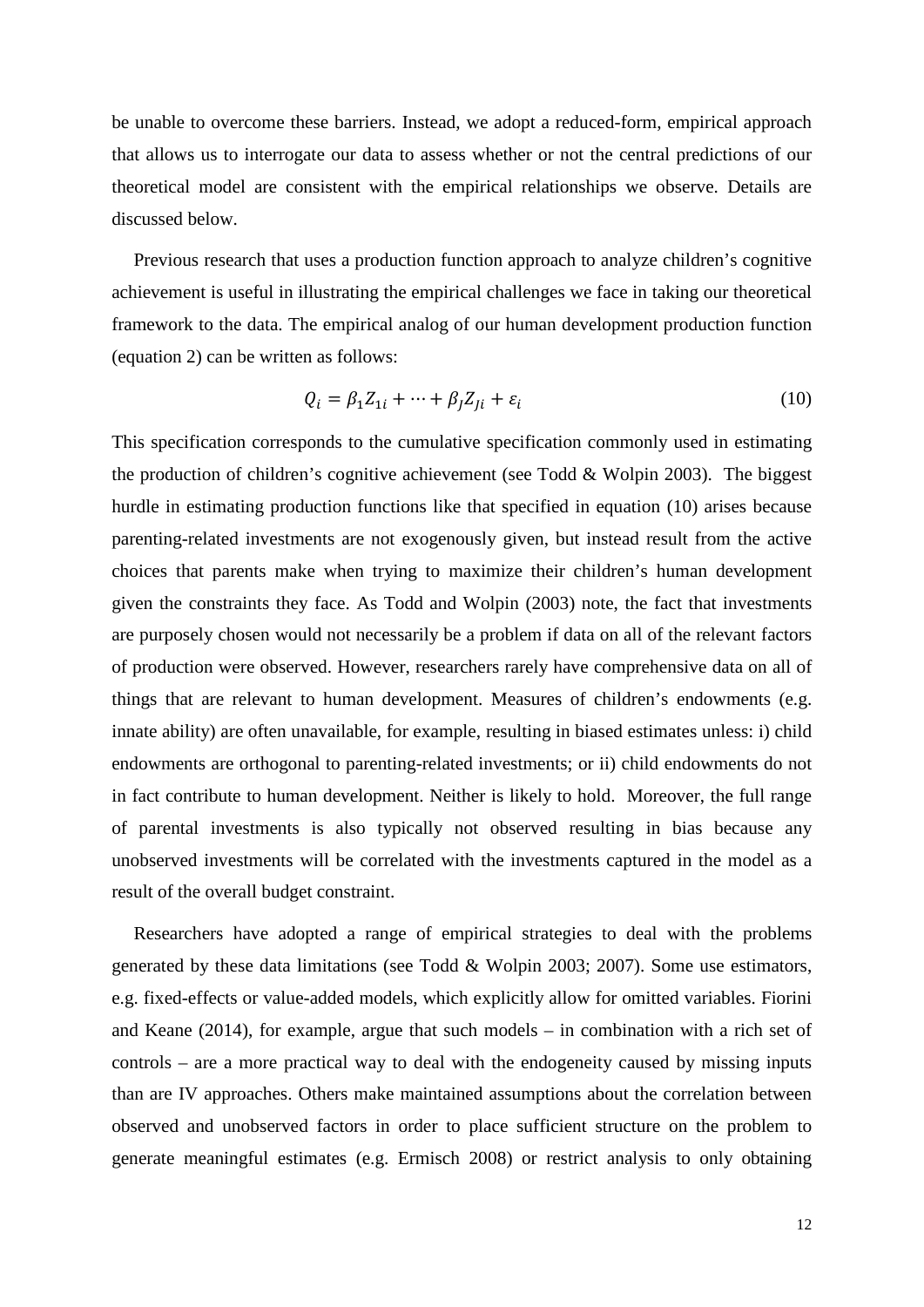bounds of the parameters. Others condition on "proxy" variables (e.g. family income, prices, preference variables, etc.) which are not necessarily direct inputs into the production process, but which are thought to reduce the omitted variable bias because they are correlated with the omitted inputs. Unfortunately, the inclusion of "crude" proxies that are related to both included and omitted variables (say through parental decision rules) often confounds the interpretation of the estimated effect of the included factors and can result in greater bias (Wolpin 1997, p. 528).

In our view, overcoming the empirical challenge generated by incomplete data on the factors of production is nearly impossible to resolve given existing data sets. This is true even in standard approaches that model human development solely as a function of goods- and time-intensive investments. Adopting a more behavioral approach, as we have done here, by allowing parental attention (cognitive effort) to also influence human development makes practical solutions to this problem even more elusive.

Consequently, we accept the limitations imposed by our data. Rather than attempting to generate unbiased estimates of the role of parenting-related investments in human development, we set a more modest goal of assessing whether or not the conditional correlations that we observe in the data are consistent with the following predictions of our theoretical model. First, we expect that parenting style has independent explanatory power and cannot be completely subsumed by more traditional forms of parental investments. Second, we expect parenting style to be constrained by something other than endowments of time and income. Together, these imply that, if our model holds, parenting style is distinguishable from standard time- and goods-intensive investments. Third, parenting style is expected to be related to family socioeconomic status. Finally, parenting style is expected to matter for human development. We anticipate that parenting style will not only be directly related to youths' outcomes, but that it may potentially also moderate to some degree any negative effect of socioeconomic disadvantage on human development.

## 5. **The Youth in Focus Data**

 $\overline{a}$ 

Our data are from the Youth in Focus Project (YIF) which was designed to study the intergenerational transmission of socioeconomic disadvantage.<sup>[10](#page-15-0)</sup> The project's backbone is fortnightly administrative data from Australia's social security system. These data are used to

<span id="page-15-0"></span> $10$  For details see Breunig et al. (2007; 2009) and [http://youthinfocus.anu.edu.au.](http://youthinfocus.anu.edu.au/)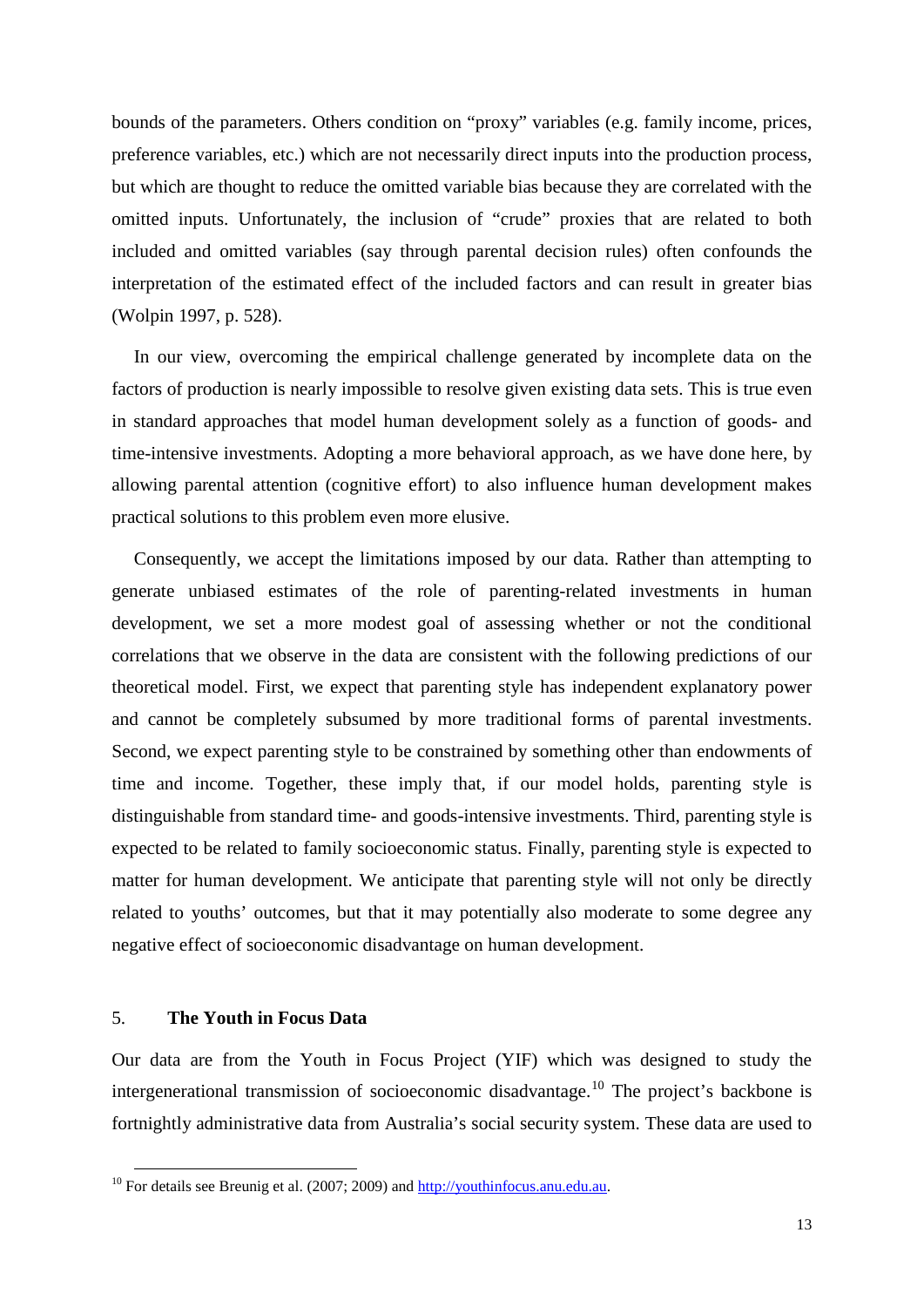identify all young people born between October 1987 and March 1988 who had any contact with the social security system between 1993 and  $2005$ .<sup>[11](#page-16-0)</sup> Most of these young people enter the system because a family member (usually a parent) received a payment which depended in part on the youth's relationship to the payee. Benefits are nearly universal for families with children and a comparison of the YIF youth sample with Australian Census data suggests that the administrative data capture approximately 98 percent of the youths born in the relevant period (Bruenig et al. 2009). For this cohort, we observe high-quality, fortnightly information on the wide range of transfer payments from the Australian government to families. The YIF data are unique in that – for a sample of these young people – we supplement the administrative data with an extensive survey conducted separately with youth and parents in 2006. The survey data focus, among other things, on young people's family background, relationships with their parents, and outcomes including educational attainment, academic achievement, non-cognitive skills, health outcomes, illicit behavior, etc.

One clear advantage of the YIF data is their long-term focus. In the same vein as the recent literature on human development (e.g., Cunha et al. 2010), we see investments in parenting style as a cumulative process with long-run benefits in preparing children for later life. Our data allow us to link parenting to outcomes in early adulthood rather than in childhood which has not yet been done in the economics literature. Moreover, "family disadvantage is poorly assessed by conventional measures of poverty that focus on family income, wealth, and parental education" (Kautz et al. forthcoming, p. 5). In contrast, the YIF data offer an opportunity to measure socioeconomic disadvantage using a complete and accurate administrative history of the social assistance that families received over more than a decade. Specifically, we measure disadvantage as extended reliance on welfare payments which will capture not only periods of low income, but also the hardship associated with family breakdown, parental disability, etc. Finally, the YIF survey asks both youths and parents detailed questions about family life. Thus, we are able to obtain a more balanced perspective on parent-child interactions than is possible when considering only parental reports.

The primary disadvantage of our data is that although they contain self-reported retrospective information, the survey data are essentially cross-sectional. The single wave of

 $\overline{a}$ 

<span id="page-16-0"></span><sup>&</sup>lt;sup>11</sup> Australia's social security system is nearly universal because many family-related payments are either not means-tested at all or have very high income thresholds. For example, the Family Tax Benefit is an income tax credit for families with children that is denied only to families in the top 15 percent of the income distribution. To place these benefits in context, similar benefits in the United States are provided to families through the tax system in the form of child care rebates and standard deductions for dependent children.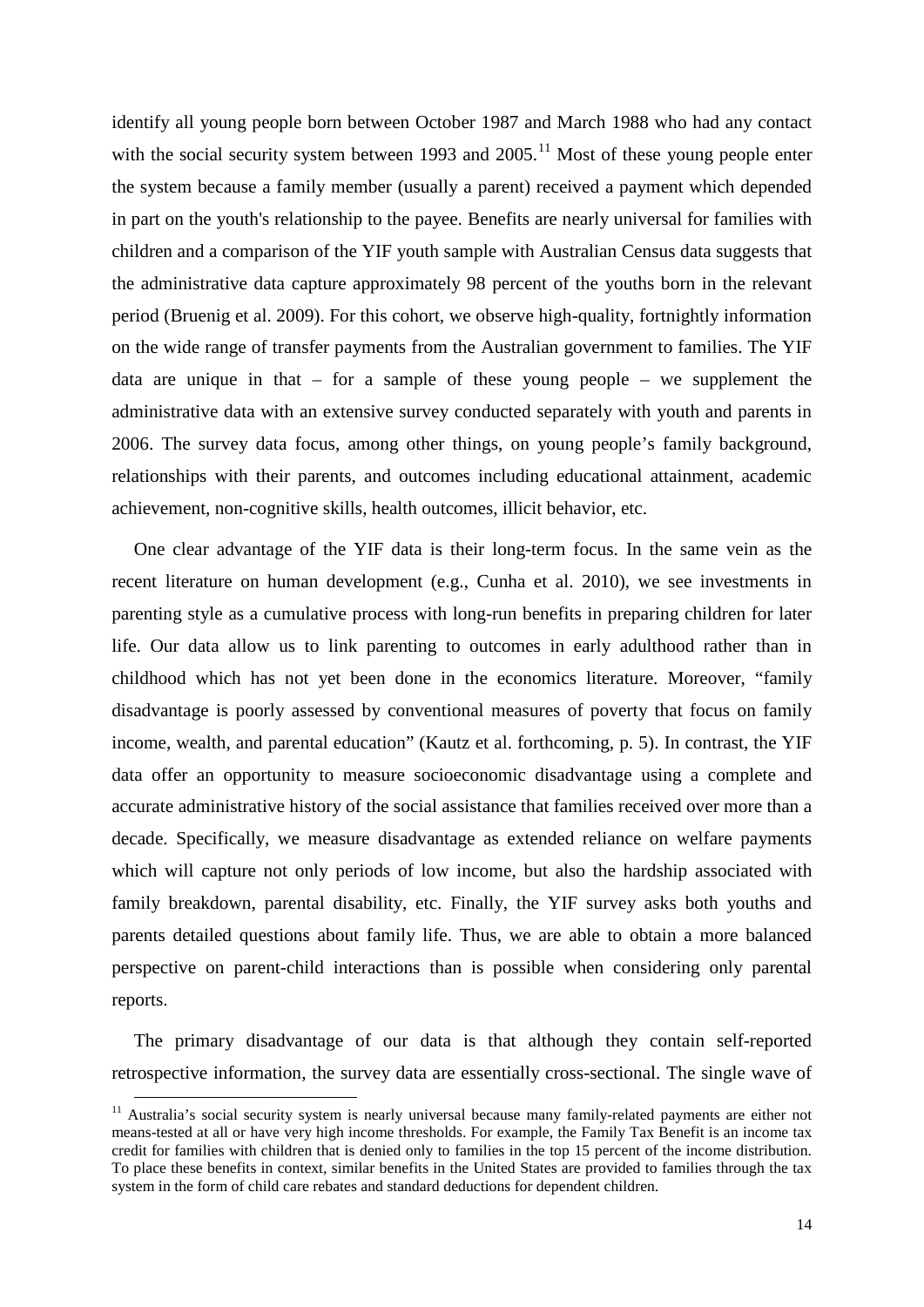youth-parent survey data provides contemporaneous information about both parenting style and youth outcomes. This means that we will effectively be estimating correlations which condition on, i.e. net out, a range of other factors. Our objective is to assess whether or not our theoretical framework is consistent with the pattern of correlations we observe in the data and in the previous literature.

Our analysis utilizes data from both youth and parent surveys matched to the family's administrative social security records. The construction of our key measures is discussed where relevant throughout the next section.

### 6. **Is the Evidence Consistent with an Investment Model of Parenting Style?**

#### *6.1 Is Parenting Style Distinguishable from Goods- and Time-Intensive Investments?*

We have modelled parenting style as an investment in children that is constrained not only by time and income, but also by endowments of attention and cognitive capacity. Thus, we expect parenting style to be distinguishable from the other standard types of goods- and timeintensive investments that parents make in their children.

The YIF Survey asks young people and their parents numerous questions about the interactions they have with one another. Parents, for example, report: whether or not they provide financial help to youths (and if they expect to be repaid); their participation in school committees; and their children's extracurricular activities while they were growing up. Young people provide information about the nature of their relationship with their parents including: whether their parents know their friends; how much their parents want to know (and actually do know) about their whereabouts; and whether they were read to and had help with homework when they were younger. Both parents and youths report the extent to which the parent respects the youth's views and opinions. Together, these questions allow us to take a broad perspective on the ways that parents invest in their children. Financial assistance, for example, is goods-intensive in that it imposes an opportunity cost on parents' own consumption. It is primarily constrained by income. Participating in school committees and reading to children and are time-intensive and both are constrained by parents' time endowments. Extracurricular activities require inputs of both time and market goods, while other interactions are less easily characterized as being either goods- or time-intensive.

Responses to a wide range of questions are used to create 12 measures of parent-youth interactions which are categorized into two types (see Appendix Table A1 for details).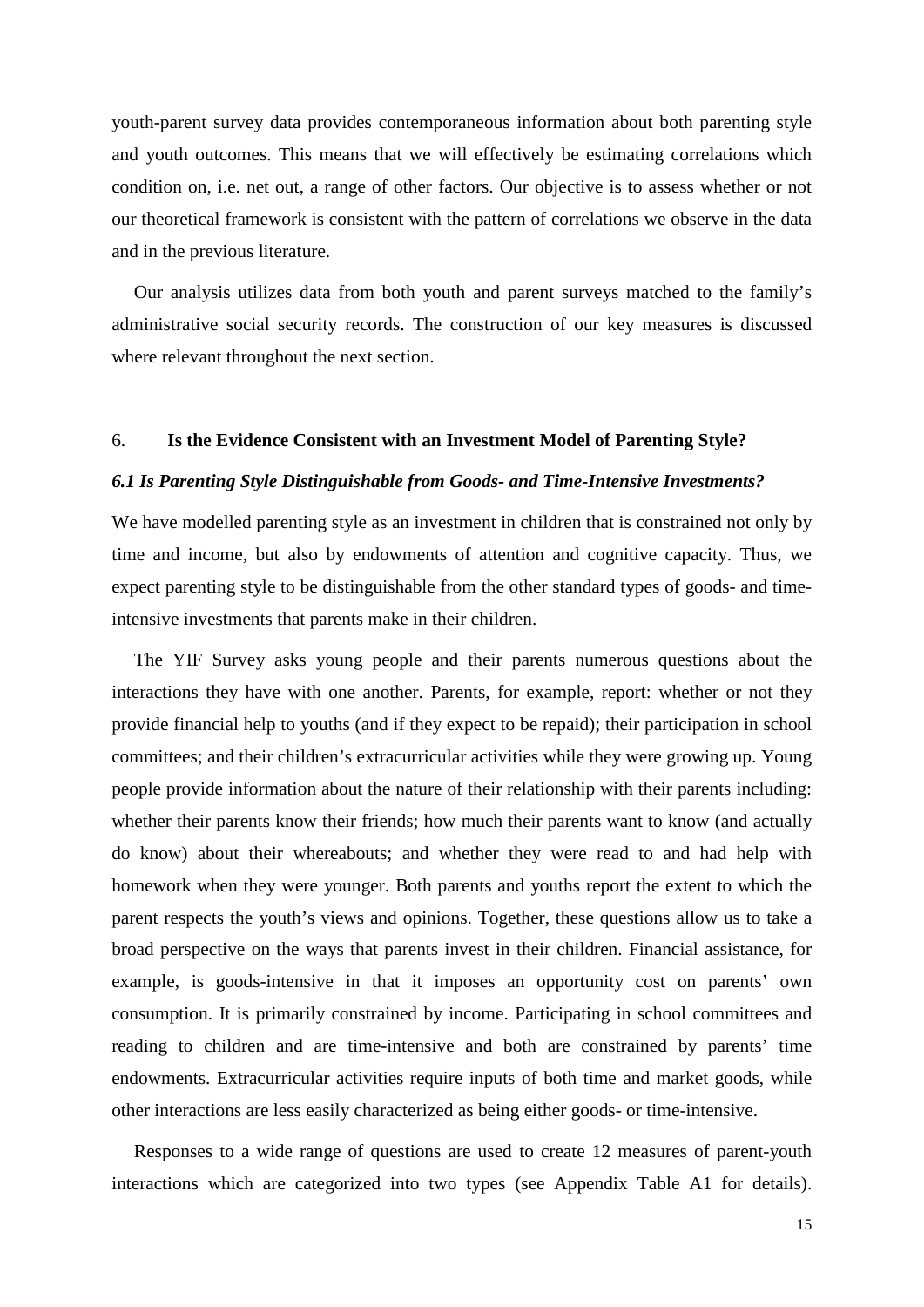Traditional goods- and time-intensive interactions include five measures reflecting: i) the financial help that parents provide to their children; ii) whether this assistance is considered to be a gift; iii) the number of extra-curricular activities the youth participated in; iv) parental involvement in school committees; and v) reading to children. The remaining seven measures capture other dimensions of the parent-child relationship that are not clearly classified as either goods- or time-intensive and are thus the best candidates for being attention-intensive.

With this conceptual categorization in mind, we then investigate the underlying correlation among these 12 parent-child interaction measures using an exploratory principal component analysis (PCA). Our objective is to determine whether the variation in these measures is adequately captured by two components that we can simply interpret as goods- and timeintensive interactions. In other words, are the seven measures we have labeled as attentionintensive, in fact, merely alternative forms of goods- and time-intensive interactions? Exploratory PCA addresses this question since it is designed to reduce the original 12 measures to a few components that are sorted by importance (i.e. the amount of the original variation captured by each component) and are orthogonal to each other. In essence, the components are linear combinations of the original measures. The weights (loadings) associated with each of the measures are informative about how each component can be interpreted. If all the important variation comes from the five goods- and time-intensive measures, the most important PCA components will have high loadings on these measures. The remaining seven measures will not load strongly on any of the primary components and may load only on less important components that explain little of the overall variation. On the other hand, our 12 parent-child interaction measures may have sufficient information to separately identify parenting style from more traditional goods- and time-intensive interactions. In this case, we expect that at least one important PCA component will have low loadings on goods- and time-intensive measures and high loadings on the rest. It is worth noting that, at this stage, our goal is not to derive clearly interpretable components from our analysis. We merely wish to develop a broad understanding of the variation in our parentchild interaction measures.

The PCA results, reported in Table 1, reveal the existence of at least five distinct and important components. Almost a quarter of the variation is captured by the first component which loads very weakly on the goods- and time-intensive interaction measures and very strongly on the other seven measures. Thus, our measures of parent-child interactions do not appear to be simply a function of the market goods and time invested in them by their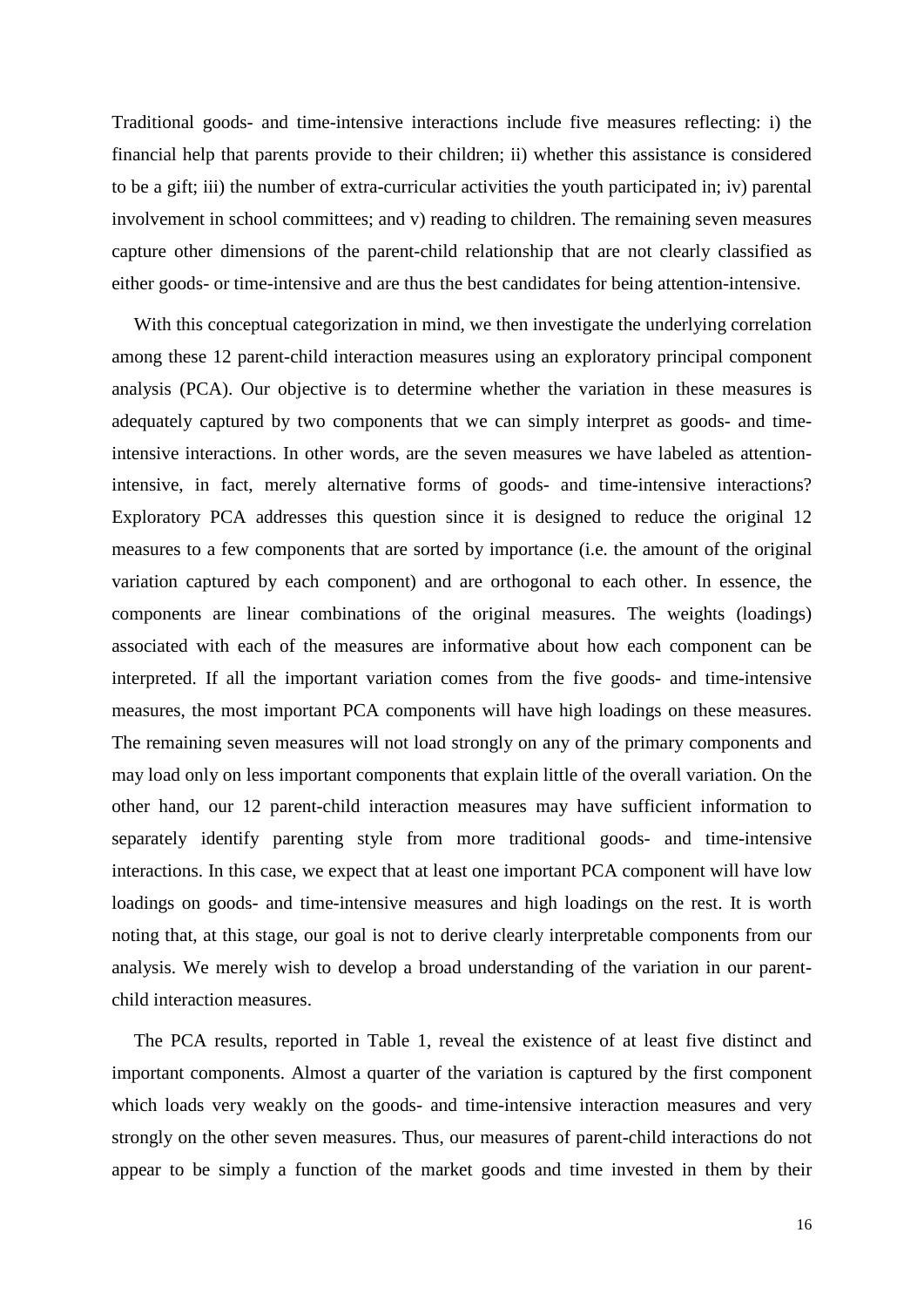parents. Together Components 2, 3 and 4 explain approximately the same portion of the variation as Component 1 alone. Moreover, Components 2 – 5 load much stronger on goodsand time-intensive interaction measures. Together, these results suggest that our attentionintensive interaction measures capture an important share of the overall variation in parentchild interactions and that this variation can be separately identified.

#### **Table 1 Here**

#### Parameterizing Parenting Style and Goods- and Time-Intensive Investments

We use our 12 parent-child interaction measures to obtain indices that can be interpreted as goods-intensive, time-intensive, and (potentially) attention-intensive parental investments.<sup>[12](#page-19-0)</sup> These indices are constructed as linear combinations of our measures using weights (factor loadings) obtained from confirmatory PCAs.<sup>[13](#page-19-1)</sup> In the first step, a confirmatory PCA of the five goods- and time-intensive interaction measures results in two primary components. The component loadings, which are rotated to facilitate interpretability, are reported in the first two columns of Table 2. These two resulting indices can be clearly interpreted as measures of "*time-intensive*" and "*goods-intensive*" parental investments.

#### **Table 2 Here**

In step two, we conduct a separate confirmatory PCA on the remaining seven interaction measures. This results in two primary components – together accounting for approximately half of the variation – which are rotated to improve interpretability. Loadings are reported in the third and fourth columns of Table  $2<sup>14</sup>$  $2<sup>14</sup>$  $2<sup>14</sup>$ . The first component loads highly on measures (reported both by parents and youths) that identify whether the parent respects the youth's views and opinions as well as on youths' assessments of whether their parents' behavior is friendly towards them or not. We label the index using these loadings "*respectful*" parenting. The second component loads highly on youth-reported measures of what their parents want to know—and in fact do know—about where they go after school and at night and what they do with their free time. We label the index based on these loadings "*monitoring*" parenting. Together these two indices form our measure of parenting style.

 $12$  The value of differentiating between goods- and time-related inputs is shown in Attanasio et al. (2015).

<span id="page-19-1"></span><span id="page-19-0"></span><sup>&</sup>lt;sup>13</sup> PCA and factor analysis are frequently used to construct indices of latent parenting constructs from multiple items (e.g. Ermisch 2008; Fiorini & Keane 2014).

<span id="page-19-2"></span> $14$  The use of the Oblimax rotation results in factors that are non-orthogonal and are, in fact, clearly linked through the common loadings on the last two measures.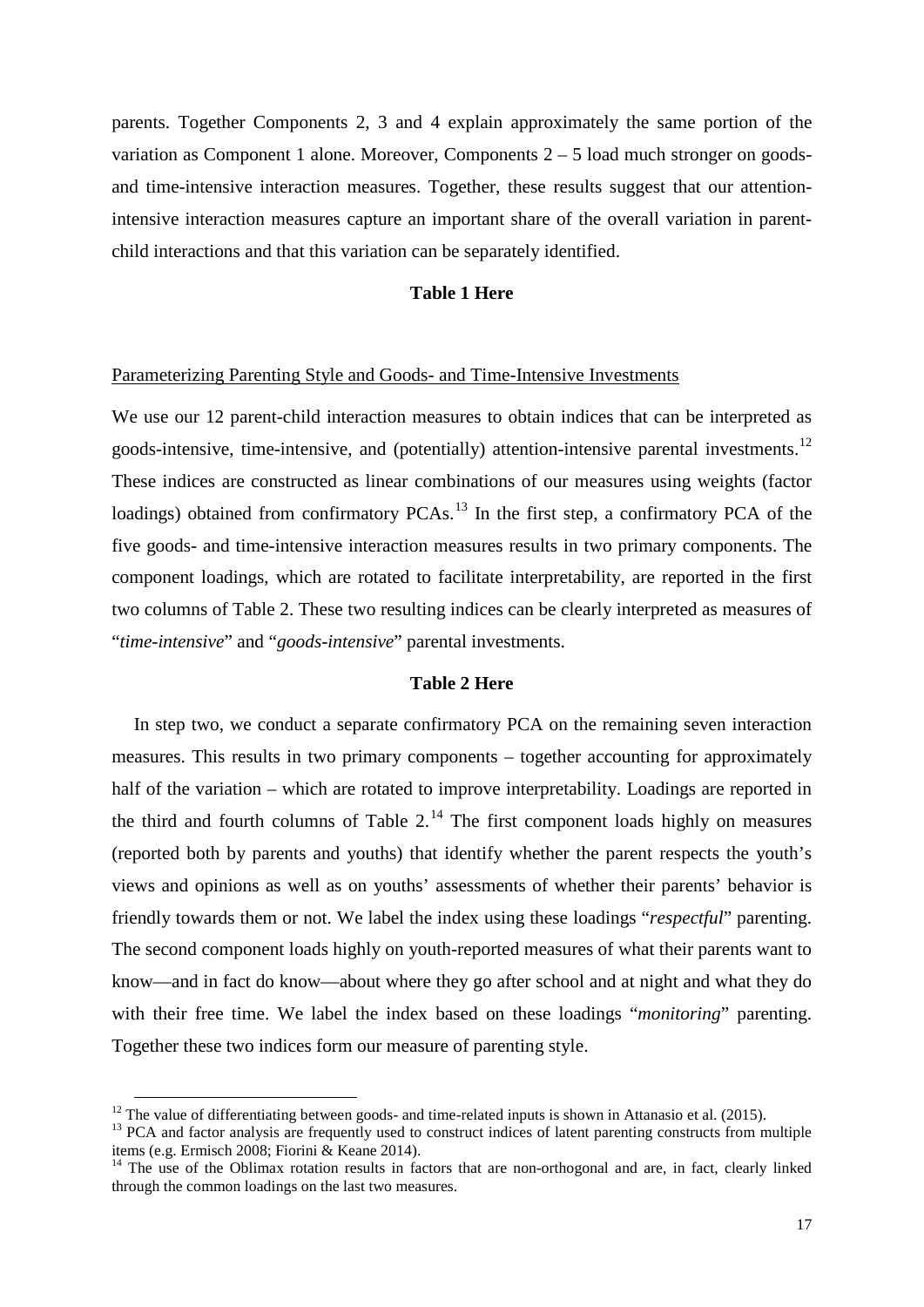Interestingly, our two parenting-style indices, respectful and monitoring, align extraordinarily well with aspects of the two canonical dimensions of successful parenting – demandingness and responsiveness – identified in the human development literature (see Baumrind 1991; Maccoby & Martin 1983). Our respectful component is closely associated with the concept of nurturance (Baumrind 1966; 1973); with the key distinction being that our index emphasizes respect over warmth. Our monitoring component shares elements of the parental monitoring index developed by Small and Kerns (1993) and has similarities with Baumrind's (1973) parental control dimension of parenting style. Closely-related constructs have also been identified in the recent literature in economics (Ermisch, 2008; Fiorini & Keane, 2014; Akee et al. 20[15](#page-20-0)).<sup>15</sup>

#### *6.2 Is Parenting Style Related to Socioeconomic Disadvantage?*

Previous researchers have found that poverty affects the way people allocate attention and cognitive effort (Shah et al. 2012; Mani et al. 2013) and limits their ability to be effective parents (McLoyd 1998, Bradley & Corwyn 2002; Mullianathan & Shafir 2013). We draw on these insights and choose to formally model parenting style as an investment that is attention (cognitive effort) intensive; endowments of which are constrained by households' socioeconomic circumstances. In short, our theoretical model predicts that socioeconomic disadvantage is related to parenting styles that are less advantageous for children. We consider the empirical support for this proposition below.

#### Parameterizing Socioeconomic Disadvantage:

 $\overline{a}$ 

We begin by using our administrative social security records to create a measure of socioeconomic disadvantage. Specifically, we cumulate the means-tested welfare payments that families received across a range of programs including: disability support pensions, unemployment benefits, and other welfare payments. We focus on more severe forms of socioeconomic disadvantage by categorizing families as "disadvantaged" if they received

<span id="page-20-0"></span><sup>&</sup>lt;sup>15</sup> We can use these respectful and monitoring components to categorize parents into four mutually exclusive types: authoritative (highly respectful and highly monitoring); authoritarian (not respectful and highly monitoring); permissive (highly respectful and not monitoring); and emotionally distant (not respectful and not monitoring). These four categories are commonly used in the developmental psychology literature (e.g., Baumrind 1967; Maccoby & Martin 1983), and have recently been incorporated into economic models of preference transmission (Doepke & Zilibotti 2014). We have chosen to retain both respectful and monitoring as continuous measures in the analysis because it maximizes the variation in the parenting styles we can identify. However, results using the four-way classification of parenting style similar and are available upon request.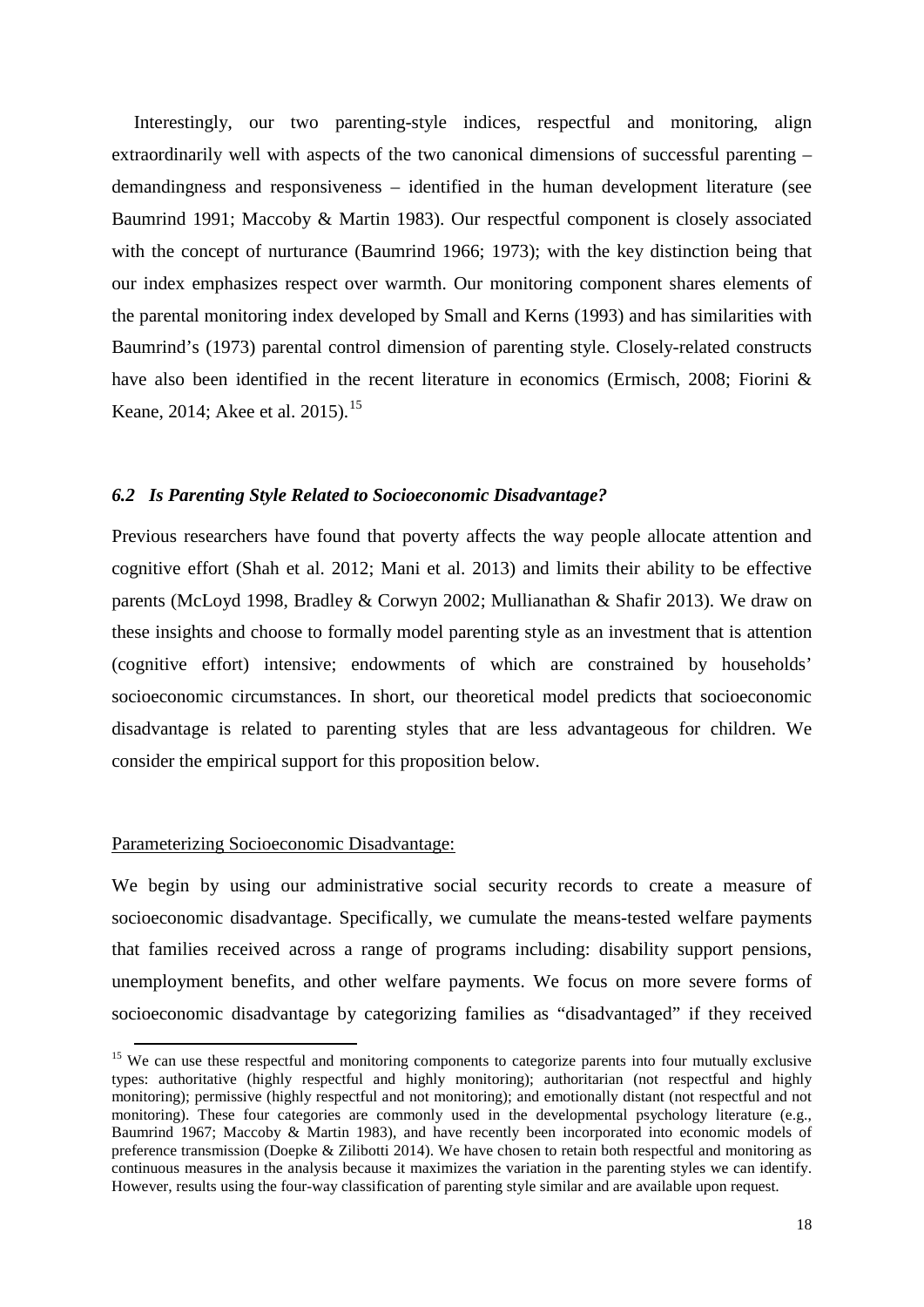welfare support for six years or more while the young person was growing up (i.e. during the 1994-2005 period). Our indicator of disadvantage thus identifies families that have received means-tested welfare payments for more than six years. This indicator accounts for a broad, multidimensional notion of family disadvantage which is preferable to more traditional measures based on low income alone (Corak 2006; Heckman 2011; Kautz et al. forthcoming). Moreover, this indicator is based on fortnightly administrative records implying that it has very little measurement error. Disadvantaged families were oversampled in the YIF Survey, resulting in approximately 26 percent of the families in our sample meeting the threshold for being considered disadvantaged. Summary statistics for the variable in our analysis are reported in Table 3 separately for disadvantaged (6+ years of welfare receipt) and relatively advantaged youth (< 6 years or no welfare receipt).

## **Table 3 Here**

#### Estimation and Results:

 $\overline{a}$ 

A strong unconditional relationship between socioeconomic disadvantage and parenting style is evident in the disparity in average parent-youth interactions across socioeconomic circumstances (see Table 3). Parents from relatively advantaged families are more likely to be involved with, monitor and financially assist their children. We account for possible confounders in this relationship by estimating the following models:

$$
Z_{Pj} = \beta_1 D + \beta_2 Z_G + \beta_3 Z_T + \beta_4' X + \varepsilon,
$$
\n(10)

where  $Z_{pi}$  represents respectful and monitoring parenting styles, which are indexed by  $i = R, M$ . Moreover, D is our indicator for socioeconomic disadvantage;  $Z_G$  and  $Z_T$  are the goods-intensive and time-intensive parental investment components described above; and is a vector of controls for parental background.<sup>[16](#page-21-0)</sup> Our primary coefficient of interest is  $\beta_1$ ; the correlation between socioeconomic disadvantage and parenting style accounting for confounders.

<span id="page-21-0"></span><sup>&</sup>lt;sup>16</sup> In all analyses we control for standard parental background characteristics including: age, educational attainment, immigrant status, and Aboriginal or Torres Strait Islander status. In some specifications we also include current parental socioeconomic characteristics such as parents' current earnings and employment status, an indicator of whether the mother has an internal locus of control, as well as a number of youth health indicators including: whether they have ever been diagnosed with asthma or depression, and whether they have a physical or a learning disability.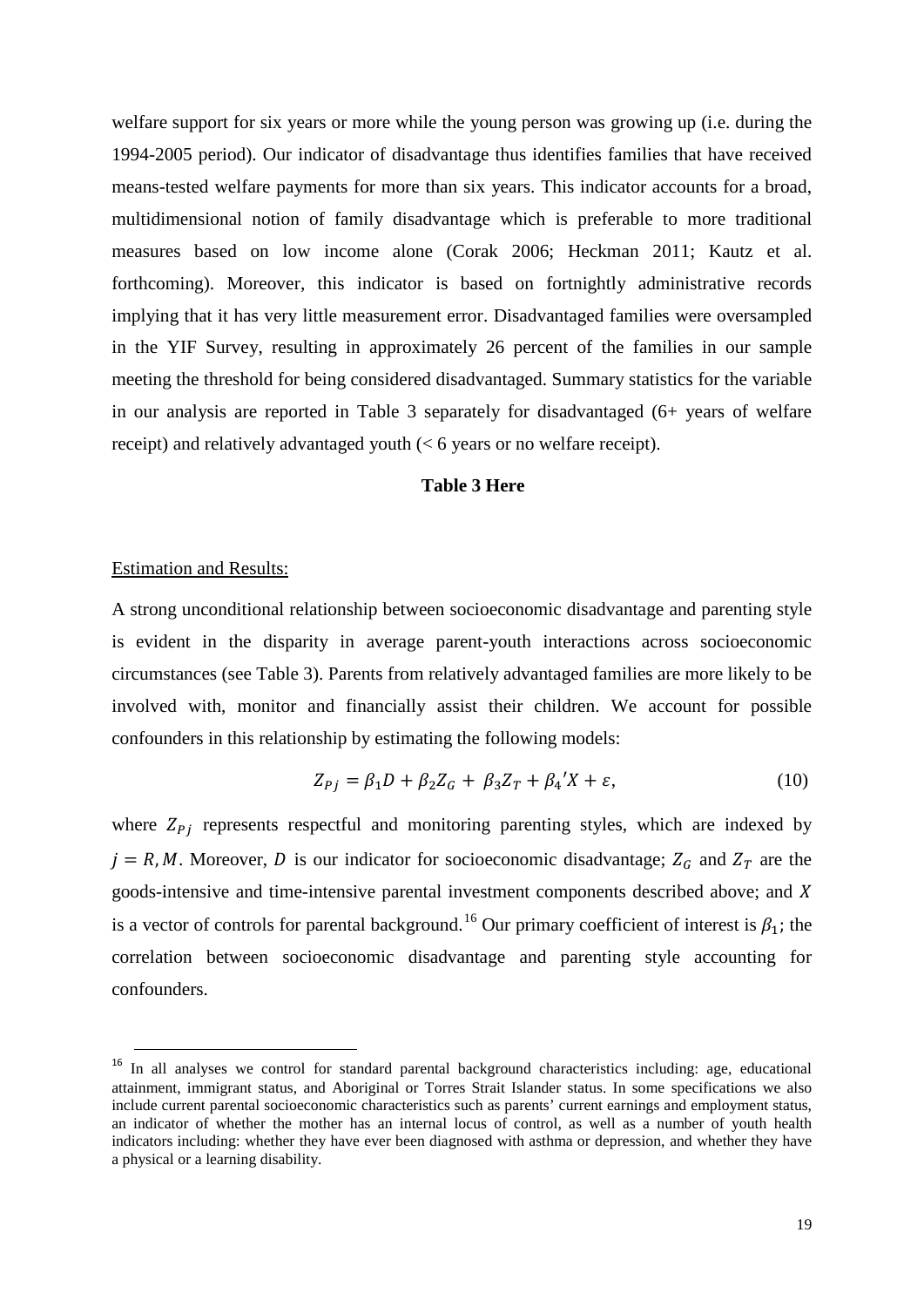Table 4 presents the parameter estimates for our models of respectful (Panel A) and monitoring (Panel B) parenting styles. We consider four specifications. We first establish the unconditional relationship between socioeconomic disadvantage and the extent of parents' respectful and monitoring parenting by estimating equation (10) including only our socioeconomic disadvantage as a regressor (Column 1). Our second specification adds controls for parental background (Column 2), while specification 3 also controls for a broad set of current family socioeconomic characteristics (Column 3). Our final specification also holds constant the goods- and time-intensive investments that parents make in order to isolate the direct relationship between socioeconomic disadvantage and parenting style (Column 4).

We find that socioeconomic disadvantage is negatively related to the respectful component of parenting style as expected (see Panel A of Table 4). However, the relationship is imprecisely estimated and disappears completely when we account for parental background, family disadvantage, and the goods- and time-intensive investments that parents make. At first glance, this result is unexpected. Reviews of the developmental psychology literature often conclude that the economic stress and other negative life events associated with poverty result in an increased tendency to discipline children in a harsh and inconsistent manner and to ignore children's dependency needs (see McLoyd 1998). Bradley and Corwyn (2002), for example, conclude that "longitudinal studies provide substantial empirical support for the path linking low SES to lower competence and maladaptive behavior via harsh and neglectful parenting" (p. 384).

A closer read of that literature, however, indicates the penalty that disadvantage imposes on parental warmth may be a less robust finding than commonly thought.<sup>[17](#page-22-0)</sup> In addition, our measure of respectful parenting relies more on parental respect for the youth's opinions than on the absence of harsh and abrasive parenting which is at the core of the "warm" parenting component in the existing literature.

#### **Table 4 Here**

 $\overline{a}$ 

<span id="page-22-0"></span> $17$  For example, amongst the supporting studies cited by Bradley and Corwyn (2002), some report only heavily mediated effects which are hard to interpret (e.g., Conger et al. 1992). Others combine warmth, nurturance and other parenting practices together, making it impossible to infer the relationship between disadvantage and separate parenting constructs (e.g., Lempers et al. 1989; Conger et al. 1992; McCoy et al. 1999). Of the studies with good measures of economic disadvantage and parental warmth, at least one does not find a strong association between the two (McLoyd et al. 1994). Several studies find no (or only a weak) relationship between socioeconomic status and parental warmth (e.g., Patterson et al. 1989, Dodge et al. 1994, Davis et al. 2001, Davis-Kean 2005), while Guo and Harris (2000) and Yeung et al. (2002) are somewhat unique in reporting some evidence of a negative relationship.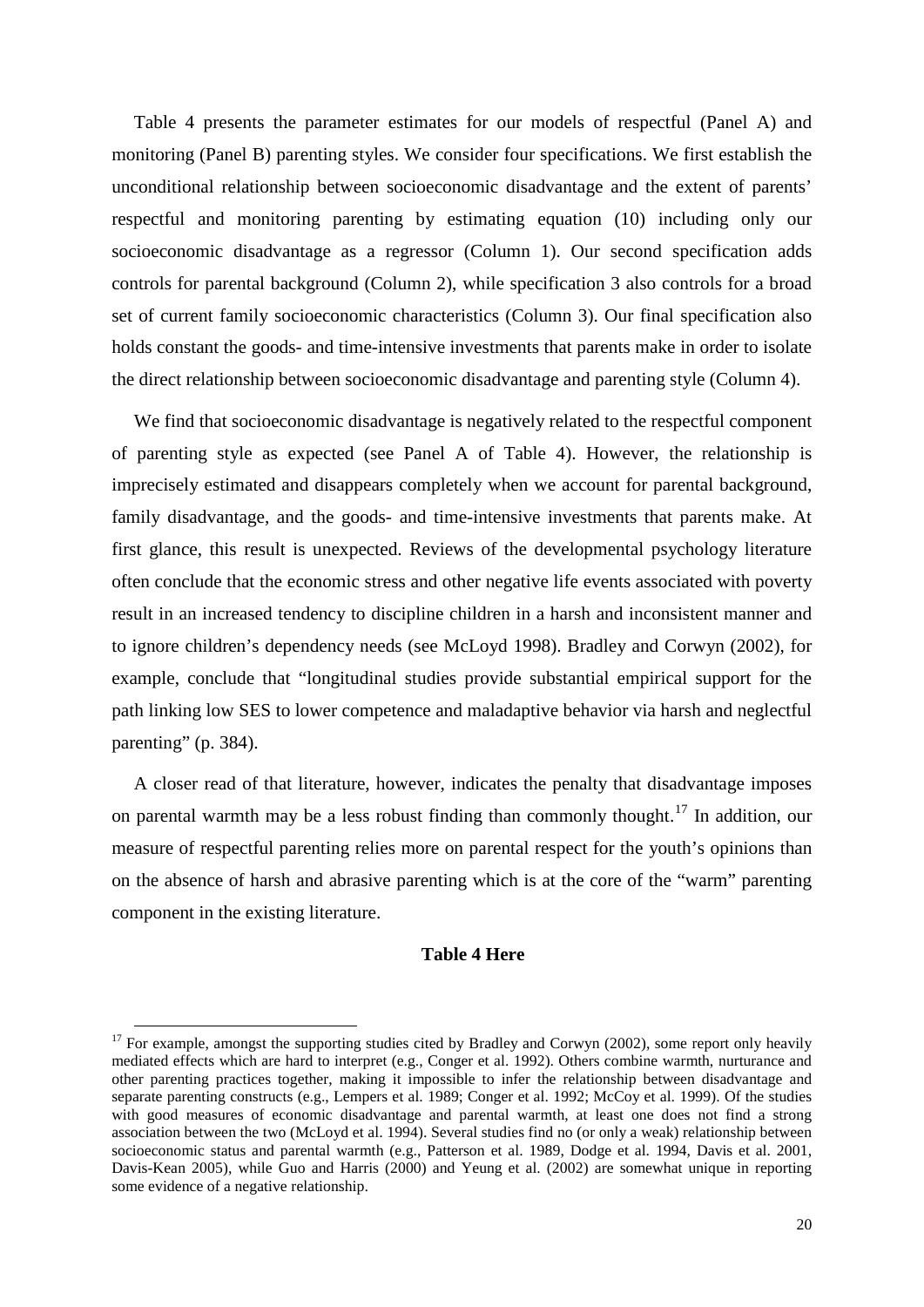Importantly, both goods- and time-intensive investments are strongly associated with more respectful parenting. This is consistent with our intuition that goods- and time-intensive investments require different inputs than does respectful parenting. It is also indicative of a strong degree of complementarity in all of these investments into human development. Simply put, if all parental investments utilize the same inputs, then the only reason for parents to simultaneously make different types of investments is if those investments complement one another.

In contrast, there is a strong negative relationship between socioeconomic disadvantage and the monitoring component of parenting style (see Panel B of Table 4). This relationship is economically meaningful, statistically significant, and persistent even when we account for parental background characteristics, family disadvantage, and the other investments that parents make. Interestingly, both goods-intensive and time-intensive parental investments are also strongly associated with higher levels of parental monitoring, again suggesting that they either rely on the same inputs or are complementary in child-rearing. These results for young adults are broadly consistent with previous evidence that social class is associated with the number of organized activities that children engage in, the interest adults take in children's activities, the autonomy children have from adults, and the extent to which it is children's activities (rather than adults) that take precedence in daily life (Lareau 2003).

#### *6.3 Is Parenting Style Related to Youth Outcomes?*

If parents' endogenous choices about the style they adopt are, in fact, an important mechanism for investing in their children, then we should observe that parenting style matters. That is, effective parenting styles should be associated with improved outcomes for young adults. We consider this issue below.

#### Parameterizing Youth Outcomes:

Our focus is on several alternative youth outcomes: i) educational attainment (i.e. high-school completion); ii) academic achievement (i.e. university entrance scores); iii) non-cognitive skills (i.e. locus of control); and iv) risky behavior (i.e. illicit drug use, delinquent behavior, running away, early parenthood, problem drinking, etc.).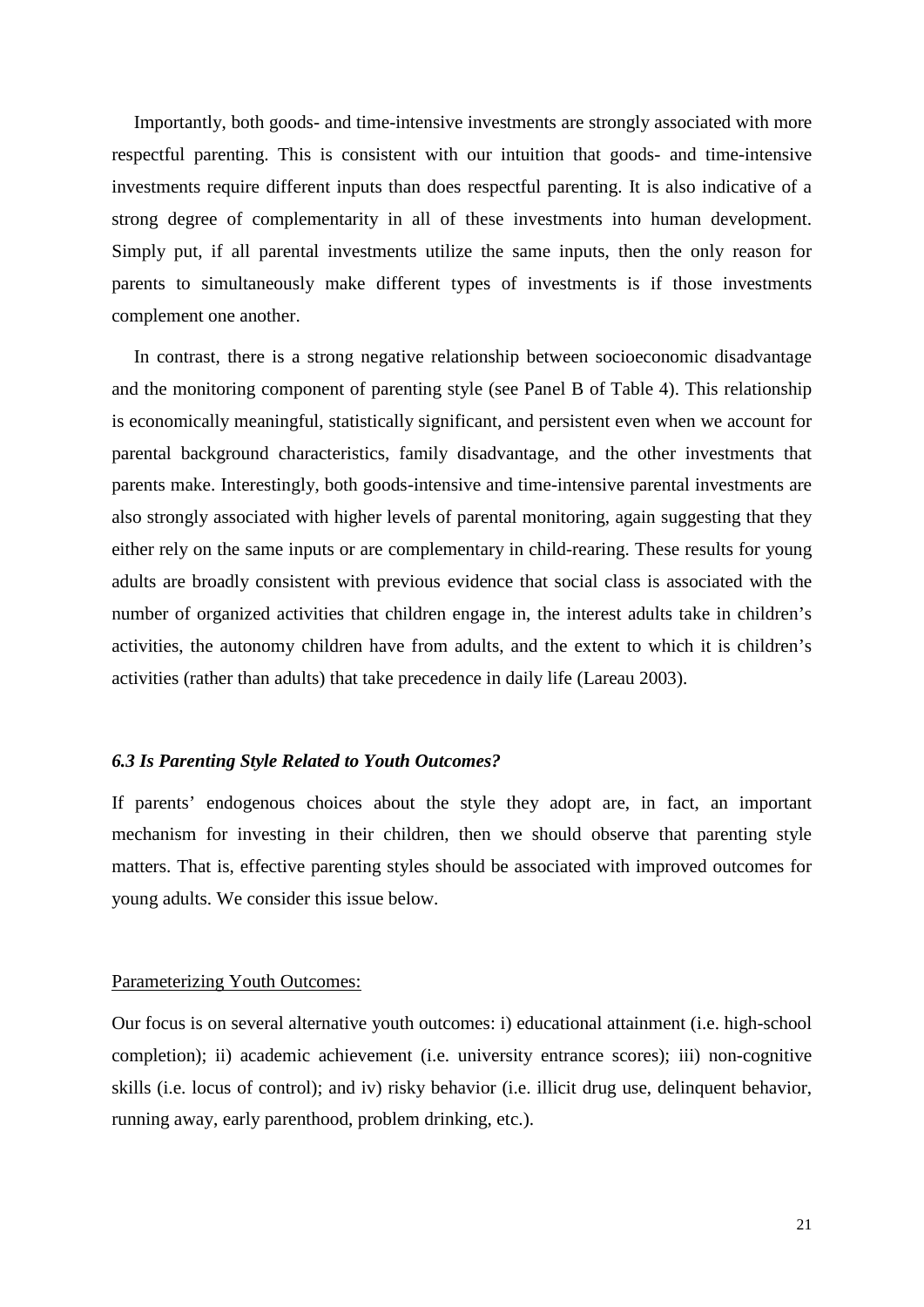Educational attainment is captured by an indicator for high-school completion which takes the value of one if young people report completing  $12<sup>th</sup>$  grade; and zero otherwise. The young people in our sample are just over 18 years old on average and approximately 72 percent of them report having completed high school.

Our measure of academic achievement comes from the university entrance scores that most Australian students receive upon completing high school. Specifically, high-school graduates who meet certain minimum coursework requirements (e.g. with respect to minimum credit hours, English requirements, school attendance, etc.) are assigned a percentile ranking based on their academic performance in grades 11 and 12. Rankings are based on a combination of in-class performance, performance on standardized state-based exams, and the degree of difficulty in students' curriculum.<sup>[18](#page-24-0)</sup> These rankings are high-stakes in that places for specific degree programs at Australian universities are centrally allocated in rank order on the basis of students' entrance rankings (see Marks et al. 2001). Importantly, rankings are available only for the selective subset of young people (N=715) who graduate from high-school and meet the other requirements. Because of this, we expect that our results will understate the effect of socioeconomic disadvantage on academic achievement. The average university entrance score in our sample is approximately 74.

We measure non-cognitive skills using an index of the degree to which young people have an internal locus of control. Locus of control is a psychological construct that captures "a generalized attitude, belief, or expectancy regarding the nature of the causal relationship between one's own behavior and its consequences" (Rotter 1966 p.2). Individuals who believe that what happens in life is due largely to their own efforts have an internal locus of control, while those believing that life's outcomes are due to external factors (e.g. luck or powerful others) have an external locus of control. Having an internal locus of control has been associated with higher earnings, faster earnings growth, less unemployment, and an increased propensity to make a range of human capital investments (see Cobb-Clark 2015 for a review.) We construct an index of locus of control by summing seven items adapted from the Pearlin Mastery Scale (Pearlin et al. 1981). Responses to those items reflecting external control tendencies have been reversed. The response scale for each item ranges from 1 to 4. Thus, our locus of control index ranges from 7 to 28, has an overall mean of approximately

 $\overline{a}$ 

<span id="page-24-0"></span><sup>&</sup>lt;sup>18</sup> Although each of Australia's six states and two territories calculates this ranking differently, a national conversion allows comparisons to be made across students educated in different jurisdictions. Rankings range from 30.0 – 99.9 and the average score is approximately 70 (http://www.uac.edu.au/atar/).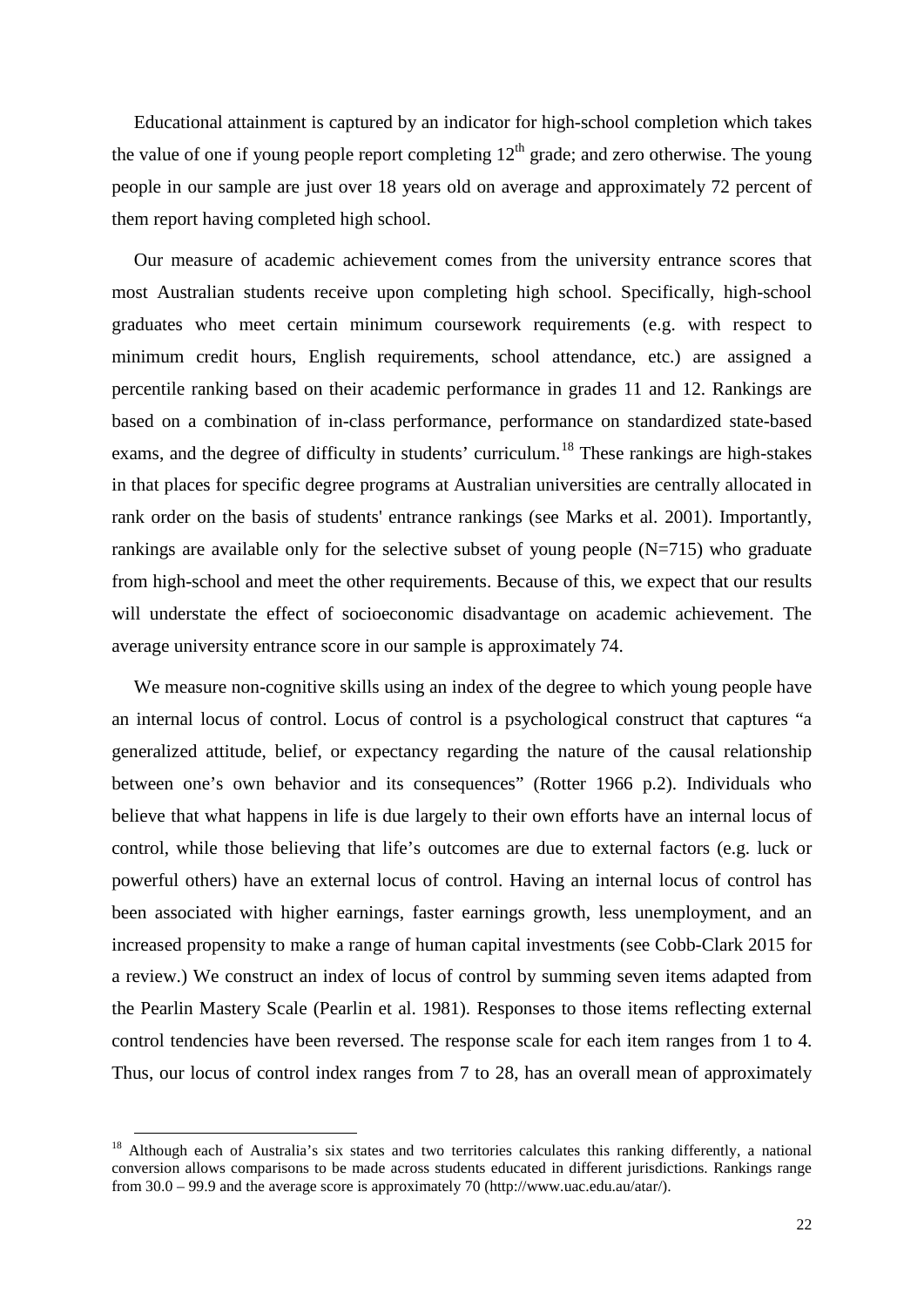21, and is increasing in internal locus of control. To facilitate interpretation, we standardize the index to have a mean of zero and a standard deviation of one.

Finally, YIF respondents were asked whether or not they have ever: run away from home; gotten into trouble with the police; had problems with alcohol; used illicit drugs; attended child or juvenile court due to juvenile offending; hung out with a bad crowd; become pregnant or gotten someone pregnant; and been seriously injured or assaulted. We construct an indicator of risky behavior that takes the value of one if the youth responds 'yes' to one or more of these eight questions. In our sample 41 percent of our youth has engaged in at least one of these risky behaviors.

#### Estimation and Results:

We assess the relationship between parenting style and youth outcomes  $(Y_k)$  using the following model:

$$
Y_k = \gamma_1 Z_{PM} + \gamma_2 Z_{PR} + \gamma_3 Z_G + \gamma_4 Z_T + \gamma_4 D + \gamma_5 X + \epsilon. \tag{11}
$$

where  $k = HS, UES, LoC, R$  indexes high-school completion, university entrance score, internal locus of control, and risky behavior. As before,  $Z_{PM}$  and  $Z_{PR}$  represent the monitoring and respectful components of parenting style,  $Z_G$  and  $Z_T$  reflect goods- and timeintensive parental investments,  $D$  is our indicator for disadvantage, and  $X$  is the vector of controls. Our main focus is on the coefficients associated with monitoring and respectful parenting,  $\gamma_1$  and  $\gamma_2$ .

We find that the respectful component of parenting style is strongly related to youths' outcomes (see Column 1 Table 5). More respectful parenting is significantly associated with a greater likelihood of graduating from high school; a higher university entrance score; a more internal locus of control; and less risky behavior. Specifically, respectful parenting is particularly important for the development of the youths' non-cognitive skills: a one standard deviation increase in the respectful parenting index is associated with a 0.314 standard deviation increase in internal locus of control (see Column 2 of Panel C). This positive effect of respectful parenting is more than twice as large as the negative effect associated with socioeconomic disadvantage (see Column 4 of Panel C), which is consistent with the evidence that effective parenting can protect children from some of the adverse effects of socioeconomic disadvantage (McLoyd 1998; Guo & Harris 2000; McCulloch & Joshi 2002).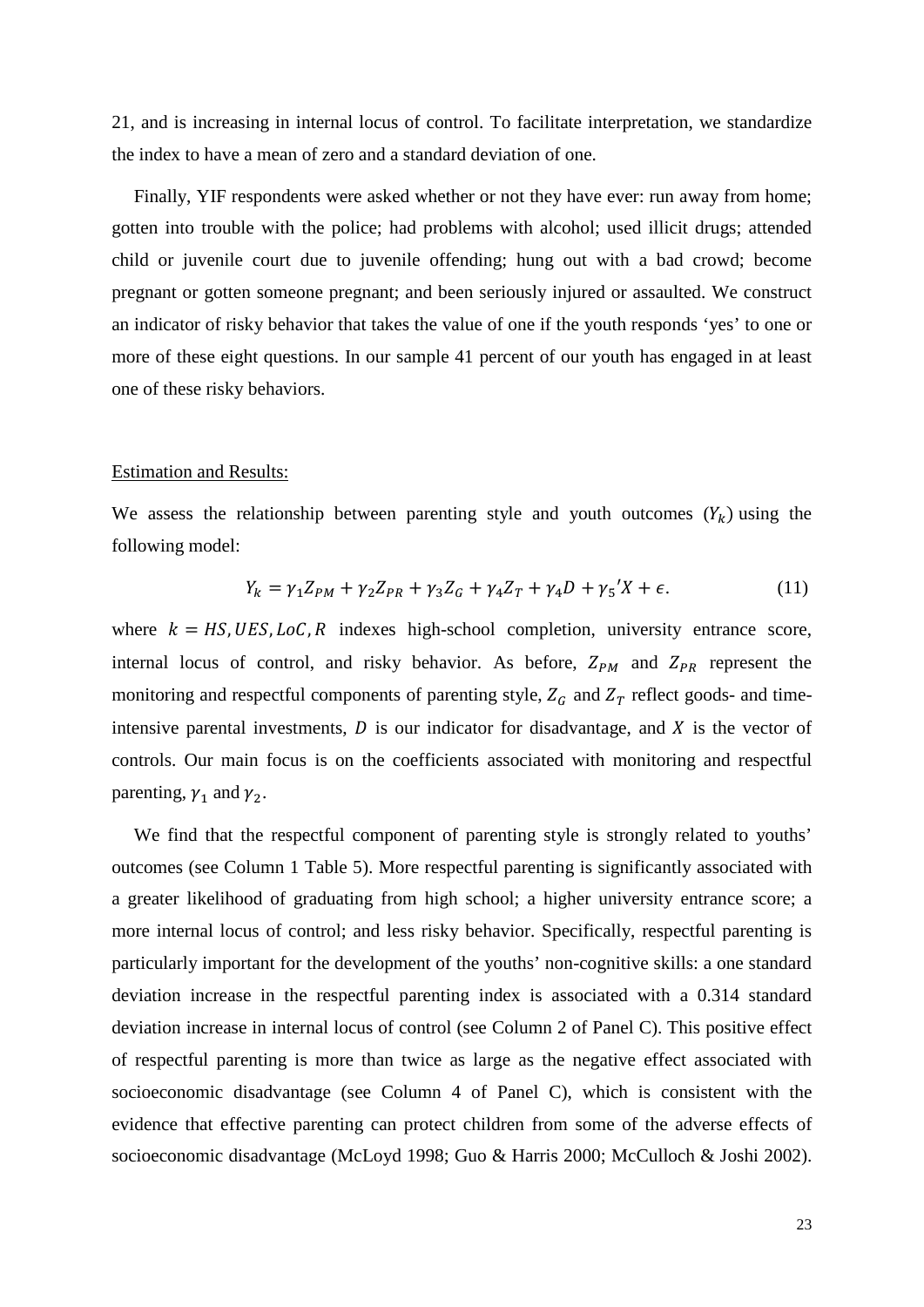Respectful parenting is also associated with a substantial reduction in risky behavior. The likelihood of engaging in a range of risky behaviors falls by 9.2 percentage points for every one standard deviation increase in our index of respectful parenting (see Column 2 of Panel D). Finally, the association between respectful parenting and educational attainment and academic achievement, though much smaller, are nonetheless large enough to be considered economically meaningful.

#### **Table 5 Here**

The monitoring component of parenting style, on the other hand, is associated with significantly less risky behavior, but is unrelated to youths' educational attainment, academic achievement, or non-cognitive skills.<sup>[19](#page-26-0)</sup> Given our data, we are unable to determine whether youths' decisions regarding the risks they take respond to the style their parents adopt or whether parents modify their style in response to the choices that their children make. Most likely there is an element of truth in both. Experimental evidence, however, suggests that youths' propensity to engage in risky behavior can respond to the intensity of parental monitoring. Stanton et al. (2004), for example, find that an intervention designed to increase parental monitoring was effective in reducing suspensions, cigarette smoking, illicit drug use, etc., while U.S policy changes in the 1990s that moved parents from welfare to work led to an increase in adolescents' self-reported tobacco and alcohol consumption, perhaps due to a reduction in parental monitoring (Morris et al. 2001).

Our estimates of the association between socioeconomic disadvantage and other parental investments with youth outcomes are largely consistent with the previous literature. We find that time-intensive parental investments are beneficial for young people's human capital development across the board (see Astone & McLanahan 1991, Spera 2005). Goods-intensive investments are also generally beneficial for youth outcomes, though they appear not to improve young people's development of an internal locus of control. Disadvantage, however, is associated with lower educational attainment, less academic achievement, and fewer noncognitive skills.

Furthermore, it is interesting that the strength of the correlation between respectful parenting and youth outcomes is largely unaffected by the inclusion of controls for goodsand time-intensive investments and socioeconomic disadvantage (see Column 2). In fact,

 $\overline{a}$ 

<span id="page-26-0"></span><sup>&</sup>lt;sup>19</sup> We also created and analyzed indicators for each of our eight forms of risky behavior separately. Respectful parenting is associated with significant decreases risk across all outcomes monitoring parenting is associated only with significantly lower risks of getting in trouble with the police and using illicit drugs. Results are available upon request.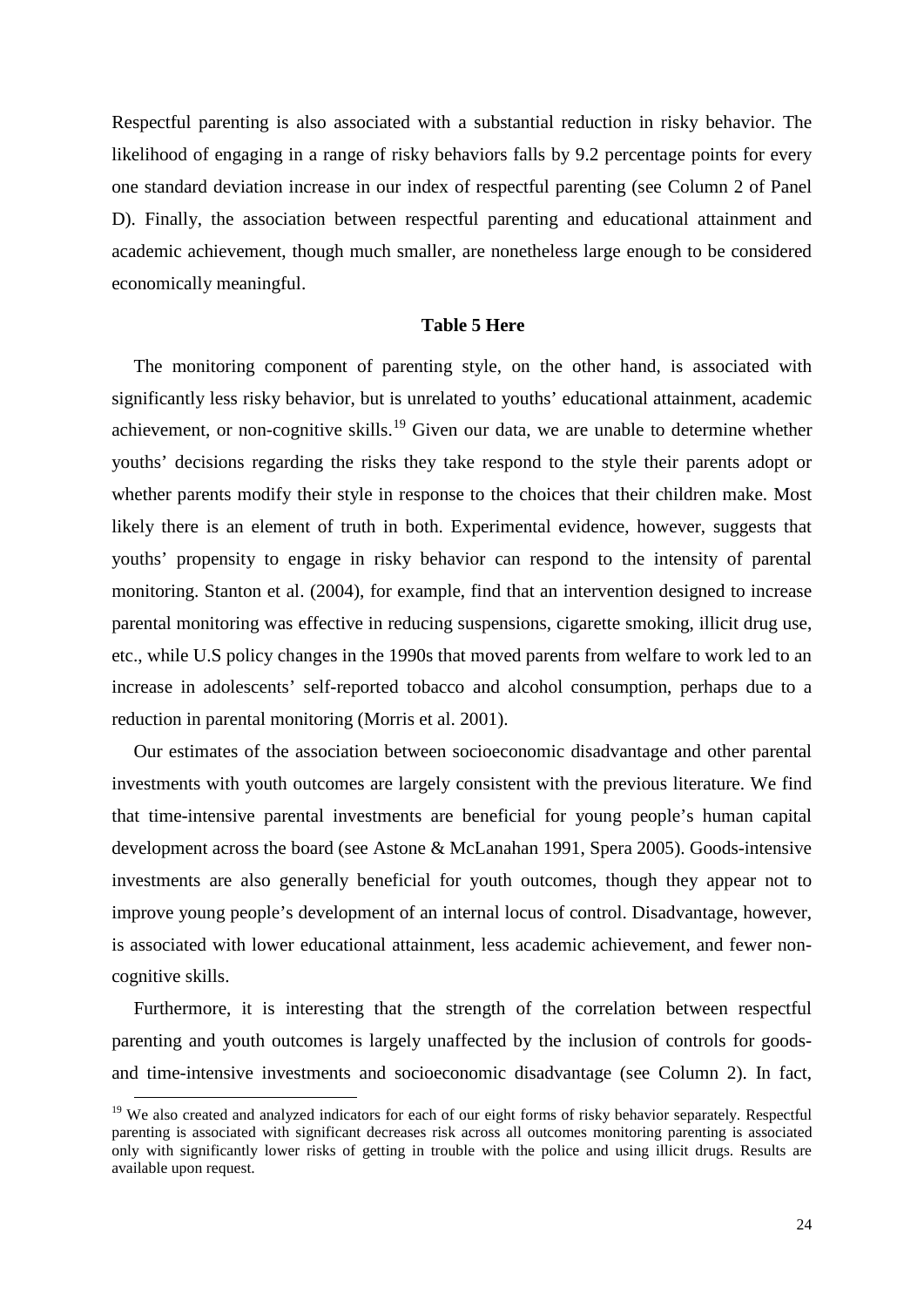respectful parenting has an association that in general is as large as, or even larger than, the association with the traditional goods- and time-intensive parental investments. Moreover, a comparison of the incremental goodness of fit (R-squared) across multiple models in Table 5 reveals that overall parenting style explains as much of the variance in educational attainment and academic achievement as goods- and time-intensive investments and a substantially larger fraction of the variation in youths' internal locus of control and risky behavior. Thus, there is clear evidence that parenting style is associated with a range of important youth outcomes in ways that are not explained by goods- and time-intensive forms of parental investments.

However, even though parenting style is clearly an important correlate of youth outcomes, the share of the disadvantage penalty explained by parenting style is small once we condition on the level of goods- and time-intensive investments. The comparison of the socioeconomic disadvantage coefficient in Table 5 (across Columns 2 and 3) shows little movement: the share of the socioeconomic disadvantage penalty explained by parenting style ranges from essentially zero for high school graduation to 8.8 per cent (in absolute value) for university entrance scores. This suggests that other factors (beyond that of respectful and monitoring parenting) can be mediating the relationship between socioeconomic disadvantage and youth outcomes.

#### *6.4 Robustness: Unobserved Heterogeneity*

The empirical relationships presented in Tables 4 and 5 are correlations (conditional on a various controls) rather than causal estimates. Our objective is to use these correlations to assess whether or not the economic relationships between parenting style, disadvantage, and youth outcomes that are predicted by our theoretical model have any empirical support. Chief amongst our concerns is the fact that we do not fully observe – and therefore cannot fully control for – all of the factors that underpin youths' outcomes. Children differ in their innate abilities, behavioral tendencies, emotional stability, etc., all of which may affect outcomes directly. Moreover, parents and schools are also likely to adjust their investments in children in ways that may either complement or compensate for these differences. Importantly, the style that parents adopt will not only be constrained by their endowments, but may also respond to children's traits, behaviors, and outcomes. Thus, unobserved heterogeneity may confound our estimates of the association between socioeconomic disadvantage and parenting style as well as the association between parenting style and youth outcomes.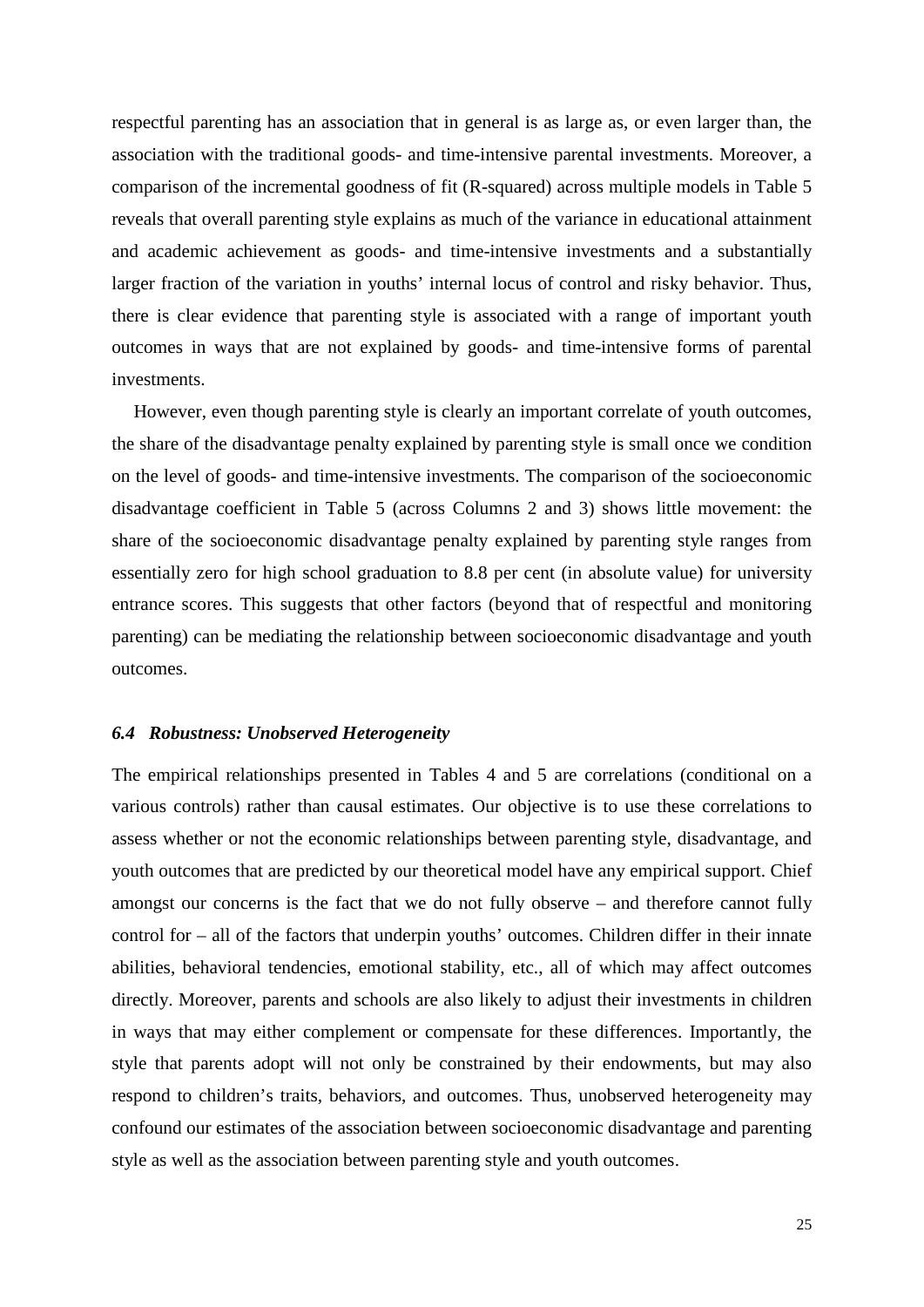The degree of coefficient stability is often used by applied researchers to make inferences about potential biases due to unobserved heterogeneity. Oster (2015) notes the usefulness of this exercise hinges in part on the explanatory power of the controls, i.e. on changes in the Rsquared. Consequently, we implement the tests proposed by Altonji et al. (2005) and Oster (2015) to assess the potential for selectivity on unobserved factors to be driving our results. The intuition behind this procedure is simple and is best illustrated using a concrete example. Suppose we wish to estimate the effect of respectful parenting on high school graduation, for example, in the presence of unobserved factors. If we have measures that relate to respectful parenting in the same way as the unobserved factors do, these observed measures — or more precisely, the change in the coefficient of respectful parenting when the observed measures are included in the regressions — are informative of the true effect of respectful parenting net of unobserved factors. What we learn from this exercise depends on how closely our observed measures reflect the relationship between respectful parenting and our unobserved factors, i.e. the degree of proportional selection. Two scenarios are of particular interest: i) when the selection on unobserved factors is fully captured by our observed measures (i.e. no remaining selection); and ii) when the selection on unobserved factors is equal to the selection on observed characteristics (i.e. equal selection). The former case implies that our observed measures are in fact completely capturing unobserved factors. The latter case is generally regarded as a reasonable benchmark for the maximum degree of selectivity when detailed, relevant controls are available (Altonji et al. 2005). Oster (2015) argues that the causal effect of respectful parenting can be bounded by the coefficients under these two scenarios.

We calculate these bounds for the effect of socioeconomic disadvantage on parenting style and for the effect of parenting style and disadvantage on all of our youth outcomes. The measures we use to inform us about the unobserved factors include: all of the controls used in the proceeding analysis as well as a number of additional measures including: parents' and youths' assessments of the youth's academic ability, measures of youths' misbehavior in school, and youth health indicators.<sup>[20](#page-28-0)</sup> Table A3 in the Appendix shows the bounds for each coefficient in parentheses and the corresponding degree of selectivity that would produce a completely spurious coefficient estimate (Oster's *delta* coefficient) in square brackets. If our maintained assumptions hold, the magnitude of the true effect will lie within the bounds. If the bounds do not include zero — or alternatively, if the delta coefficient in square brackets is

 $\overline{a}$ 

<span id="page-28-0"></span> $20$  Summary statistics of these child quality measures are reported in Table A2 in the Appendix.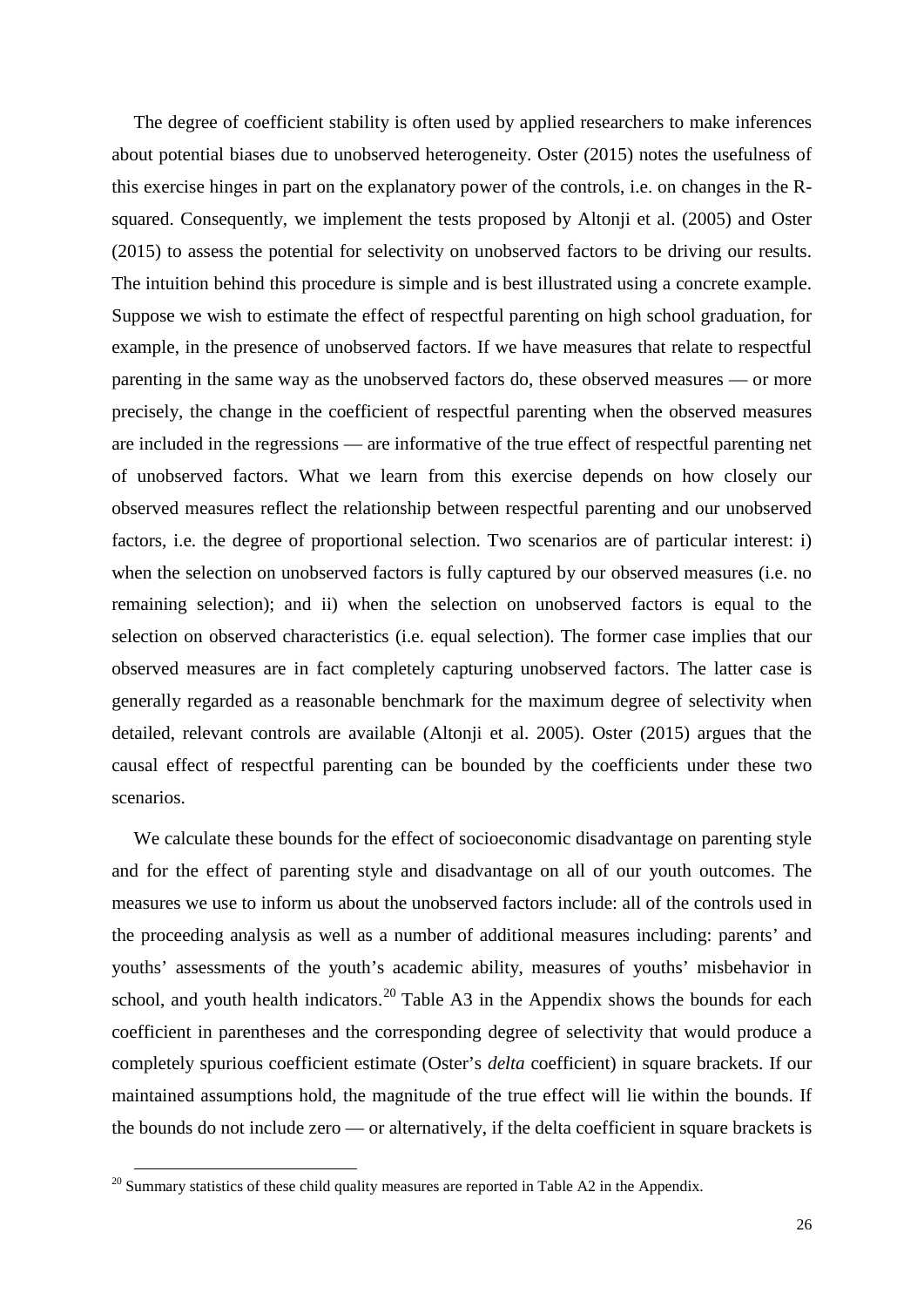not between zero and one – then there is evidence that the estimated coefficient is not entirely driven by selection on unobserved factors.

We find evidence that there is a penalty of socioeconomic disadvantage on monitoring parenting which is not driven solely by selection on unobserved factors. Similarly, there is a robust positive effect of respectful parenting on youths' internal locus of control and university entrance scores, and a generally negative effect of both respectful and monitoring parenting on youths' risky behavior. Taken together, these findings strengthen our view that the empirical relationships we observe are consistent with our theoretical model.

#### *6.5 Summary of Results*

The results of our empirical exercises lend support to the proposition that parenting style is an important investment in human development. The broad range of parent-child interactions we consider are not fully captured by goods- and time-intensive parental investments. Instead, many parent-child interactions are subsumed by two indices of parenting style that can be interpreted as respectful and monitoring parenting. These indices align with the primary parenting constructs in the extensive literature in developmental psychology. Socioeconomic disadvantage is negatively associated with the extent of parental monitoring even after accounting for a number of controls and for the potential effects of unobserved factors. This is consistent with the view that parenting style is constrained by attention and cognitive bandwidth which are taxed by disadvantage. Finally, respectful parenting is associated with a greater likelihood of graduating from high school; a higher university entrance score; and a more internal locus of control, while parental respect and monitoring are both associated with less risky behavior. In short, parenting style matters.

## 7. **Conclusions**

Fostering parents' capacity to support their children's development – regardless of their socioeconomic circumstances – is an important step in breaking the cycle of intergenerational poverty. Effective parenting can protect children from many of the adverse effects of growing up in disadvantage. At the same time, there is compelling evidence that economic hardship is often associated with less effective parenting behaviors.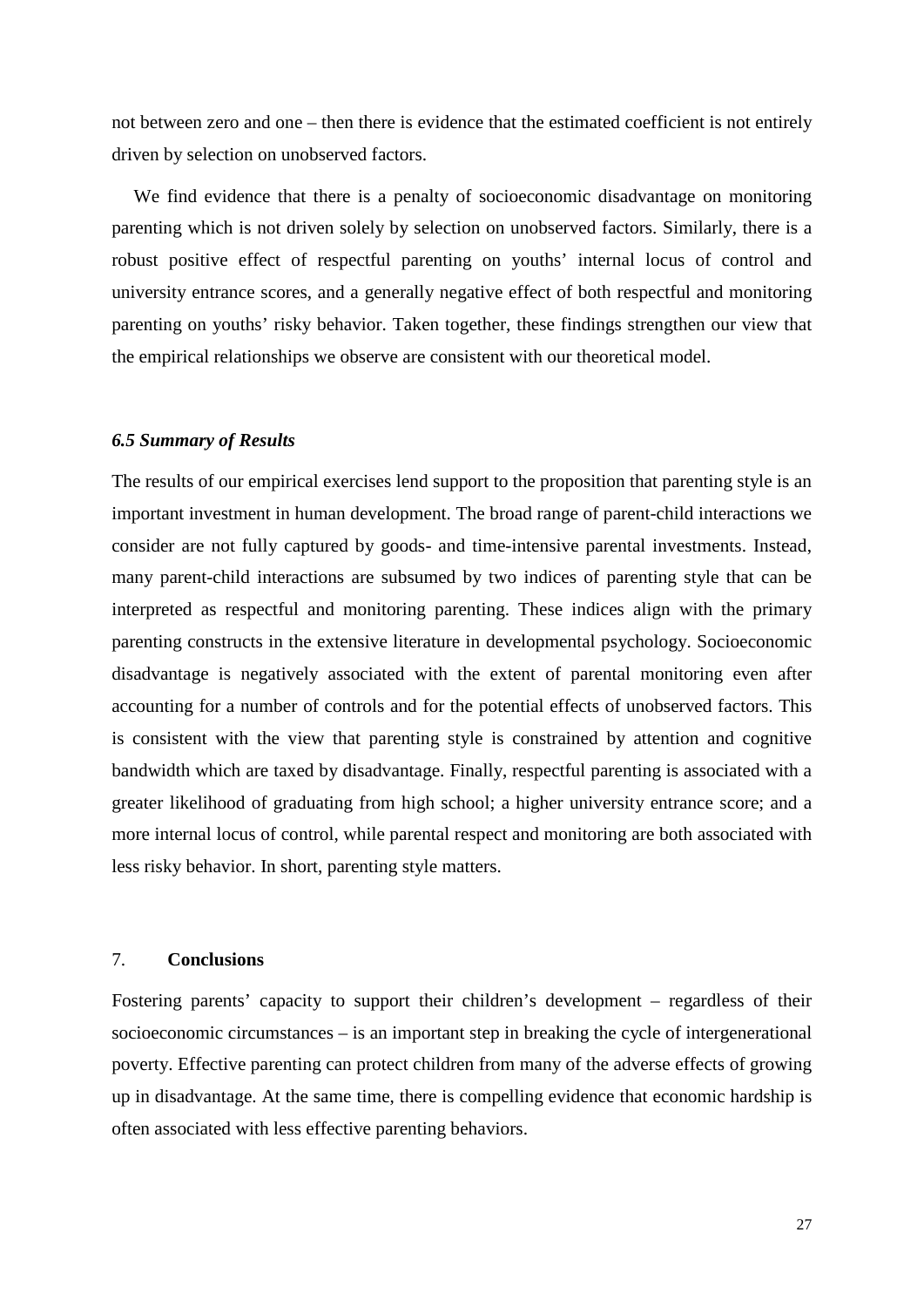This paper makes an important contribution in formalizing the complex relationship between parenting, socioeconomic disadvantage, and children's development. Specifically, we model parenting style as an investment decision that is important in the production of human development. Unlike previous researchers, we allow investments in child rearing – including in parenting style – to rely not only on inputs of time and market goods, but also on a third input which we conceptualize as attention or cognitive effort. Socioeconomic disadvantage affects parental investment decisions through the constraints (taxes) it imposes on households' endowments of attention (cognitive capacity). Importantly, our model finds empirical support in the data and is consistent with the well-established literature in developmental psychology.

Formally modelling the tradeoffs that parents make in raising their children – as we have done here – is fundamental in the formation of social policy designed to generate better outcomes for disadvantaged children. Evaluations of parenting interventions, for example, typically focus only on specific parenting behaviors (e.g. reading to children; monitoring; health care; helping with homework; providing routine; etc.) without considering the consequences for other parental investments. Understanding these tradeoffs is an essential first step in evaluating the overall impact of policies targeting parental decision making. Moreover, to the extent that poverty constrains parents' cognitive bandwidth, income transfers that move families out of poverty will not only increase parents' financial resources, but also permit parents to put more attention and cognitive effort into raising their children. Both are expected to result in better outcomes for children and adolescents. At the same time, effective parenting may be increased more efficiently through parenting interventions that target attention and cognitive effort directly.

Empirically, we provide clear evidence that it is important to distinguish between the "respectful" and "monitoring" components of parenting style. We find that socioeconomic disadvantage appears to limit parents' ability to monitor – but not to be respectful towards– their children, while it is respectful parenting that is mostly associated with better outcomes for young adults. Parental monitoring is associated only with less risky behavior. These alternative components of parenting style have been prominent in developmental psychology for decades and there is a large literature that links authoritative parenting to a range of positive outcomes including childhood weight problems, school readiness, school performance and later school enrolment, subjective well-being, and various risky behaviors (Dornbusch et al. 1987; Steinberg et al. 1992; Rhee et al. 2006; Chan & Koo 2011).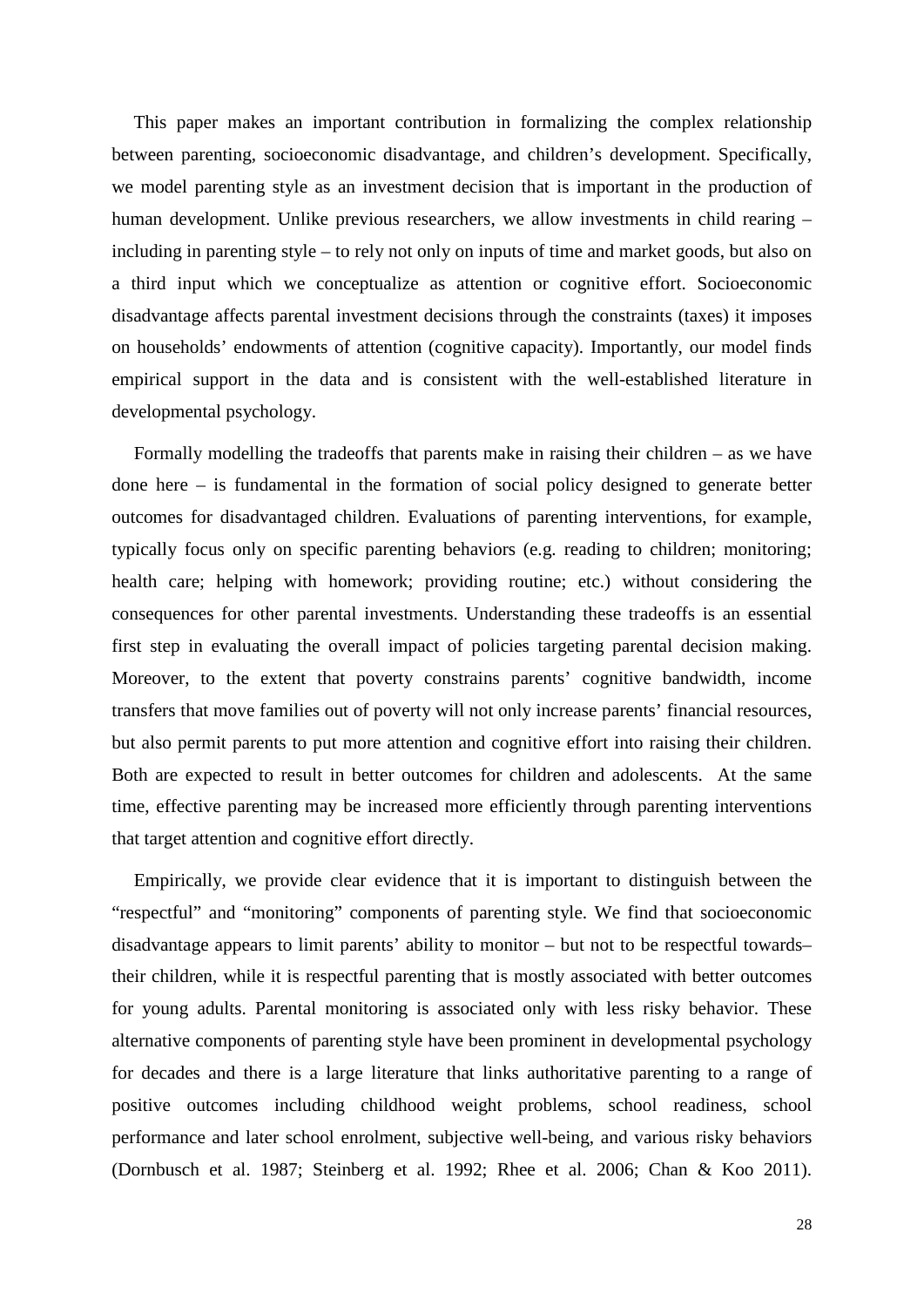Authoritative parents, however, are characterized by high levels of both parental respect and monitoring, implying that the effect of respectful and monitoring parenting cannot be unequivocally disentangled. Our results indicates that for many outcomes the beneficial effects of an authoritative parenting style may operate through higher levels of parental respect rather than more intensive monitoring.

The advantage of our data is that they allow such distinctions to be made. Ultimately, however, we are constrained by the fact that they are cross-sectional. Thus, our empirical evidence rests on estimated correlations which condition on, i.e. net out, a range of other factors. This is sufficient to assess whether or not our theoretical model is consistent with the pattern of correlations we observe, but leaves a number of pressing questions unanswered.

In particular, Ermisch (2008) argues that parenting in early childhood contributes to the intergenerational persistence in incomes and our theoretical model certainly demonstrates that conceptually this proposition makes a great deal of sense. Empirically, however, we find little evidence that parenting style mediates the socioeconomic disadvantage penalty over and above traditional goods- and time-intensive investments. This is because socioeconomic disadvantage is related to dimensions of parenting style (monitoring) that may be less important than others (parental respect) for children's outcomes. Interestingly, Dooley and Stewart (2007) also find that parental income and parenting style may have effects on human development that are largely orthogonal. This then raises the question: How much does parenting style in fact contribute to the intergenerational persistence of socioeconomic disadvantage?

Moreover, while there is certainly other evidence that effective parenting may compensate for a lack of financial resources (McLoyd 1998; Guo & Harris 2000; McCulloch & Joshi 2002), we know very little about the magnitude of this relationship and the mechanism through which it operates. Explicitly modelling parenting style as an important investment in the production of human development provides a means of quantifying these relationships. In particular, is it the case "an economically advantaged child exposed to low-quality parenting is more disadvantaged than an economically disadvantaged child exposed to high-quality parenting" (Heckman 2011 p. 33)? Does parenting style substitute for, or rather complement, inputs of time and market goods? How does socioeconomic disadvantage affect the technological relationship underpinning the production of human development?

Finally, how do the returns to investments in parenting style depend on: i) the dimension of style we have in mind; and ii) the outcome under consideration? Consistent with the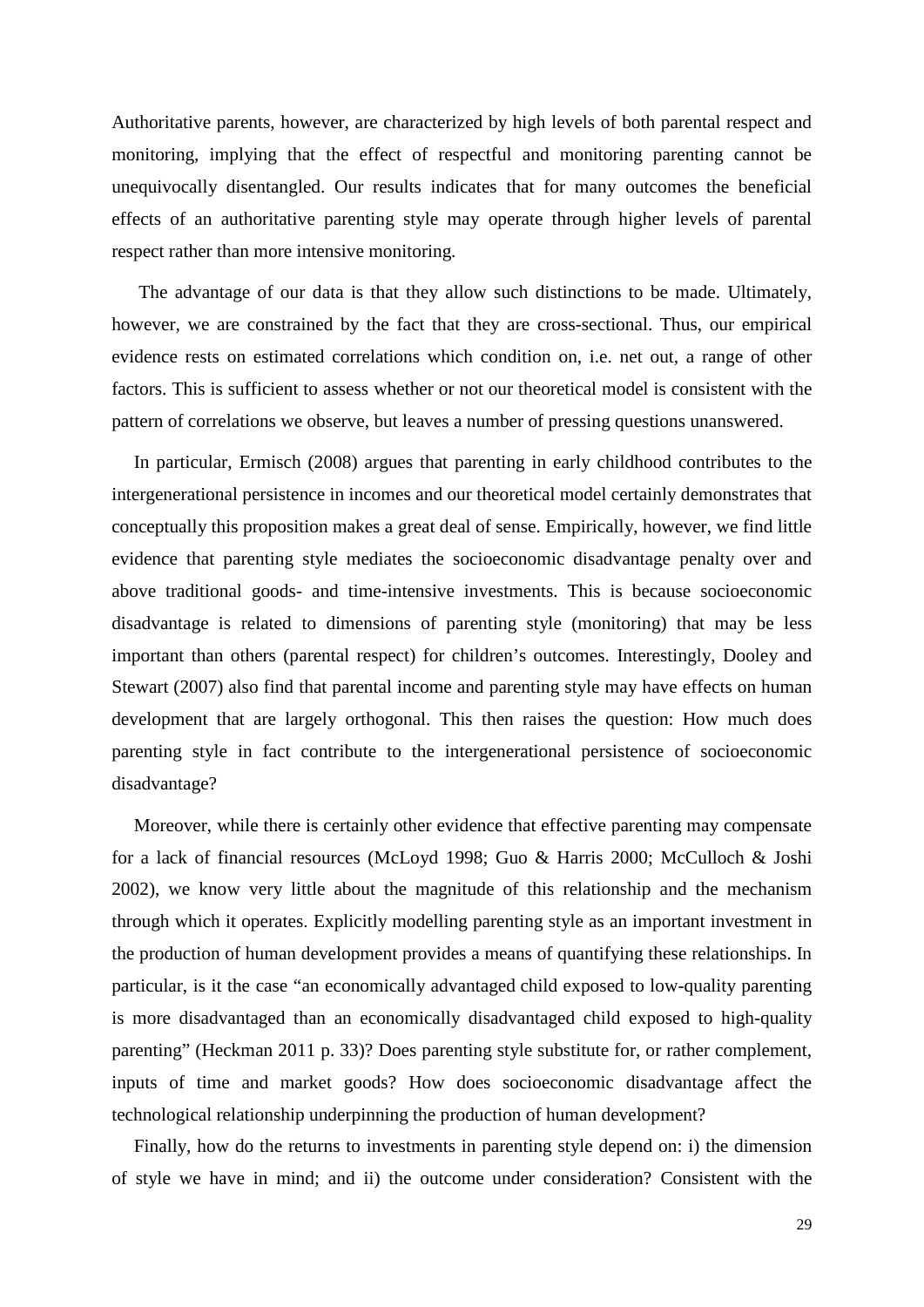literature, we find, for example, that young people's risk-taking is linked to the extent to which their parents monitor them (see Stattin & Kerr 2000). Respectful parenting, on the other hand, appears to have benefits across a wide range of outcomes suggesting that the returns to these alternative aspects of parenting style differ. We need to know more about the nature of parenting style itself and the ways that different aspects of parenting behavior are related to human development.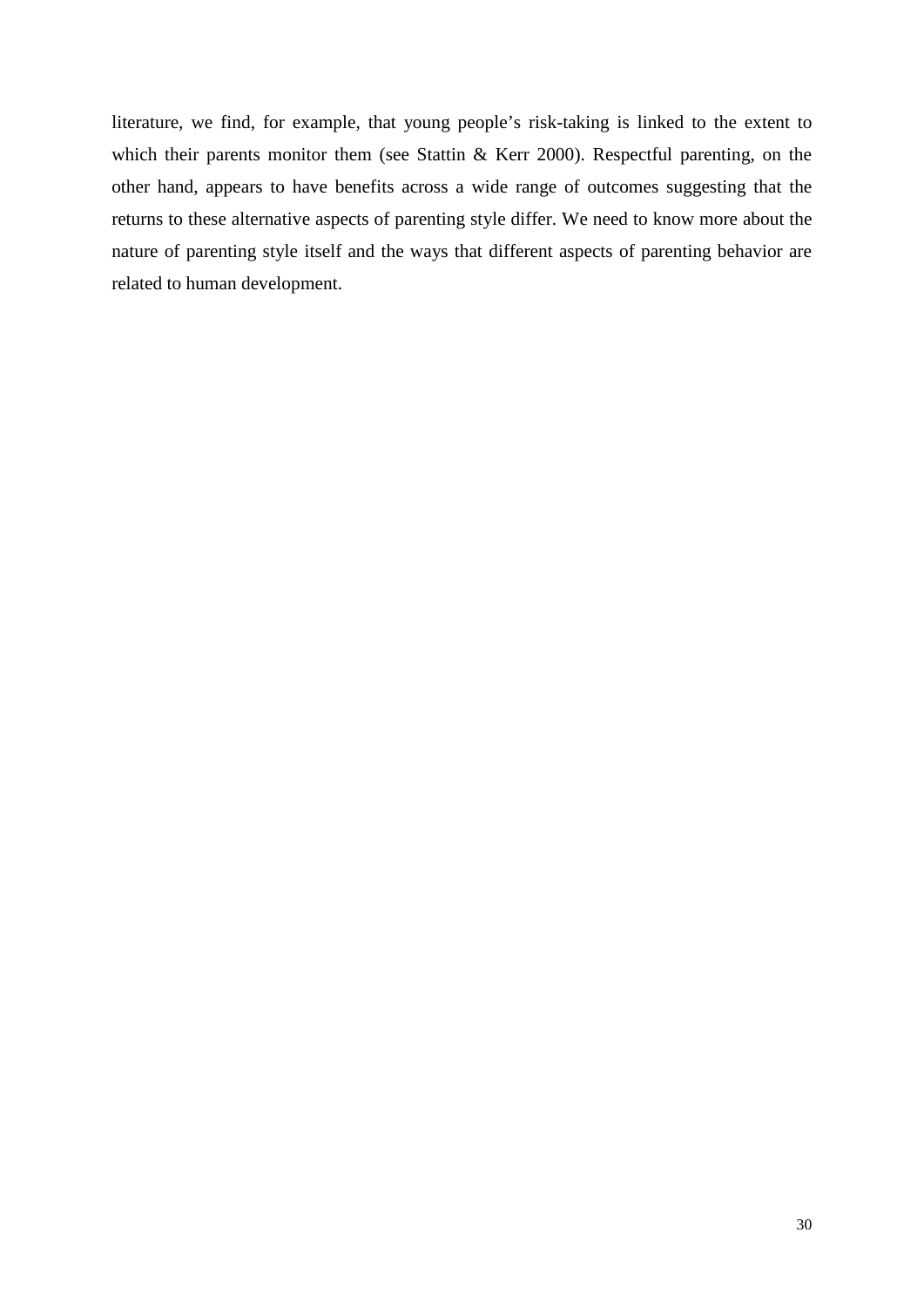#### **References**

- Akee, Randall, Emilia Simeonova, E. Jane Costello, and William Copeland. 2015. "How does household income affect child personality traits and behaviors?" NBER Working Paper, No. w21562.
- Altonji, Joseph G., Todd E. Elder, and Christopher R. Taber. 2005. "Selection on observed and unobserved variables: Assessing the effectiveness of catholic schools." *Journal of Political Economy* 113(1): 151-184.
- Astone, Nan Marie, and Sara S. McLanahan. 1991. "Family structure, parental practices and high school completion." *American Sociological Review* 56(3): 309-320.
- Attanasio, Orazio, Sarah Cattan, Emla Fitzsimons, Costas Meghir, and Marta Rubio-Codina. 2015. "Estimating the production function for human capital: Results from a randomized control trial in Colombia." NBER Working Paper, No. w20965.
- Aunola, Kaisa, Stattin, Håkan, and Jari-ErikNurmi (2000) "Parenting styles and adolescents' achievement strategies" *Journal of Adolescence* 23: 205-222.
- Baumrind, Diana. 1966. "Effects of authoritative parental control on child behavior." *Developmental Psychology* 37(4): 887-907.
- Baumrind, Diana. 1967. "Child care practices anteceding three patterns of preschool behavior." *Genetic psychology monographs* 75(1): 43-88.
- Baumrind, Diana. 1973. "The development of instrumental competence through socialization." In Anne Pick (Eds.) *Minnesota symposium on child psychology* (Vol. 7, pp. 3-46). Minneapolis: University of Minnesota Press.
- Baumrind, Diana. 1991. "The influence of parenting style on adolescent competence and substance use." *The Journal of Early Adolescence* 11(1): 56-95.
- Becker, Gary S. 1960. "An economic analysis of fertility." In *Demographic and economic change in developed countries* (pp. 209-240). Columbia University Press
- Becker, Gary S. 1965. "A theory of the allocation of time." *The Economic Journal* 75(299): 493-517.
- Becker, Gary S., and H. Gregg Lewis. 1973. "On the interaction between the quantity and quality of children." *Journal of Political Economy* 81(2): S279-88.
- Berger, Lawrence M., Christina Paxson, and Jane Waldfogel. 2009. "Income and child development." *Children and Youth Services Review* 31(9): 978-989.
- Bernheim, B. Douglas, Debraj Ray, and Şevin Yeltekin. 2015. "Poverty and self-control." *Econometrica* 83(5): 1877-1911.
- Bradley, Robert H., and Robert F. Corwyn. 2002. "Socioeconomic status and child development." *Annual Review of Psychology* 53(1): 371-399.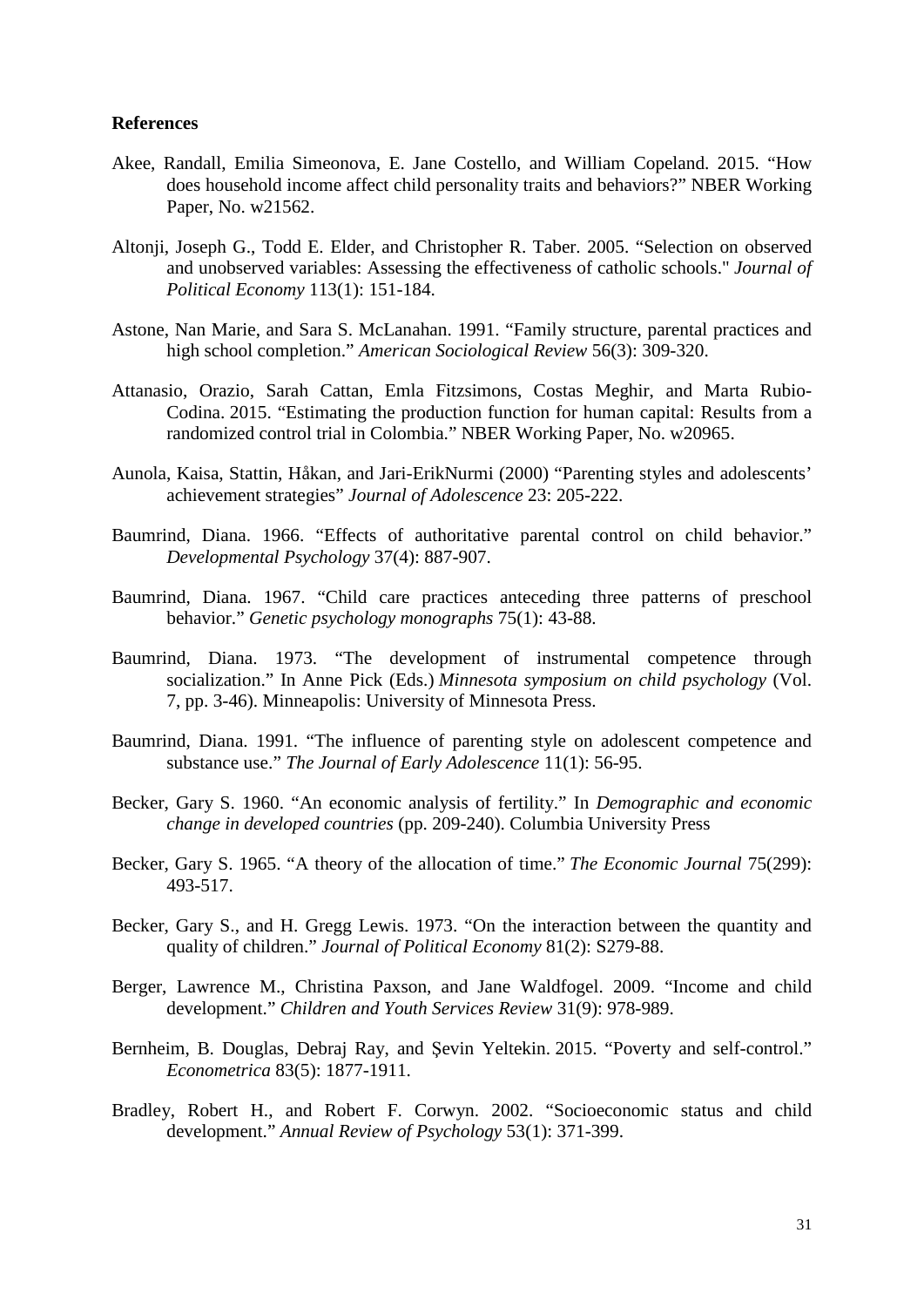- Breunig, Robert, Deborah Cobb-Clark, Tue Gørgens, and Anastasia Sartbayeva. 2007. "User's guide to the youth in focus data version 1.0." Youth in focus project discussion paper series, The Australian National University.
- Breunig, Robert, Deborah Cobb-Clark, Tue Gørgens, Chris Ryan and Anastasia Sartbayeva. 2009. "User's guide to the youth in focus data version 2.0." Youth in focus project discussion paper series, The Australian National University.
- Brooks-Gunn, Jeanne, and Lisa Markman. 2005. "The contribution of parenting to ethnic and racial gaps in school readiness." *The Future of Children* 15(1): 139-168.
- Burton, Peter, Shelley Phipps, and Lori Curtise. 2002. "All in the family: A simultaneous model of parenting style and child conduct." *The American Economic Review* 92(2): 368-372.
- Chan, Tak Wing, and Anita Koo. 2011. "Parenting style and youth outcomes in the UK." *European Sociological Review* 27(3): 385-399.
- Cobb-Clark, Deborah A. "Locus of control and the labor market." *IZA Journal of Labor Economics* 4(1): 1-19.
- Conger, Rand D., Katherine J. Conger, Glen H. Elder, Frederick O. Lorenz, Ronald L. Simons, and Les B. Whitbeck. 1992 "A family process model of economic hardship and adjustment of early adolescent boys." *Child Development* 63(3): 526-541.
- Conger, Rand D, Lora Ebert Wallace, Yumei Sun, Ronald L. Simons, Vonnie C. McLoyd, and Gene H. Brody. 2002. "Economic pressure in African American families: A replication and extension of the family stress model." *Developmental Psychology* 38(2): 179-193.
- Corak, Miles. 2006. "Do poor children become poor adults? Lessons from a cross country comparison of generational earnings mobility." *Research on Economic Inequality*  13(1): 143-188
- Cosconati, Marco. 2009. "Parenting style and the development of human capital in children." Unpublished Manuscript, Bank of Italy.
- Cunha, Flávio. 2015. "Subjective Rationality, Parenting Styles, and Investments in Children. In *Families in an Era of Increasing Inequality* (pp. 83-94). Springer International Publishing.
- Cunha, Flavio, James J. Heckman, and Susanne M. Schennach. 2010 "Estimating the technology of cognitive and noncognitive skill formation." *Econometrica* 78(3): 883- 931.
- Darling, Nancy, and Laurence Steinberg. 1993. "Parenting style as context: An integrative model." *Psychological Bulletin* 113(3): 487-496.
- Davis, Catherine L., Alan M. Delamater, Kimberly H. Shaw, Annette M. La Greca, Margaret S. Eidson, Jose E. Perez-Rodriguez, and Robin Nemery. 2001. "Parenting styles, regimen adherence, and glycemic control in 4-to 10-year-old children with diabetes." *Journal of Paediatric Psychology* 26(2): 123-129.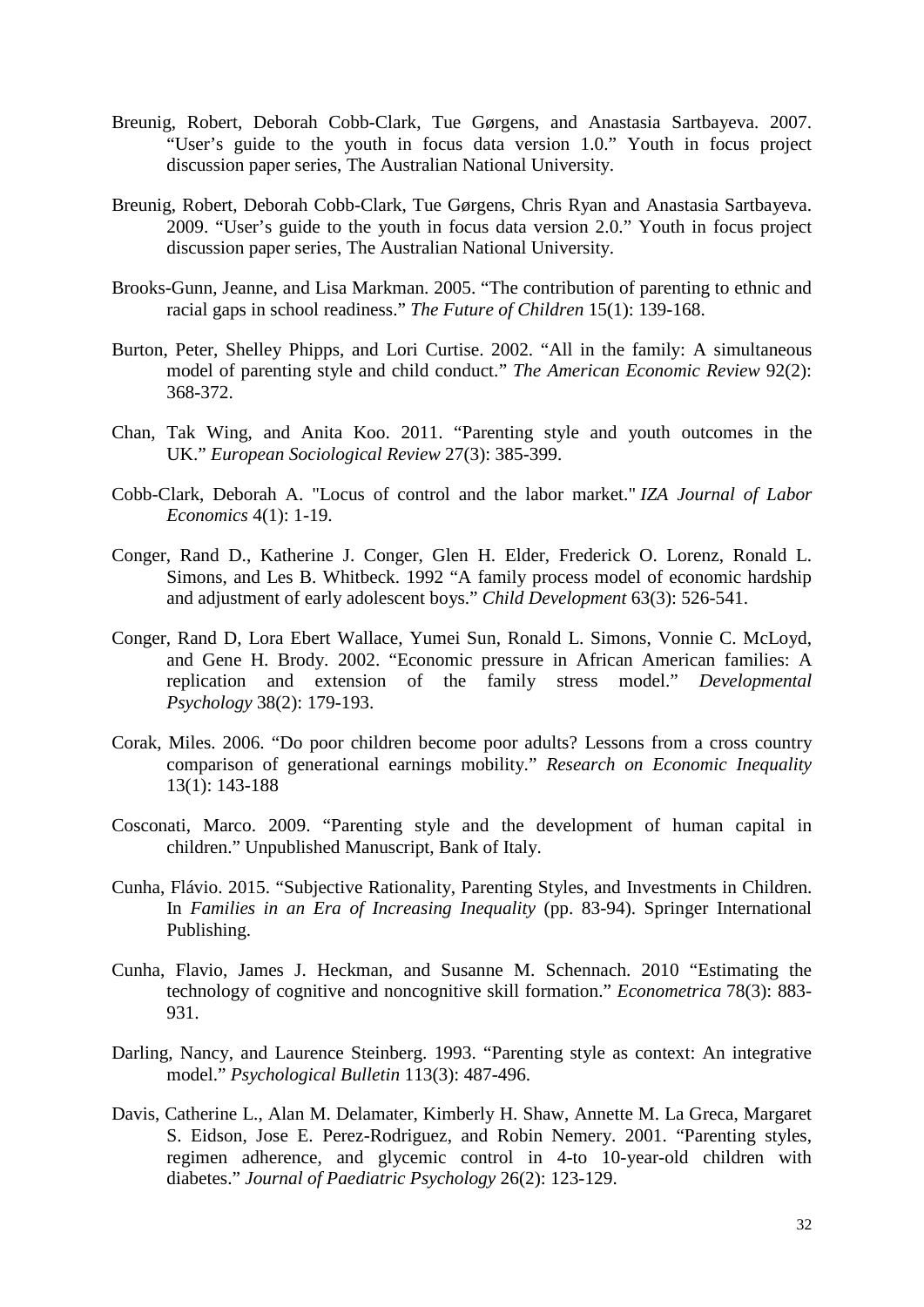- Davis-Kean, Pamela E. 2005. "The influence of parent education and family income on child achievement: The indirect role of parental expectations and the home environment." *Journal of Family Psychology* 19(2): 294-304.
- De Tray, Dennis N. 1974. "Child quality and the demand for children." *Journal of Political Economy* 81(2): S70-95.
- Del Boca, Daniela, Christopher Flinn, and Matthew Wiswall. 2014 "Household choice and child development." *The Review of Economic Studies* 81(1): 137–185.
- Del Bono, Emilia, Marco Francesconi, Yvonne Kelly and Amanda Sacker. 2014. "Early maternal time investment and early child outcomes." University of Essex Department of Economics Discussion Paper Series, No. 726.
- Dodge, Kenneth A., Gregory S. Pettit, and John E. Bates. 1994. "Socialization mediators of the relation between socioeconomic status and child conduct problems." *Child Development* 65(2): 649-665.
- Doepke, Matthias, and Fabrizio Zilibotti. 2014. "Parenting with style: Altruism and paternalism in intergenerational preference transmission." NBER Working Paper, No. w20214.
- Dooley, Martin, and Jennifer Stewart. 2007. "Family income, parenting styles and child behavioural–emotional outcomes." *Health Economics* 16(2): 145-162.
- Dornbusch, Sanford M., Philip L. Ritter, P. Herbert Leiderman, Donald F. Roberts, and Michael J. Fraleigh. 1987. "The relation of parenting style to adolescent school performance." *Child Development* 58(5): 1244-1257.
- Ermisch, John. 2008. "Origins of social immobility and inequality: parenting and early child development." *National Institute Economic Review* 205(1): 62-71.
- Feinstein, Leon. 2003. "Inequality in the early cognitive development of British children in the 1970 cohort." *Economica* 70(277): 73-97.
- Fiorini, Mario, and Michael Keane. 2014. "How the allocation of children's time affects cognitive and non-cognitive development." *Journal of Labor Economics* 32(4): 787- 836.
- Gino, Francesca, Maurice E. Schweitzer, Nicole L. Mead, and Dan Ariely. 2011. "Unable to resist temptation: How self-control depletion promotes unethical behavior." *Organizational Behavior and Human Decision Processes* 115(2): 191-203.
- Gronau, Reuben. 1977. "Leisure, home production, and work-the theory of the allocation of time revisited." *Journal of Political Economy* 85(6): 1099-1123.
- Guo, Guang, and Kathleen M. Harris. 2000. "The mechanisms mediating the effects of poverty on children's intellectual development." *Demography* 37(4): 431-447.
- Hao, Lingxin, Hotz, V. Joseph, and Ginger Z. Jin (2008) "Games parents and adolescents play: Risky behaviour, parental reputation and strategic transfers" *Economic Journal* 118: 515-555.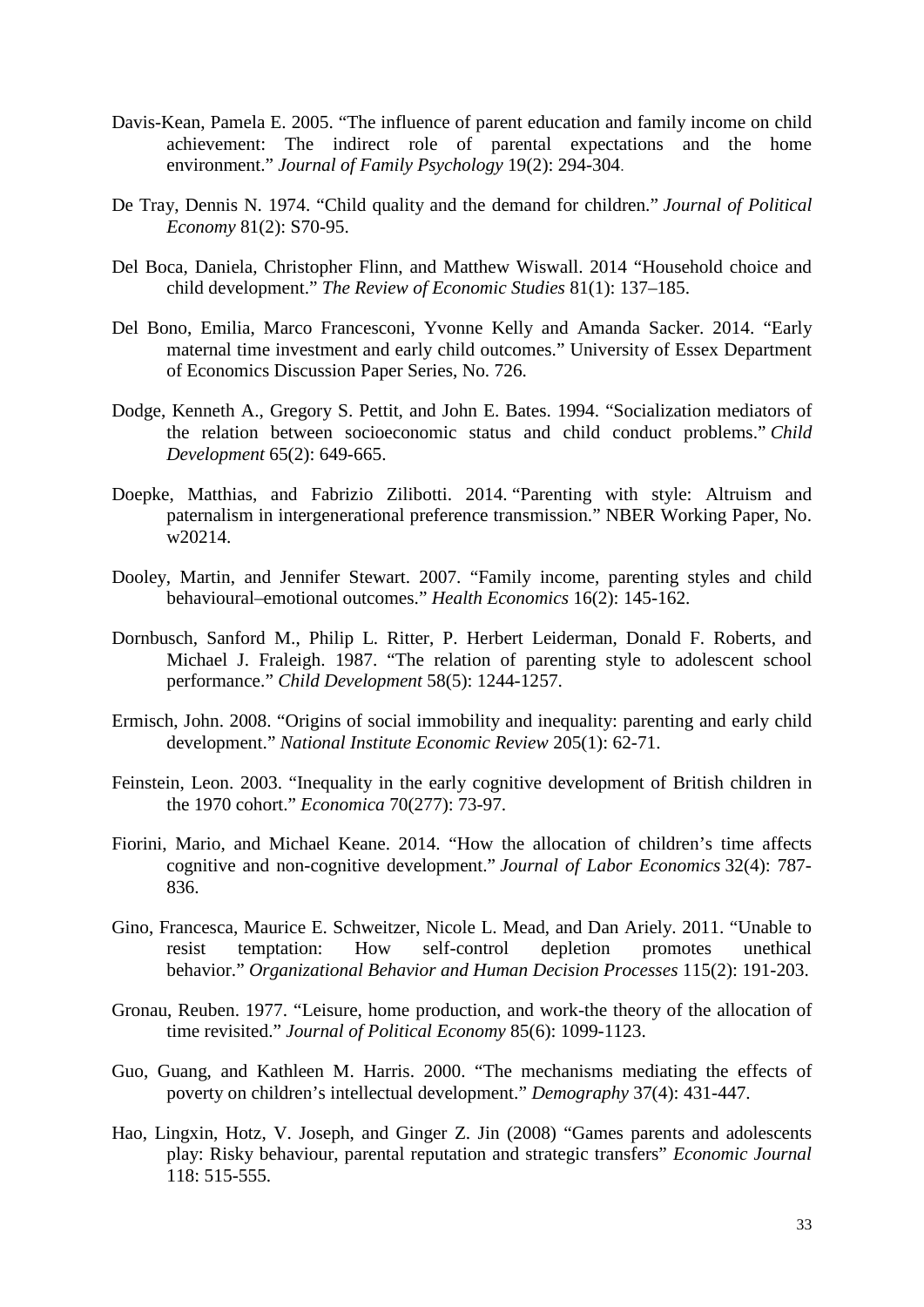- Haushofer, Johannes, and Ernst Fehr. 2014. "On the psychology of poverty." *Science* 344(6186): 862-867.
- Heckman, James J. 2006. "Skill formation and the economics of investing in disadvantaged children." *Science* 312(5782): 1900-1902.
- Heckman, James J. 2011. "The economics of inequality: the value of early childhood education." *American Educator* 35(1): 31-35.
- Hollingshead, August B. 2011. "Four Factor Index of Social Status." *Yale Journal of Sociology* (8): 11-20.
- Kautz, Tim, James J. Heckman, Ron Diris, Bas ter Weel, and Lex Borghans. Forthcoming. "Fostering and Measuring Skills: Improving Cognitive and Non-Cognitive Skills to Promote Lifetime Success." OECD.
- Kelly, Yvonne, Amanda Sacker, Emelia Del Bono, Marco Francesconi, and Michael Marmot. 2011. "What role for the home learning environment and parenting in reducing the socioeconomic gradient in child development? Findings from the Millennium Cohort Study." *Archives of Disease in Childhood* 96(9): 832–837.
- Lareau, Annette (2003) *Unequal Childhoods: Class, Race, and Family Life.* University of California Press: Berkeley CA.
- Leibowitz, Arleen. 1974. "Home investments in children." *The Journal of Political Economy* 82(2): S111-S131.
- Lempers, Jacques D., Dania Clark-Lempers, and Ronald L. Simons. 1989. "Economic hardship, parenting, and distress in adolescence." *Child Development* 60(1): 25-39.
- Lundberg, Shelly, Jennifer L. Romich, and Kwok Ping Tsang. 2009. "Decision-making by children." *Review of Economics of the Household* 7(1): 1-30.
- Maccoby, Eleanor E., and John A. Martin. 1983. "Socialization in the context of the family: Parent-child interaction." In Paul H. Mussen (Eds.) *Handbook of Child Psychology: formerly Carmichael's Manual of Child Psycholog*. New York: Wiley
- Mani, Anandi, Sendhil Mullainathan, Eldar Shafir, and Jiaying Zhao. 2013. "Poverty impedes cognitive function." *Science* 341(6149): 976-980.
- Marks, Gary, Julie McMillan and Kylie Hillman. 2001. "Tertiary entrance performance: The role of student background and school factors." *LSAY Research Reports*. Longitudinal surveys of Australian youth research report; n.22
- McCoy, Monique G., Paul J. Frick, Bryan R. Loney, and Mesha L. Ellis. 1999. "The potential mediating role of parenting practices in the development of conduct problems in a clinic-referred sample." *Journal of Child and Family Studies* 8(4): 477-494.
- McCulloch, Andrew, and Heather E. Joshi. 2002. "Child development and family resources: evidence from the second generation of the 1958 British birth cohort." *Journal of Population Economics* 15(2): 283-304.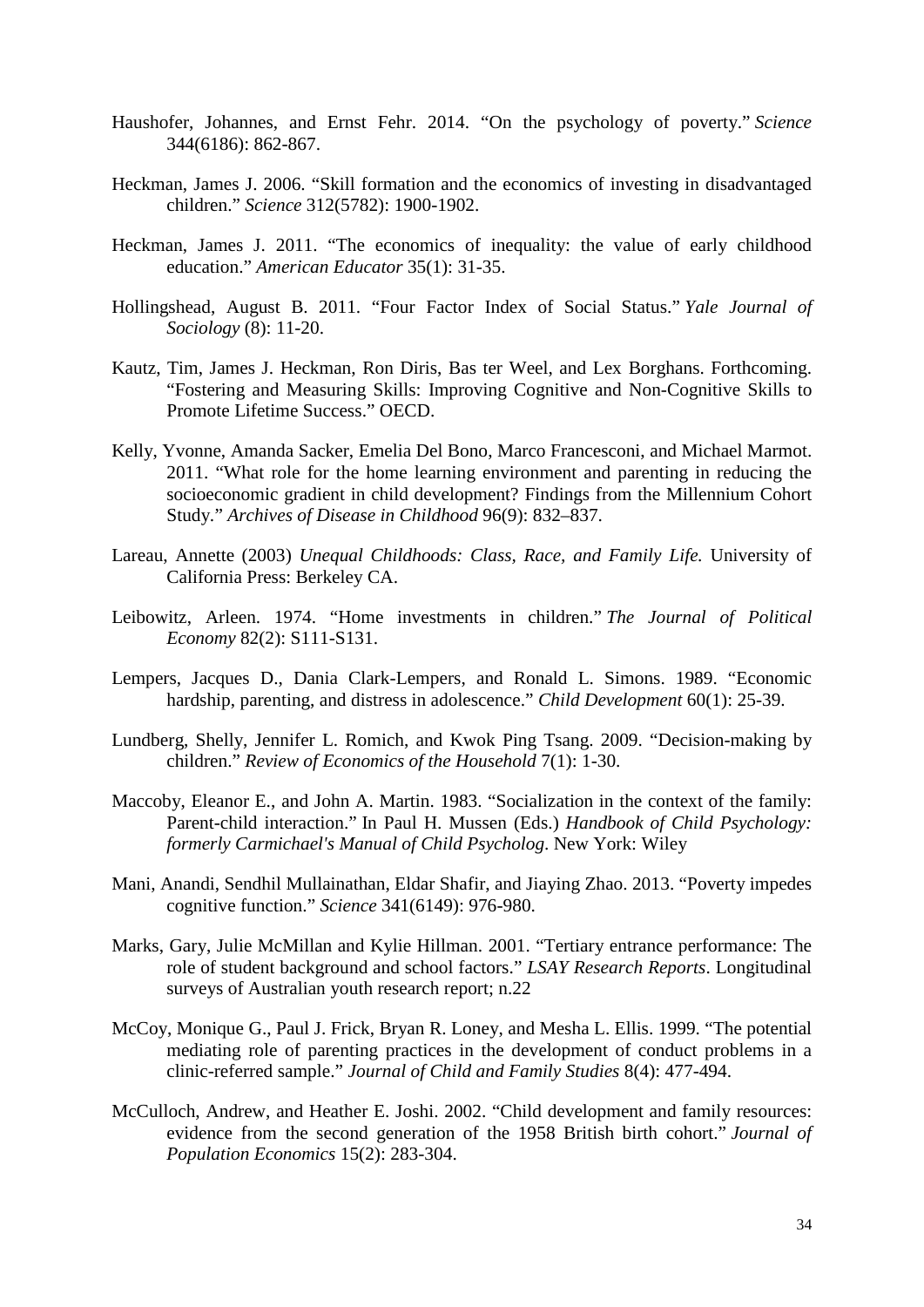- McEwen, Bruce S. 2000. "Allostasis and allostatic load: Implications for neuropsychopharmacology." *Neuropsychopharmacology* 22(2): 108-124.
- McLoyd, Vonnie C., Toby Epstein Jayaratne, Rosario Ceballo, and Julio Borquez. 1994. "Unemployment and work interruption among African American single mothers: Effects on parenting and adolescent socioemotional functioning." *Child Development* 65(2): 562-589.
- McLoyd, Vonnie C. 1998. "Socioeconomic disadvantage and child development." *American Psychologist* 53(2): 185-204.
- Michael, Robert T., and Gary S. Becker. 1973. "On the new theory of consumer behavior." *The Swedish Journal of Economics* 75(4): 378-396.
- Mistry, Rashmita S., Aprile D. Benner, Connie S. Tan, and Su Yeong Kim. 2009. "Family economic stress and academic well-being among Chinese-American youth: The influence of adolescents' perceptions of economic strain." *Journal of Family Psychology* 23(3): 279-290.
- Morris, Pamela, Aletha Huston, Greg Duncan, Danielle Crosby, and Hans Bos. 2001. *How Welfare and Work Policies Affect Children: A Synthesis of Research.* New York: MDRC.
- Mueller, Charles W., and Toby L. Parcel. 1981. "Measures of socioeconomic status: Alternatives and recommendations." *Child Development* 52(1): 13-30.
- Mullainathan, Sendhil and Eldar Shafir. 2013. *Scarcity: Why Having so Little Means so Much*. New York: Henry Holt and Company, LLC.
- Oster, Emily. 2015. "Unobservable selection and coefficient stability: Theory and validation." Working paper, Brown University.
- Patterson, Charlotte J., Deborah A. Cohn, and Barbara T. Kao. 1989. "Maternal warmth as a protective factor against risks associated with peer rejection among children." *Development and Psychopathology* 1(1): 21-38.
- Paulson, Sharon E. (1994) "Relations of parenting style and parental involvement with ninthgrade students' achievement" *Journal of Early Adolescence* 14(2): 250-267.
- Pearlin, Leonard I., Elizabeth G. Menaghan, Morton A. Lieberman, and Joseph T. Mullan. 1981. "The stress process." *Journal of Health and Social behavior* 22(4): 337-356.
- Rameson, Lian T., Sylvia A. Morelli, and Matthew D. Lieberman. 2012. "The neural correlates of empathy: Experience, automaticity, and prosocial behavior." *Journal of cognitive neuroscience* 24(1): 235-245.
- Rhee, Kyung E., Julie C. Lumeng, Danielle P. Appugliese, Niko Kaciroti, and Robert H. Bradley. 2006. "Parenting styles and overweight status in first grade." *Pediatrics* 117(6): 2047-2054.
- Ribar, David C., and Daniela Zapata. 2014. "Food assistance and family routines in three American Cities." *Review of Economics of the Household*: 1-16.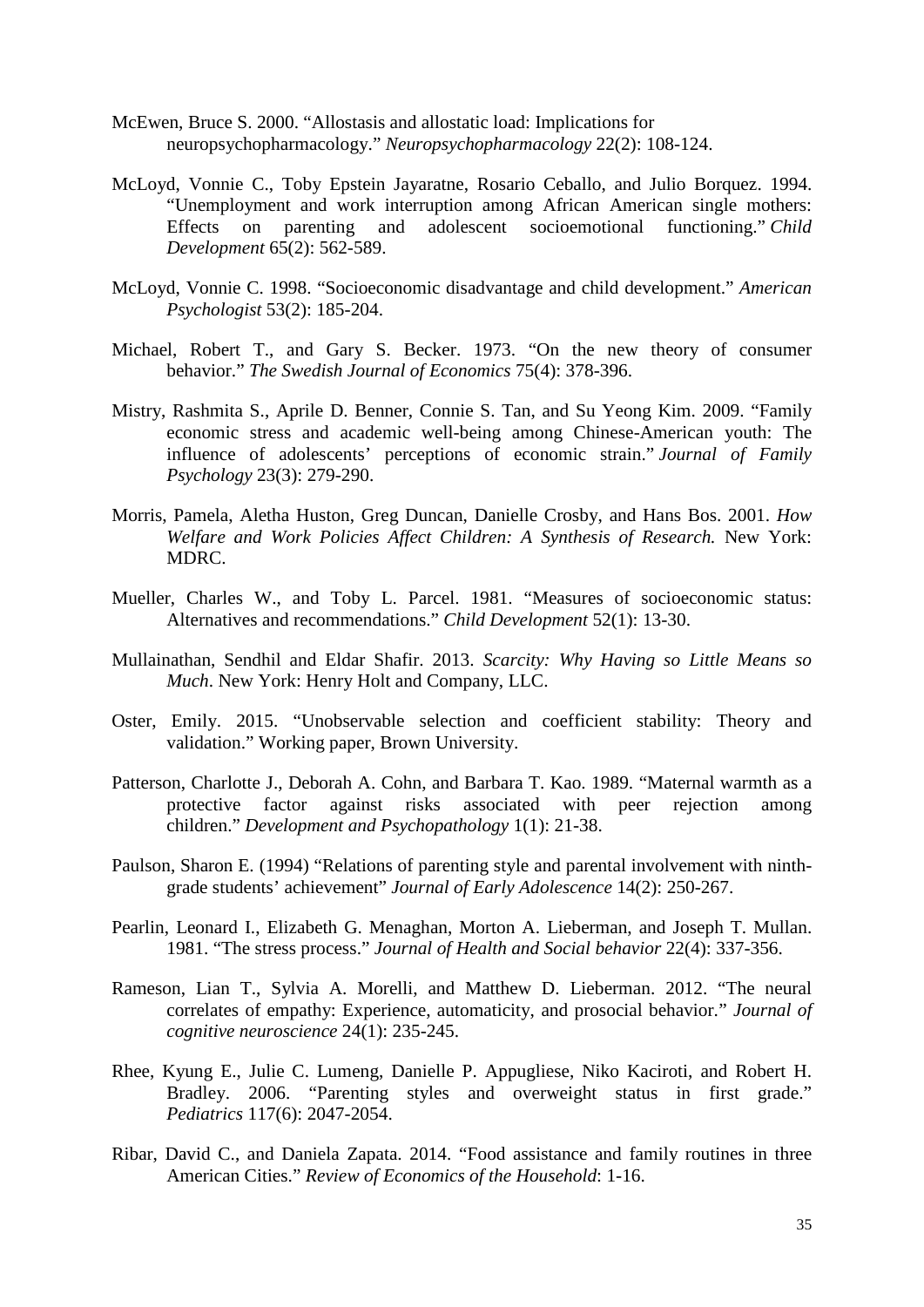- Rotter, Julian B. 1966. "Generalized expectancies for internal versus external control of reinforcement." *Psychological Monographs: General and Applied* 80(1): 1-28.
- Sewell, William H., and Vimal P. Shah. 1967. "Socioeconomic status, intelligence, and the attainment of higher education." *Sociology of Education* 40(1): 1-23.
- Shah, Anuj K., Sendhil Mullainathan, and Eldar Shafir. 2012. "Some consequences of having too little." *Science* 338(6107): 682-685.
- Shiv, Baba, and Alexander Fedorikhin. 1999. "Heart and mind in conflict: The interplay of affect and cognition in consumer decision making." *Journal of Consumer Research* 26(3): 278-292.
- Small, Stephen A and Donell Kerns. 1993. "Unwanted sexual activity among peers during early and middle adolescence: Incidence and risk factors." *Journal of Marriage and the Family* 55(4): 941-952.
- Spera, Christopher. 2005. "A review of the relationship among parenting practices, parenting styles, and adolescent school achievement." *Educational Psychology Review* 17(2): 125-146.
- Stanton, Bonita F., Xiaoming Li, Jennifer Galbraith, George Cornick, Susan Feigelman, Linda Kaljee, and Yong Zhou. 2000. "Parental underestimates of adolescent risk behavior: a randomized, controlled trial of a parental monitoring intervention." *Journal of Adolescent Health* 26(1): 18-26.
- Stattin, Häkan, and Margaret Kerr. 2000. "Parental monitoring: A reinterpretation." *Child Development* 71(4): 1072-1085.
- Steinberg, Laurence, Susie D. Lamborn, Sanford M. Dornbusch, and Nancy Darling. 1992. "Impact of parenting practices on adolescent achievement: Authoritative parenting, school involvement, and encouragement to succeed." *Child Development* 63(5): 1266- 1281.
- Taubinsky, Dmitry. 2014. "From intentions to actions: A model and experimental evidence of inattentive choice." Working paper, Harvard University.
- Todd, Petra E., and Kenneth I. Wolpin. 2003. "On the specification and estimation of the production function for cognitive achievement." *The Economic Journal* 113(485): F3- F33.
- Todd, Petra E., and Kenneth I. Wolpin. 2007. "The production of cognitive achievement in children: Home, school, and racial test score gaps." *Journal of Human Capital* 1(1): 91-136.
- Wake, Melissa, Jan M. Nicholson, Pollyanna Hardy, and Katherine Smith. 2007. "Preschooler obesity and parenting styles of mothers and fathers: Australian national population study." *Pediatrics* 120(6): e1520-e1527.
- Wolpin, Kenneth. I. 1997. "Determinants and consequences of the mortality and health of infants and children." In Mark. R. Rosenzweig and Oded Stark (Eds.) *Handbook of population and family economics. Volume 1A* (pp. 483-557). Amsterdam: Elsevier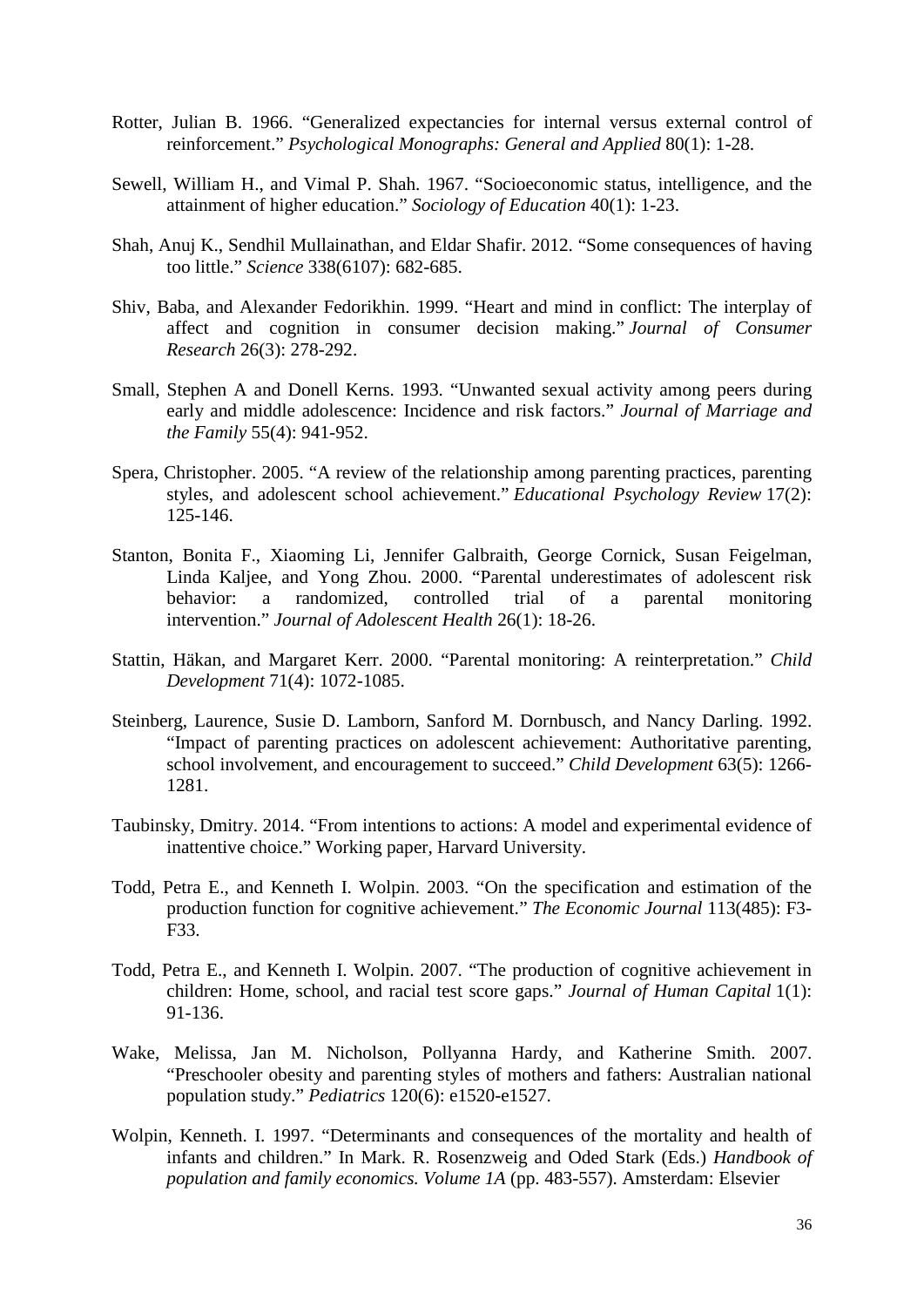Yeung, W. Jean, Miriam R. Linver, and Jeanne Brooks-Gunn. 2002. "How money matters for young children's development: Parental investment and family processes." *Child Development* 73(6): 1861-1879.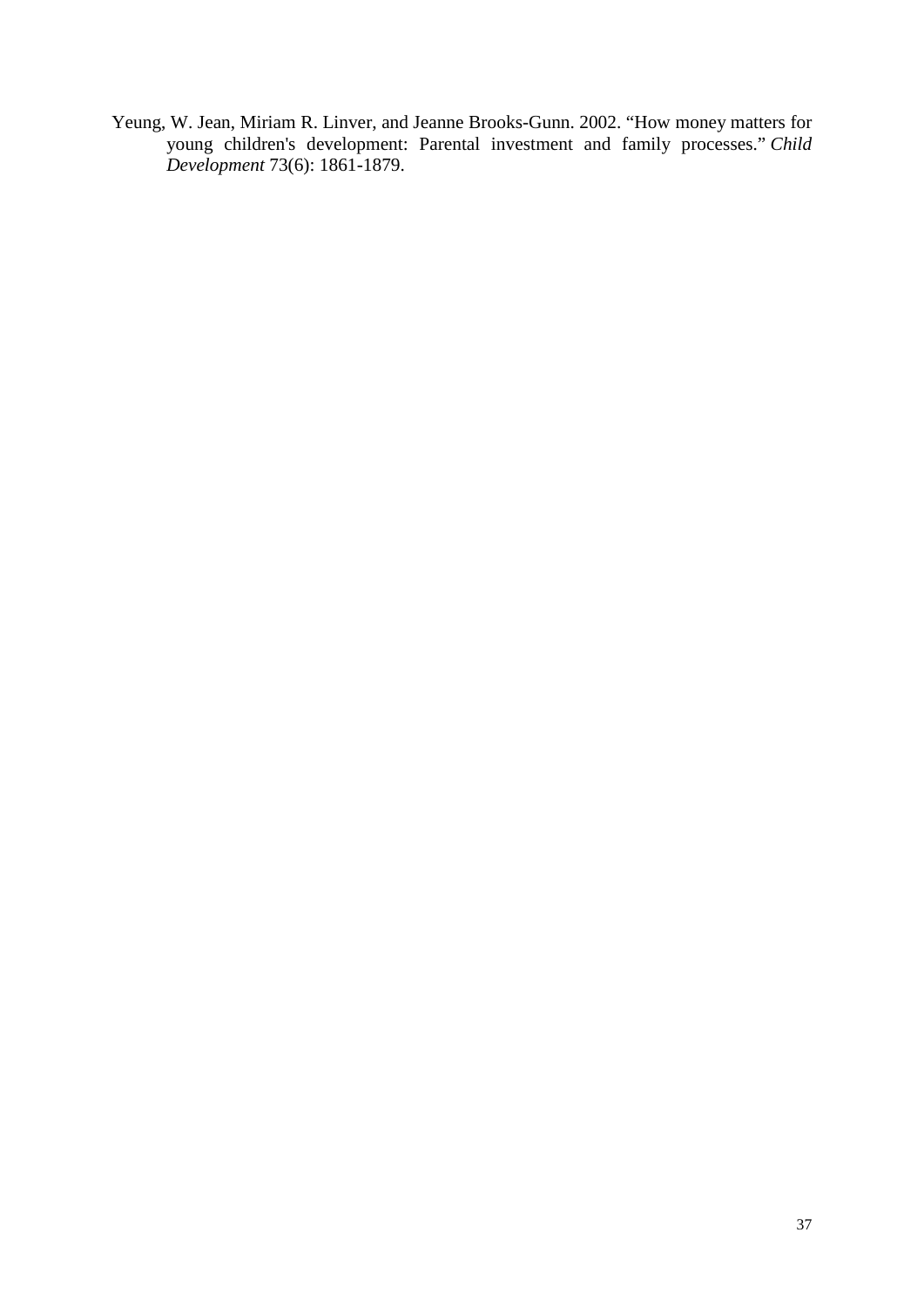|                                                             | <b>Exploratory Principal Component Analysis</b> |             |             |             |             |
|-------------------------------------------------------------|-------------------------------------------------|-------------|-------------|-------------|-------------|
|                                                             | Component 1                                     | Component 2 | Component 3 | Component 4 | Component 5 |
| Eigenvalues $=$                                             | 2.89                                            | 1.42        | 1.28        | 1.15        | 1.02        |
| Variation captured $=$                                      | 0.24                                            | 0.11        | 0.10        | 0.09        | 0.08        |
| Parent helps youth with money                               | 0.17                                            | 0.55        | $-0.23$     | 0.06        | 0.14        |
|                                                             |                                                 |             |             |             |             |
| 1 if parents don't expect money aid to be repaid            | 0.05                                            | 0.24        | $-0.18$     | 0.66        | $-0.30$     |
| Parent: Participated in parent committee/meetings           | 0.14                                            | 0.06        | 0.59        | 0.00        | 0.38        |
| Number of youth's extracurricular activities                | 0.15                                            | 0.10        | 0.49        | 0.27        | 0.35        |
| Youth: Parents read to me at night when younger             | 0.30                                            | $-0.03$     | 0.35        | 0.07        | $-0.53$     |
| Parent: I can respect youth's views and opinions            | 0.28                                            | $-0.05$     | $-0.09$     | 0.48        | 0.12        |
| Youth: Mother respects my views and opinions                | 0.36                                            | $-0.37$     | $-0.22$     | 0.10        | 0.27        |
| Youth: Mother's behavior towards me is friendly             | 0.37                                            | $-0.37$     | $-0.27$     | 0.06        | 0.21        |
| Youth: Mother knows my friends                              | 0.31                                            | $-0.14$     | $-0.02$     | $-0.33$     | $-0.08$     |
| Youth: Mother wants to know whereabouts                     | 0.30                                            | 0.51        | $-0.06$     | $-0.24$     | 0.08        |
| Youth: Mother really knows whereabouts                      | 0.41                                            | 0.23        | $-0.18$     | $-0.25$     | 0.01        |
| Youth: Parents help with schoolwork & guidance when younger | 0.36                                            | $-0.10$     | 0.23        | $-0.06$     | $-0.45$     |

*This table reports the result of a Principal Component Analysis (PCA) on all parent-child interaction measures. The PCA is based on tetrachoric, polychoric and polyserial correlations of the measures. The components are orthogonal and unrotated. We keep the first five components based on the criterion of eigenvalues larger than one. Factor loadings greater than 0.3 in absolute value are reported in bold.*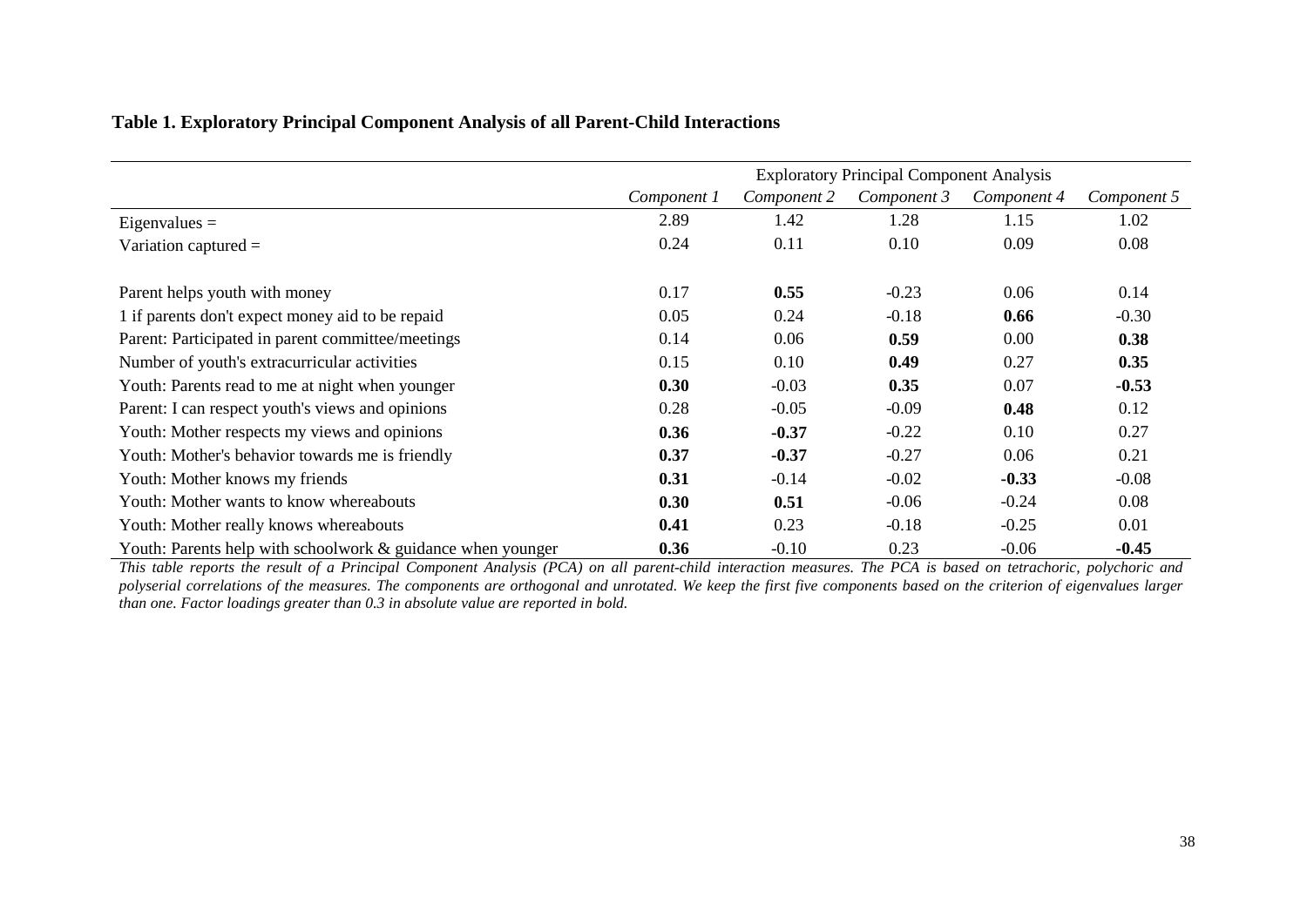# **Table 2. Confirmatory Principal Component Analyses of Parent-Child Interactions used in the Construction of Goods- and Time-Intensive Investments and Parenting Styles (Respectful and Monitoring)**

|                                                   | <b>Parental Investments</b> |                     |            | <b>Parenting Style</b> |
|---------------------------------------------------|-----------------------------|---------------------|------------|------------------------|
|                                                   | Time-<br>Intensive          | Goods-<br>Intensive | Respectful | Monitoring             |
|                                                   |                             |                     |            |                        |
| Eigenvalues $=$                                   | 1.37                        | 1.15                | 2.57       | 1.26                   |
| Variation captured $=$                            | 0.27                        | 0.23                | 0.36       | 0.18                   |
| Goods- and Time-intensive Interactions:           |                             |                     |            |                        |
| Parent helps youth with money                     | 0.06                        | 0.65                |            |                        |
| 1 if parents don't expect money aid to be repaid  | $-0.06$                     | 0.73                |            |                        |
| Parent: Participated in parent committee/meetings | 0.64                        | $-0.16$             |            |                        |
| Number of youth's extracurricular activities      | 0.59                        | 0.08                |            |                        |
| Youth: Parents read to me at night when younger   | 0.48                        | 0.14                |            |                        |
| Attention-intensive Interactions:                 |                             |                     |            |                        |
| Parent: I can respect youth's views and opinions  |                             |                     | 0.38       | $-0.02$                |
| Youth: Mother respects my views and opinions      |                             |                     | 0.59       | $-0.07$                |
| Youth: Mother's behavior towards me is friendly   |                             |                     | 0.59       | $-0.05$                |
| Youth: Mother wants to know whereabouts           |                             |                     | $-0.16$    | 0.69                   |
| Youth: Mother really knows whereabouts            |                             |                     | 0.09       | 0.60                   |
| Youth: Mother knows my friends                    |                             |                     | 0.25       | 0.26                   |
| Youth: Parents help with schoolwork &             |                             |                     |            |                        |
| guidance when younger                             |                             |                     | 0.23       | 0.29                   |

*This table reports the factor loadings of two Principal Component Analyses: the first one on a set of goods- and timeintensive parent-child interactions (Columns 1 and 2), and the second one on a set of attention-intensive parent-child interactions (Columns 3 and 4). Each PCA is based on tetrachoric, polychoric and polyserial correlations of the corresponding measures. We keep the first two components in each case based on the criterion of eigenvalues larger than one. The components reported are oblimax rotated to facilitate interpretation. Factor loadings greater than 0.3 in absolute value are reported in bold.*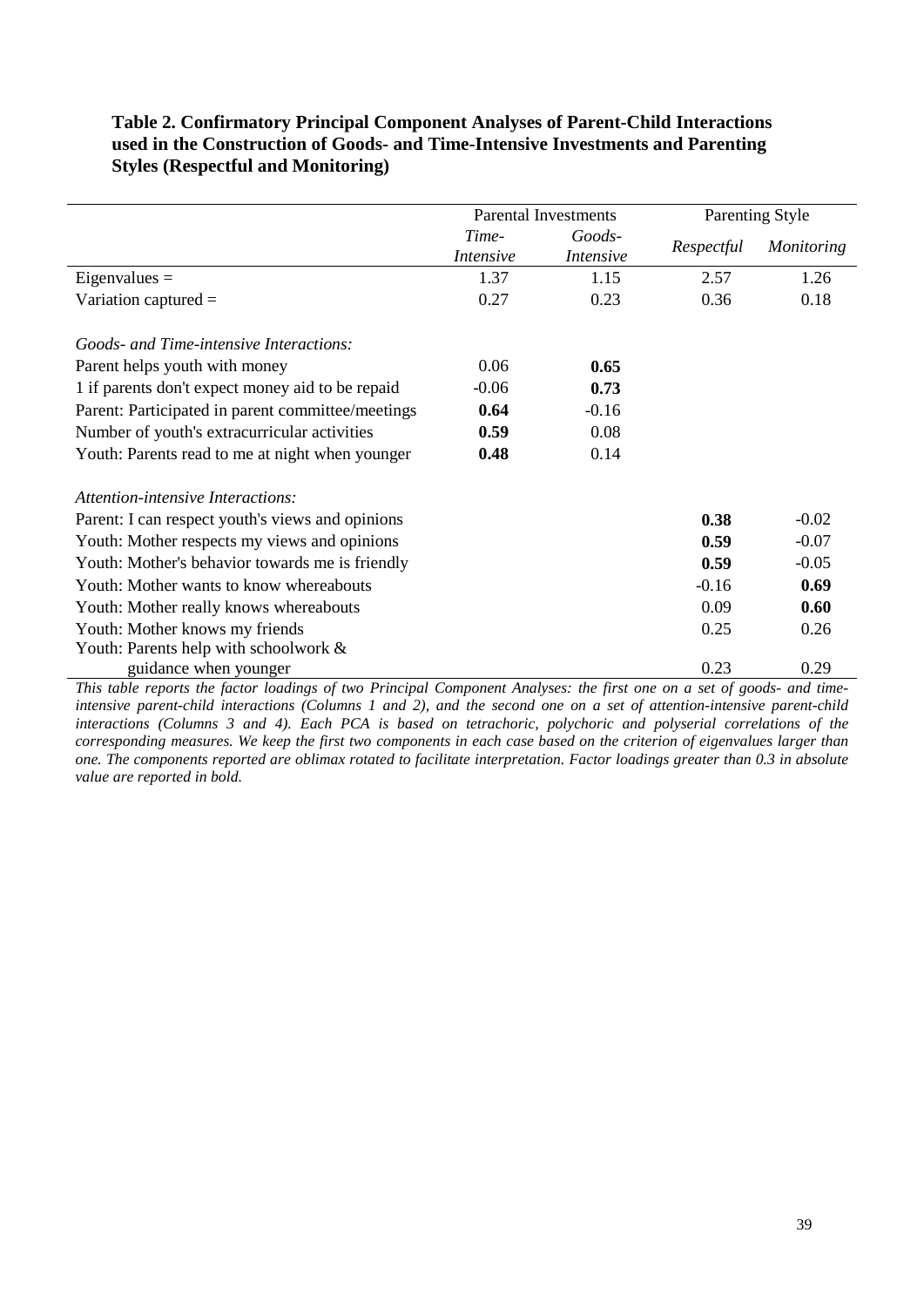|                                                     | All         | By Welfare Support History: |             |            |
|-----------------------------------------------------|-------------|-----------------------------|-------------|------------|
|                                                     |             | $<6$ years                  | $6 + years$ | Difference |
|                                                     | $(N=1,358)$ | $(N=1,002)$                 | $(N=356)$   | [p-value]  |
|                                                     |             |                             |             |            |
| Goods- and Time-intensive interactions:             |             |                             |             |            |
| Parent helps youth with money                       | 3.92        | 4.10                        | 3.40        | [0.000]    |
| 1 if parents don't expect money aid to be repaid    | 0.83        | 0.84                        | 0.82        | [0.353]    |
| Parent: Participated in parent committee/meetings   | 1.21        | 1.26                        | 1.07        | [0.001]    |
| Number of youth's extracurricular activities        | 1.67        | 1.79                        | 1.34        | [0.000]    |
| Youth: Parents read to me at night when younger     | 3.47        | 3.53                        | 3.31        | [0.003]    |
| Attention-intensive interactions:                   |             |                             |             |            |
| Parent: I can respect youth's views and opinions    | 5.05        | 5.07                        | 5.00        | [0.266]    |
| Youth: Mother respects my views and opinions        | 5.12        | 5.15                        | 5.02        | [0.058]    |
| Youth: Mother's behavior towards me is friendly     | 5.44        | 5.44                        | 5.45        | [0.794]    |
| Youth: Mother knows my friends                      | 2.42        | 2.43                        | 2.40        | [0.428]    |
| Youth: Mother wants to know whereabouts             | 6.99        | 7.08                        | 6.72        | [0.000]    |
| Youth: Mother really knows whereabouts              | 7.30        | 7.35                        | 7.18        | [0.118]    |
| Youth: Parents help with schoolwork &               |             |                             |             |            |
| guidance when younger                               | 3.67        | 3.72                        | 3.55        | [0.013]    |
| Youth outcomes:                                     |             |                             |             |            |
| Youth's internal LOC                                | 0.00        | 0.04                        | $-0.12$     | [0.010]    |
| 1 if youth graduated high school                    | 0.72        | 0.76                        | 0.60        | [0.000]    |
| Youth's University Entrance Score (N=715)           | 74.72       | 75.39                       | 71.56       | [0.027]    |
| Parent's background:                                |             |                             |             |            |
| Parent's age                                        | 47.06       | 47.43                       | 46.03       | [0.000]    |
| 1 if parent completed high school                   | 0.46        | 0.50                        | 0.33        | [0.000]    |
| 1 if parent completed university                    | 0.21        | 0.24                        | 0.12        | [0.000]    |
| 1 if parent is foreign-born                         | 0.21        | 0.21                        | 0.21        | [0.909]    |
| 1 if parent aboriginal                              | 0.02        | 0.01                        | 0.04        | [0.003]    |
|                                                     |             |                             |             |            |
| Parent's current socioeconomic information:         |             |                             |             |            |
| Log. of total earnings                              | 8.24        | 8.85                        | 6.53        | [0.000]    |
| 1 if zero earnings reported                         | 0.24        | 0.20                        | 0.34        | [0.000]    |
| 1 if parent is unemployed                           | 0.20        | 0.14                        | 0.36        | [0.000]    |
| Mother's internal LOC                               | 0.00        | 0.07                        | $-0.21$     | [0.000]    |
| 1 if parent was ever diagnosed with asthma          | 0.18        | 0.17                        | 0.22        | [0.058]    |
| 1 if parent was ever diagnosed with depression      | 0.24        | 0.20                        | 0.34        | [0.000]    |
| 1 if parent ever diagnosed with physical disability | 0.15        | 0.13                        | 0.21        | [0.002]    |
| 1 if parent ever diagnosed with learning disability | $0.02\,$    | 0.01                        | 0.04        | [0.027]    |

# **Table 3. Sample Mean of Key Variables by Socioeconomic Disadvantage**

*This table reports the mean value of the all relevant measures for our analyses. The first column reports mean values for the estimation sample. The second and third columns report means for the advantaged and disadvantaged subpopulations based on the intensity of welfare support use while the youth was growing up. The fourth column reports the p-value of a two-sided t-test of the difference between the advantaged and disadvantaged means. These tests are based on heteroscedasticity robust standard errors.*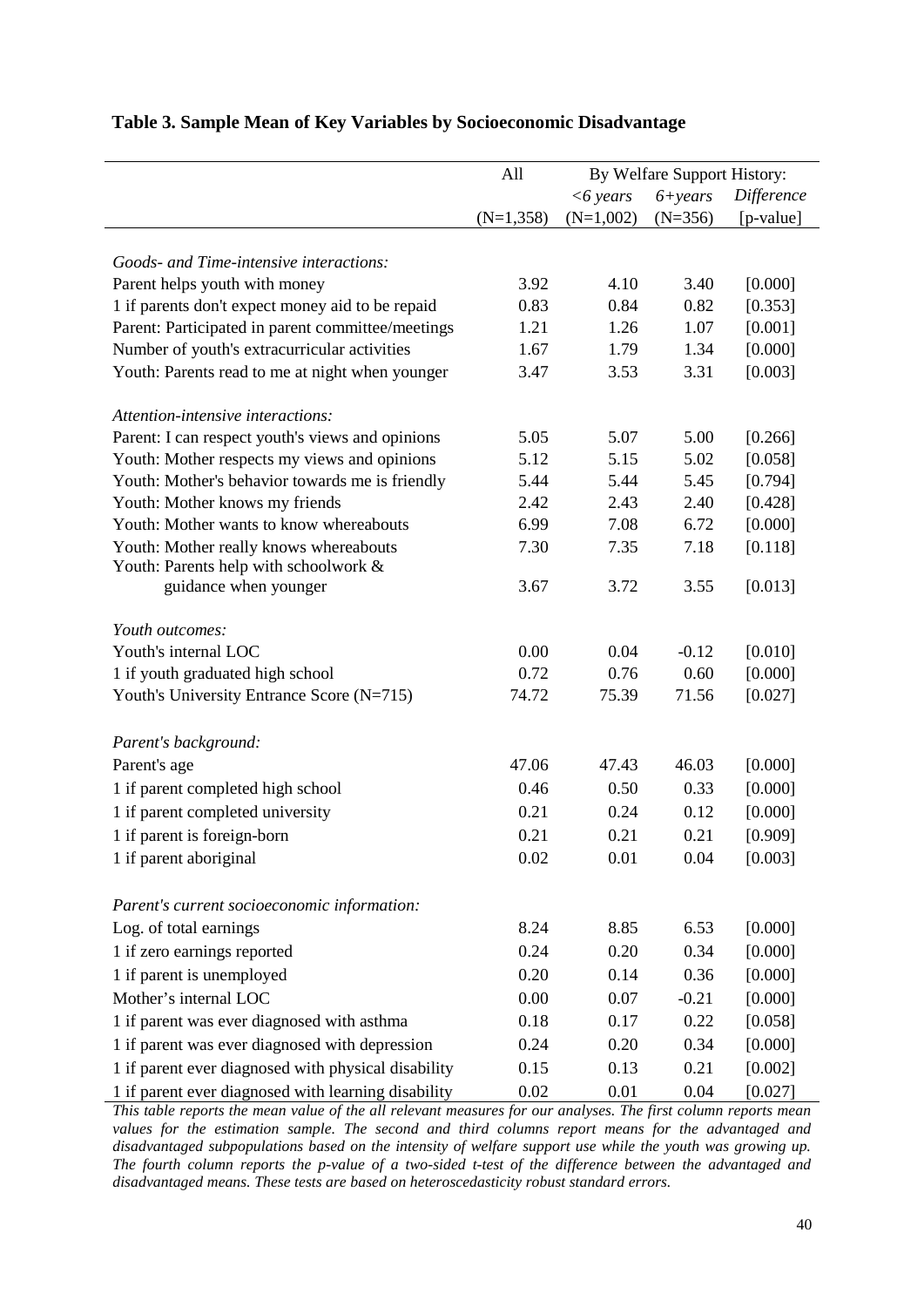| Panel A. Respectful Parenting Style and Disadvantage |                |            |            |            |  |
|------------------------------------------------------|----------------|------------|------------|------------|--|
|                                                      | (1)            | (2)        | (3)        | (4)        |  |
| More than 6 years of welfare                         | $-0.081$       | $-0.067$   | $-0.038$   | 0.014      |  |
|                                                      | (0.062)        | (0.064)    | (0.068)    | (0.067)    |  |
| Goods-intensive investments                          |                |            |            | $0.071**$  |  |
|                                                      |                |            |            | (0.030)    |  |
| Time-intensive investments                           |                |            |            | $0.164***$ |  |
|                                                      |                |            |            | (0.029)    |  |
| Parent's background                                  | N <sub>0</sub> | <b>Yes</b> | <b>Yes</b> | <b>Yes</b> |  |
| Parent's current SES                                 | No             | No.        | Yes        | Yes        |  |
| Observations                                         | 1,358          | 1,358      | 1,358      | 1,358      |  |
| R-squared                                            | 0.001          | 0.006      | 0.021      | 0.050      |  |

### **Table 4. The Relationship Between Socioeconomic Disadvantage and Parenting Styles**

| Panel B. Monitoring Parenting Style and Disadvantage |                        |                        |                        |                       |  |
|------------------------------------------------------|------------------------|------------------------|------------------------|-----------------------|--|
|                                                      | (1)                    | (2)                    | (3)                    | (4)                   |  |
| More than 6 years of welfare                         | $-0.220***$<br>(0.066) | $-0.192***$<br>(0.067) | $-0.221***$<br>(0.071) | $-0.128*$<br>(0.067)  |  |
| Goods-intensive investments                          |                        |                        |                        | $0.199***$<br>(0.028) |  |
| Time-intensive investments                           |                        |                        |                        | $0.231***$<br>(0.029) |  |
| Parent's background                                  | N <sub>o</sub>         | <b>Yes</b>             | <b>Yes</b>             | Yes                   |  |
| Parent's current SES                                 | N <sub>0</sub>         | N <sub>0</sub>         | <b>Yes</b>             | <b>Yes</b>            |  |

R-squared 0.009 0.019 0.022 0.107 *This table reports least squares regression coefficients of respectful parenting style (Panel A) and monitoring parenting style (Panel B) on an indicator of heavy welfare reliance while the youth was growing up, and on goods-intensive and time-intensive parental investments. The respectful and monitoring parenting style indices and the goods-intensive and time-intensive investment indices are constructed as linear combinations of the corresponding measures in Table 2, weighted by their factor loadings. Parent's background includes age, education, and foreign-born and aboriginal status. Parent's current SES includes total earnings, unemployment status, mother's internal Locus of Control, and physical and mental health. Heteroscedasticity robust standard errors in parentheses. \*\*\* p<0.01, \*\* p<0.05, \* p<0.1*

Observations 1,358 1,358 1,358 1,358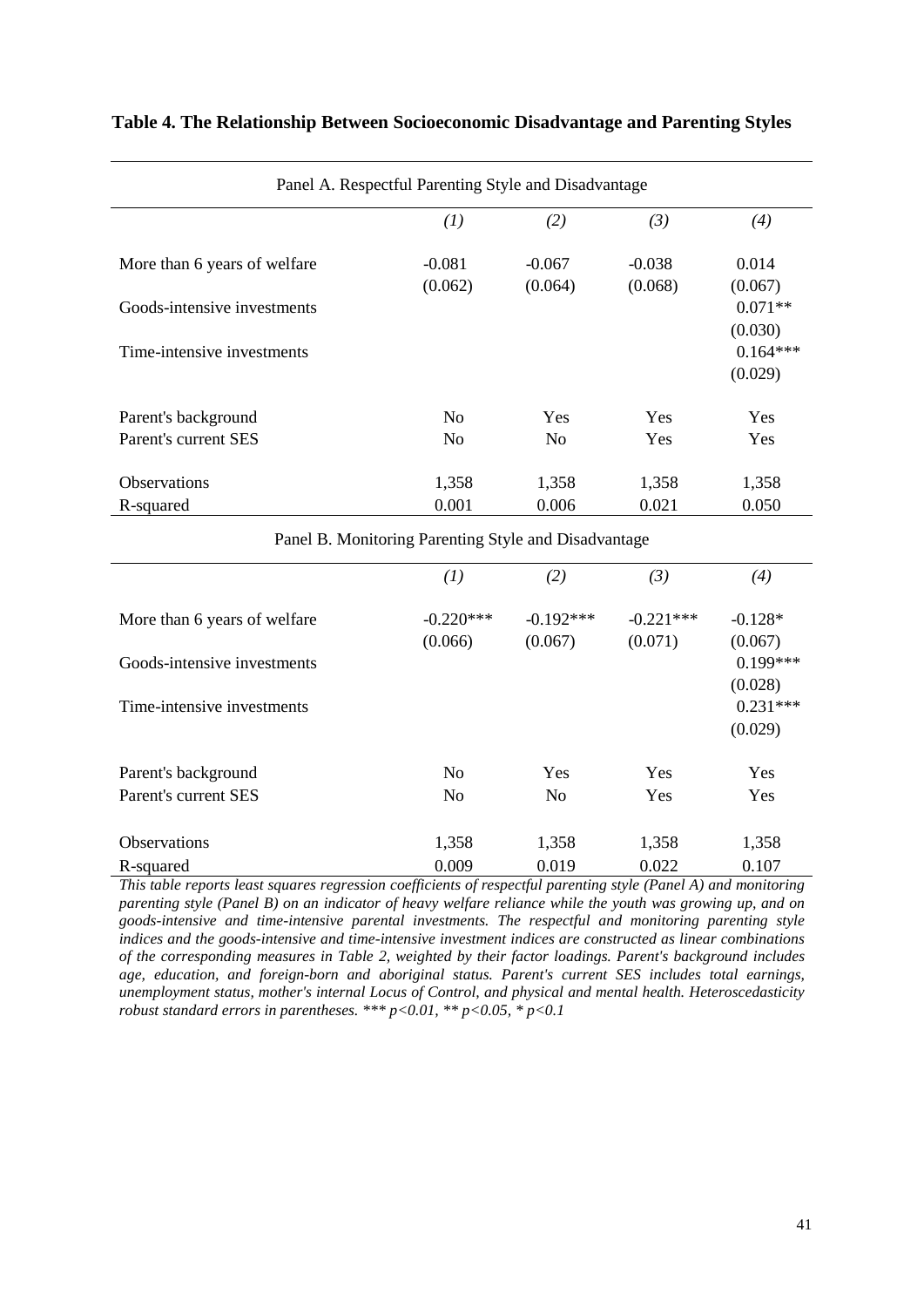| Panel A. Parenting and Youths' High School Graduation    |             |             |             |             |  |  |
|----------------------------------------------------------|-------------|-------------|-------------|-------------|--|--|
|                                                          | (1)         | (2)         | (3)         | (4)         |  |  |
| Respectful parenting                                     | $0.028**$   | $0.023*$    |             |             |  |  |
|                                                          | (0.013)     | (0.013)     |             |             |  |  |
| Monitoring parenting                                     | 0.016       | 0.002       |             |             |  |  |
|                                                          | (0.013)     | (0.013)     |             |             |  |  |
| Goods-intensive investments                              |             | $0.028**$   | $0.030**$   |             |  |  |
|                                                          |             | (0.013)     | (0.013)     |             |  |  |
| Time-intensive investments                               |             | $0.047***$  | $0.051***$  |             |  |  |
|                                                          |             | (0.013)     | (0.012)     |             |  |  |
| More than 6 years of welfare                             | $-0.128***$ | $-0.110***$ | $-0.110***$ | $-0.133***$ |  |  |
|                                                          | (0.029)     | (0.029)     | (0.029)     | (0.029)     |  |  |
| Observations                                             | 1,358       | 1,358       | 1,358       | 1,358       |  |  |
| R-squared                                                | 0.052       | 0.064       | 0.062       | 0.046       |  |  |
| Panel B. Parenting and Youths' University Entrance Score |             |             |             |             |  |  |
|                                                          | (1)         | (2)         | (3)         | (4)         |  |  |
| Respectful parenting                                     | 2.119***    | 1.993***    |             |             |  |  |
|                                                          | (0.672)     | (0.679)     |             |             |  |  |
| Monitoring parenting                                     | $-0.209$    | $-0.780$    |             |             |  |  |
|                                                          | (0.645)     | (0.654)     |             |             |  |  |
| Goods-intensive investments                              |             | $1.650**$   | 1.519**     |             |  |  |
|                                                          |             | (0.663)     | (0.649)     |             |  |  |
| Time-intensive investments                               |             | $1.647**$   | 1.806***    |             |  |  |
|                                                          |             | (0.646)     | (0.640)     |             |  |  |
| More than 6 years of welfare                             | $-3.414**$  | $-2.716*$   | $-2.496$    | $-3.243**$  |  |  |
|                                                          | (1.597)     | (1.591)     | (1.593)     | (1.594)     |  |  |
| Observations                                             | 715         | 715         | 715         | 715         |  |  |
| R-squared                                                | 0.122       | 0.136       | 0.124       | 0.109       |  |  |
| (continued                                               |             |             |             |             |  |  |

# **Table 5. The Relationship Between Parenting Styles and Youth Outcomes**

(continued below)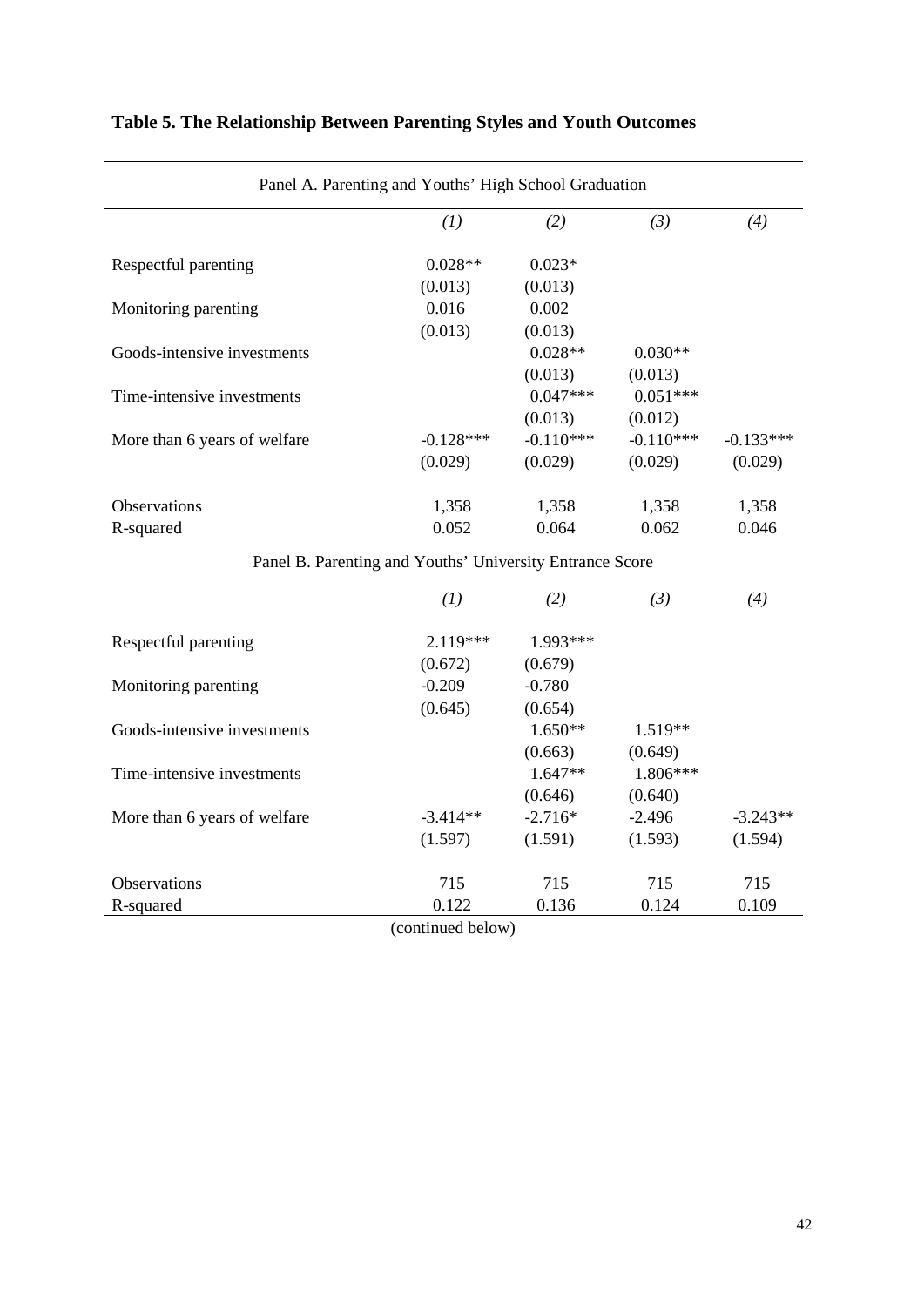(Table 5 continued from above)

*(1) (2) (3) (4)* Respectful parenting  $0.323***$   $0.314***$  $(0.027)$   $(0.026)$ Monitoring parenting 0.020 0.009  $(0.029)$   $(0.030)$ Goods-intensive investments -0.036 -0.009  $(0.027)$   $(0.028)$ Time-intensive investments  $0.098***$   $0.154***$  $(0.028)$   $(0.029)$ More than 6 years of welfare  $-0.112^*$   $-0.095$   $-0.097$   $-0.141**$  $(0.061)$   $(0.061)$   $(0.064)$   $(0.064)$ Observations 1,341 1,341 1,341 1,341 1,341 R-squared 0.117 0.126 0.030 0.009

#### Panel C. Parenting and Youths' Internal Locus of Control

#### Panel D. Parenting and Youths' Risky Behavior

|                              | (1)         | (2)         | (3)         | (4)        |
|------------------------------|-------------|-------------|-------------|------------|
| Respectful parenting         | $-0.095***$ | $-0.092***$ |             |            |
|                              | (0.013)     | (0.013)     |             |            |
| Monitoring parenting         | $-0.041***$ | $-0.030**$  |             |            |
|                              | (0.013)     | (0.014)     |             |            |
| Goods-intensive investments  |             | $-0.038***$ | $-0.051***$ |            |
|                              |             | (0.014)     | (0.014)     |            |
| Time-intensive investments   |             | $-0.023*$   | $-0.046***$ |            |
|                              |             | (0.014)     | (0.014)     |            |
| More than 6 years of welfare | $0.102***$  | $0.087***$  | $0.089***$  | $0.116***$ |
|                              | (0.030)     | (0.031)     | (0.031)     | (0.031)    |
| <b>Observations</b>          | 1,341       | 1,341       | 1,341       | 1,341      |
| R-squared                    | 0.089       | 0.096       | 0.053       | 0.035      |

*This table reports least squares regression coefficients on the following youth outcomes: a high school graduation dummy (Panel A), University Entrance Scores (Panel B), internal Locus of Control scores (Panel C), and risky behavior dummy (Panel D). These youth outcome variables are regressed on: respectful and monitoring parenting styles, goods-intensive and time-intensive parental investments, on an indicator of heavy welfare reliance while the youth was growing up, and on parent's background (with unreported coefficients). The respectful and monitoring parenting style indices and the goods-intensive and timeintensive investment indices are constructed as linear combinations of the corresponding measures in Table 2, weighted by their factor loadings. Parent's background includes age, education, and foreign-born and aboriginal status. Heteroscedasticity robust standard errors in parentheses. \*\*\* p<0.01, \*\* p<0.05, \* p<0.1*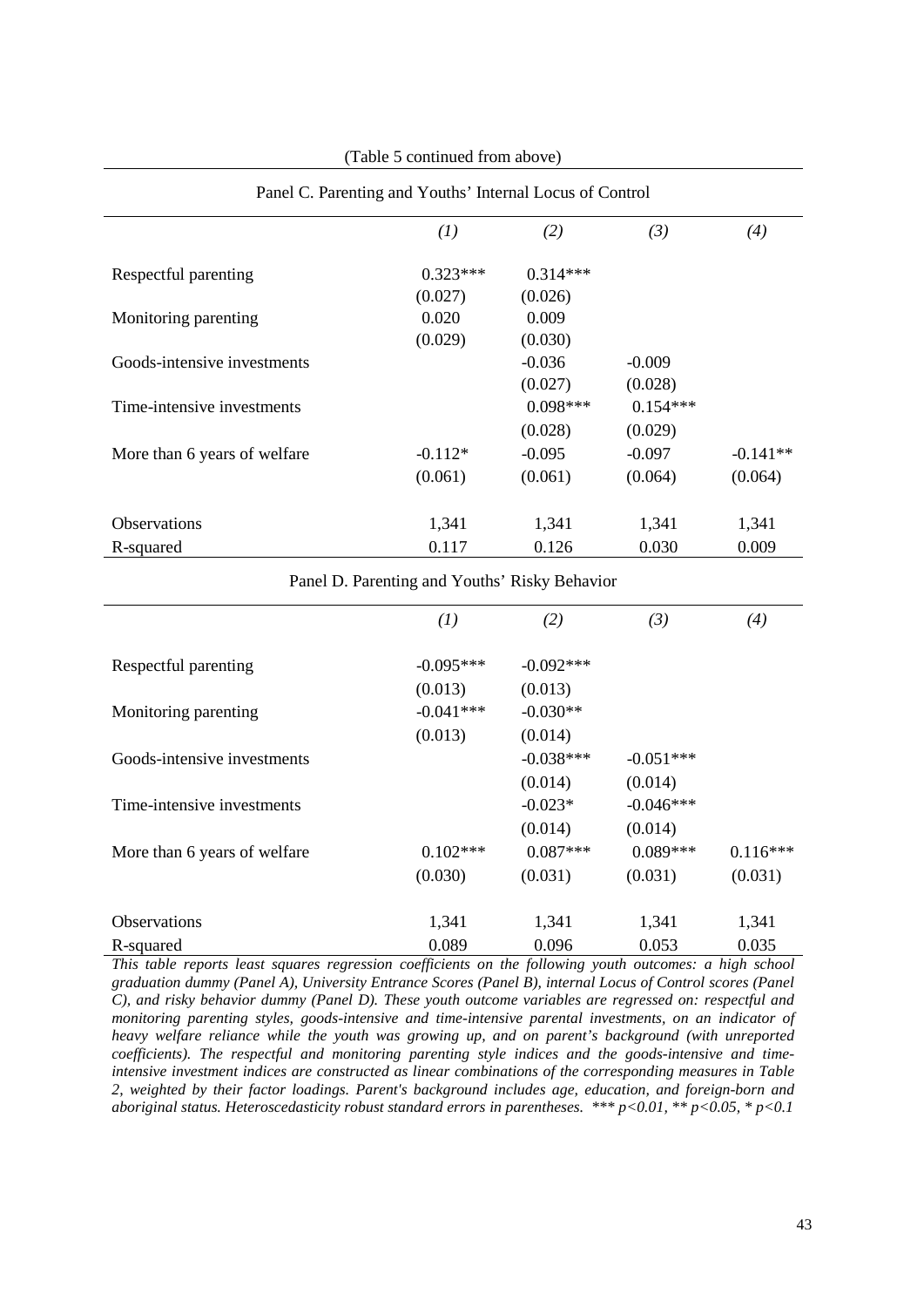# **Table A1. Definitions and Coding of the Main Variables**

| Variable Name                                        | <b>Description</b>                                                                                                                                                                                                                                                                                                                                                     | <b>Range and Coding</b>                                                                                                                                                                                                                                                                                                                                                               |
|------------------------------------------------------|------------------------------------------------------------------------------------------------------------------------------------------------------------------------------------------------------------------------------------------------------------------------------------------------------------------------------------------------------------------------|---------------------------------------------------------------------------------------------------------------------------------------------------------------------------------------------------------------------------------------------------------------------------------------------------------------------------------------------------------------------------------------|
| <b>Goods- and Time-Intensive Interactions:</b>       |                                                                                                                                                                                                                                                                                                                                                                        |                                                                                                                                                                                                                                                                                                                                                                                       |
| Parent helps youth with money                        | Based on the following questions asked to parent:<br>1. Are you currently living with [Focal Youth]?<br>2. Does [Focal Youth] pay any rent or board to you to live at<br>home?<br>3. Have you helped [Focal Youth] with [payment] in the past 12<br>months?<br>Payments Considered: Mortgage, bills, vehicle purchase, study-related<br>costs, general living expenses | Categorical, 0 - 5:<br>0 - Not living at home, no monetary help<br>1 - Not living at home, some help with mortgage and<br><b>bills</b><br>2 - Living at home but paying rent, no monetary help<br>3 - Living at home but paying rent, some monetary help<br>4 - Living at home and not paying rent, no monetary help<br>5 - Living at home and not paying rent, some monetary<br>help |
| 1 if parents don't expect money aid<br>to be repaid  | Asked to parent: Thinking about the ways in which you have helped<br>[Focal Youth] financially, do you consider this help to have been<br>primarily a loan or a gift? In other words, do you expect to be paid<br>back or not?                                                                                                                                         | Dummy, 1 if parent does not expect money to be paid<br>back                                                                                                                                                                                                                                                                                                                           |
| Parent: Participated in parent<br>committee/meetings | Asked to parent: Were you or [Focal Youth]'s /mother/father/ involved<br>in parent committee activities for more than one year?                                                                                                                                                                                                                                        | Dummy, 1 if involved                                                                                                                                                                                                                                                                                                                                                                  |
| Number of youth's extracurricular<br>activities      | Total sum of the activities mentioned in the following question asked to<br>parent: While attending secondary school, did [Focal Youth]<br>participate in any organised activities after school or on weekends,<br>such as sports, gymnastics, dance, scouts, clubs or religious groups?                                                                               | Continuous, 0 - 43                                                                                                                                                                                                                                                                                                                                                                    |
| Youth: Parents read to me at night<br>when younger   | Asked to youth in self-completed questionnaire: When you were<br>younger did your parent(s) or other persons responsible for you read to<br>you at night?                                                                                                                                                                                                              | Categorical, 1 (Not at all) - 5 (Every night)                                                                                                                                                                                                                                                                                                                                         |
| Youth: Mother respects my views<br>and opinions      | Asked to youth: Your mother respects your ideas and opinions about<br>the important things in life.                                                                                                                                                                                                                                                                    | Categorical, 1 (Never true) - 7 (Always)                                                                                                                                                                                                                                                                                                                                              |
| Parent: I can respect youth's views<br>and opinions  | Asked to parent: [Focal Youth]'s ideas and opinions about the<br>important things in life are ones you can respect?                                                                                                                                                                                                                                                    | Categorical, 1 (Never true) - 7 (Always)                                                                                                                                                                                                                                                                                                                                              |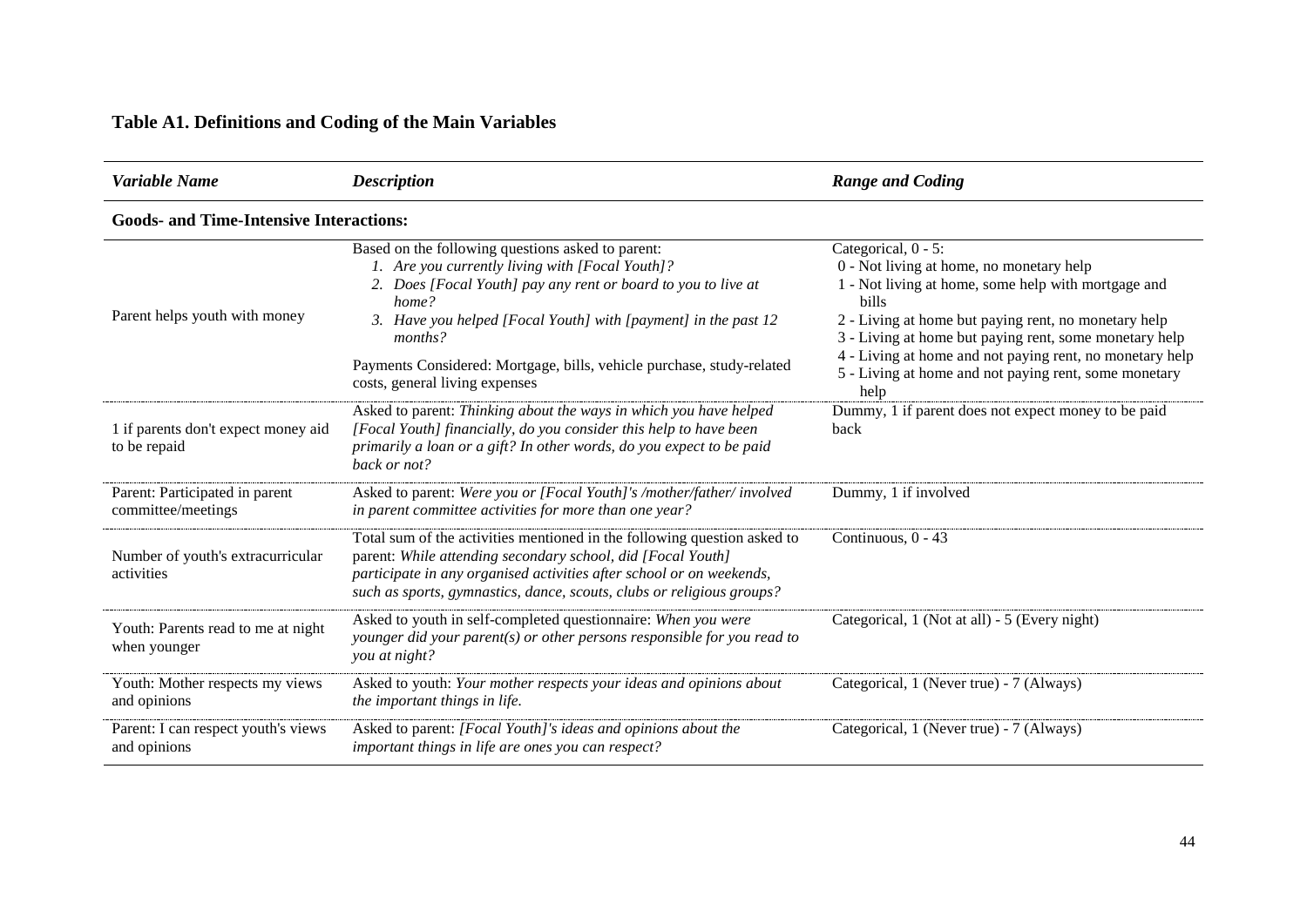| Variable Name                                                     | <b>Description</b>                                                                                                                                                                                                                                                                                                                                                               | <b>Range and Coding</b>                                                                                                  |  |  |  |  |
|-------------------------------------------------------------------|----------------------------------------------------------------------------------------------------------------------------------------------------------------------------------------------------------------------------------------------------------------------------------------------------------------------------------------------------------------------------------|--------------------------------------------------------------------------------------------------------------------------|--|--|--|--|
|                                                                   | <b>Attention-intensive Interactions:</b>                                                                                                                                                                                                                                                                                                                                         |                                                                                                                          |  |  |  |  |
| Youth: Mother's behavior towards<br>me is friendly                | Asked to youth: Overall, how would you characterize your relationship<br>with your mother? Would you say it is always friendly, often friendly<br>usually friendly, sometimes friendly, hardly ever friendly or never<br>friendly?                                                                                                                                               | Categorical, 1 (Never true) - 7 (Always)                                                                                 |  |  |  |  |
| Youth: Mother knows my friends                                    | Asked to youth in self-completed questionnaire: Does your mother<br>know who your friends are?                                                                                                                                                                                                                                                                                   | Categorical, 1 - 3<br>1 - Does not know any of my friends<br>2 - Knows some of my friends<br>3 - Knows all of my friends |  |  |  |  |
| Youth: Mother wants to know<br>whereabouts                        | Total sum of the following questions asked to youth in self-completed<br>questionnaire: How much does your mother want to know about:<br>1. Where you go at night?<br>2. What you do with your free time?<br>3. Where you are most days after school or in the afternoon?<br>Answer values are:<br>Doesn't want to know (1)<br>Wants to know a little (2)<br>Expects to know (3) | Continuous, 1 - 9                                                                                                        |  |  |  |  |
| Youth: Mother really knows<br>whereabouts                         | Total sum of the following questions asked to youth in self-completed<br>questionnaire: How much does your mother really know about:<br>1. Where you go at night?<br>2. What you do with your free time?<br>3. Where you are most days after school or in the afternoon?<br>Answer values are:<br>Doesn't know $(1)$<br>Knows a little (2)<br>Knows a lot $(3)$<br>-             | Continuous, 1 - 9                                                                                                        |  |  |  |  |
| Youth: Parents help with<br>schoolwork & guidance when<br>younger | Asked to youth in self-completed questionnaire: Did your parent(s) or<br>other persons responsible for you help you with such things as school<br>work, choosing your options, or preparing for exams?                                                                                                                                                                           | Categorical, 1 (Not at all) - 5 (All the time)                                                                           |  |  |  |  |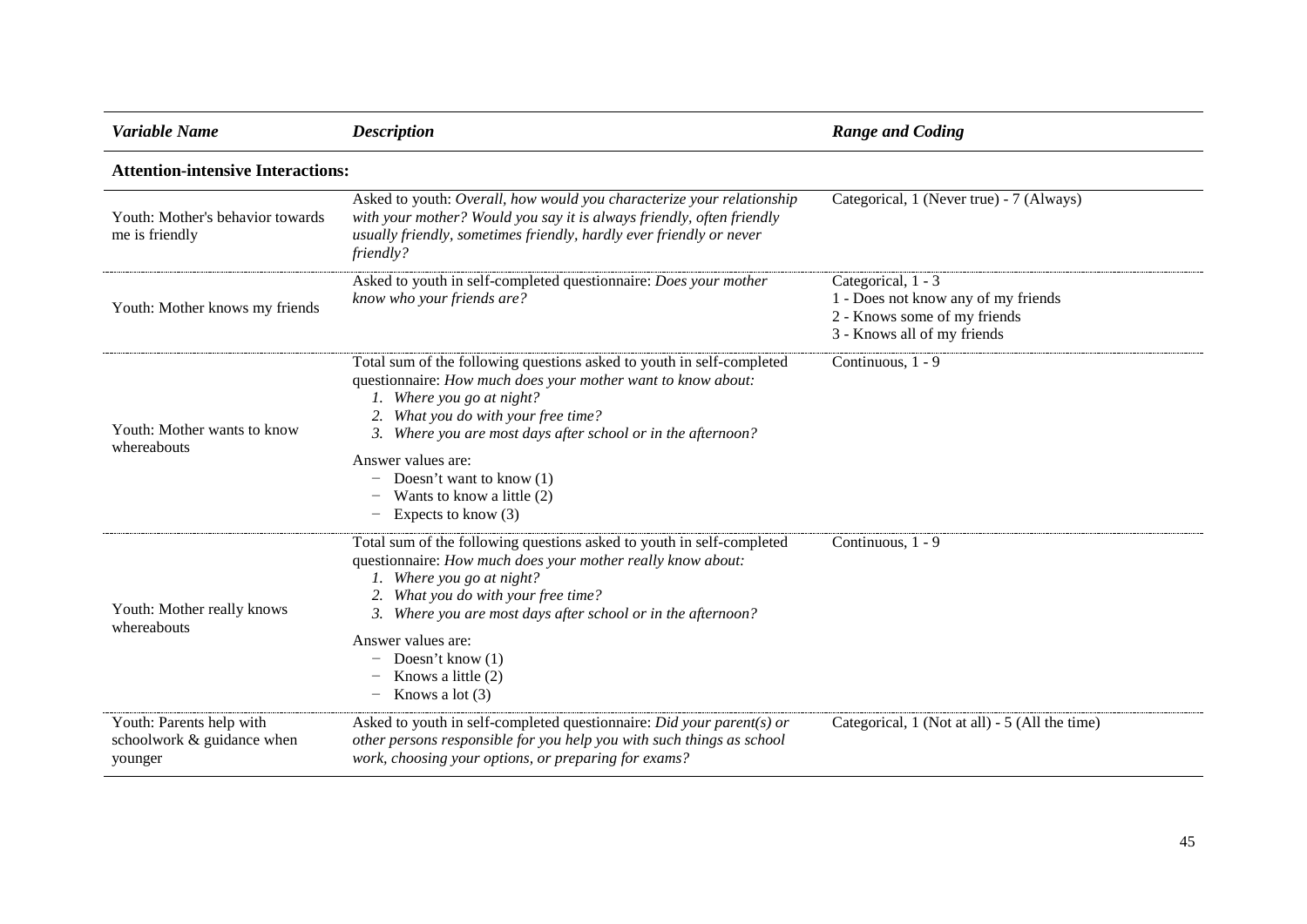| Variable Name                                  | <b>Description</b>                                                                                                                                                                                                                                                                                                                                                                                                                                                                                                                                                                                                                                                         | <b>Range and Coding</b>                              |
|------------------------------------------------|----------------------------------------------------------------------------------------------------------------------------------------------------------------------------------------------------------------------------------------------------------------------------------------------------------------------------------------------------------------------------------------------------------------------------------------------------------------------------------------------------------------------------------------------------------------------------------------------------------------------------------------------------------------------------|------------------------------------------------------|
| Other variables:                               |                                                                                                                                                                                                                                                                                                                                                                                                                                                                                                                                                                                                                                                                            |                                                      |
| Youth's internal LOC                           | Total sum of the following questions asked to parents and youth:<br>1. There is really no way I can solve some of the problems I have<br>(reversed)<br>2. Sometimes I feel that I'm being pushed around in life (reversed)<br>3. I have little control over the things that happen to me (reversed)<br>4. I can do just about anything I really set my mind to<br>5. I often feel helpless in dealing with the problems of life<br>(reversed)<br>6. What happens to me in the future mostly depends on me<br>7. There is little I can do to change many of the important things in<br>my life (reversed)<br>Answer values for each question are 1 (Strongly Disagree) to 4 | Continuous, 7 - 28                                   |
|                                                | (Strongly Agree)                                                                                                                                                                                                                                                                                                                                                                                                                                                                                                                                                                                                                                                           |                                                      |
| 1 if youth graduated high school               | Based on the following questions asked to youth:<br>1. Are you still going to secondary school or have you left school?<br>2. What year were you in when you left school?                                                                                                                                                                                                                                                                                                                                                                                                                                                                                                  | Dummy, 1 if not in school and completed year 12      |
| Youth's University Entrance Score<br>$(N=715)$ | Asked to youth: If taken /a University Admission Index (UAI)//an<br>Equivalent Tertiary Entrance Rank (ENTER)//an Overall Position<br>(OP)//a Tertiary Entrance Rank (TER)//a University entrance score/,<br>what was your score?                                                                                                                                                                                                                                                                                                                                                                                                                                          | continuous, 1 - 100                                  |
| Parent's age                                   | Based on year of birth in Centrelink, and updated by interviewer if<br>needed                                                                                                                                                                                                                                                                                                                                                                                                                                                                                                                                                                                              |                                                      |
| 1 if parent completed high school              | Asked to parent: What is the highest level of primary or secondary<br>school you have completed?                                                                                                                                                                                                                                                                                                                                                                                                                                                                                                                                                                           | Dummy, 1 if Year 12 or equivalent                    |
| 1 if parent completed university               | Asked to parent: What is the highest qualification you have completed<br>since leaving secondary school?                                                                                                                                                                                                                                                                                                                                                                                                                                                                                                                                                                   | Dummy, 1 if Bachelor Degree or above                 |
| 1 if parent is foreign-born                    | Asked to parent: In which country were you born?                                                                                                                                                                                                                                                                                                                                                                                                                                                                                                                                                                                                                           | Dummy, 1 if Not in Australia                         |
| 1 if parent aboriginal                         | Asked to parent: Are you of Aboriginal or Torres Strait Islander origin?                                                                                                                                                                                                                                                                                                                                                                                                                                                                                                                                                                                                   | Dummy, 1 if Aboriginal and/or Torres Strait Islander |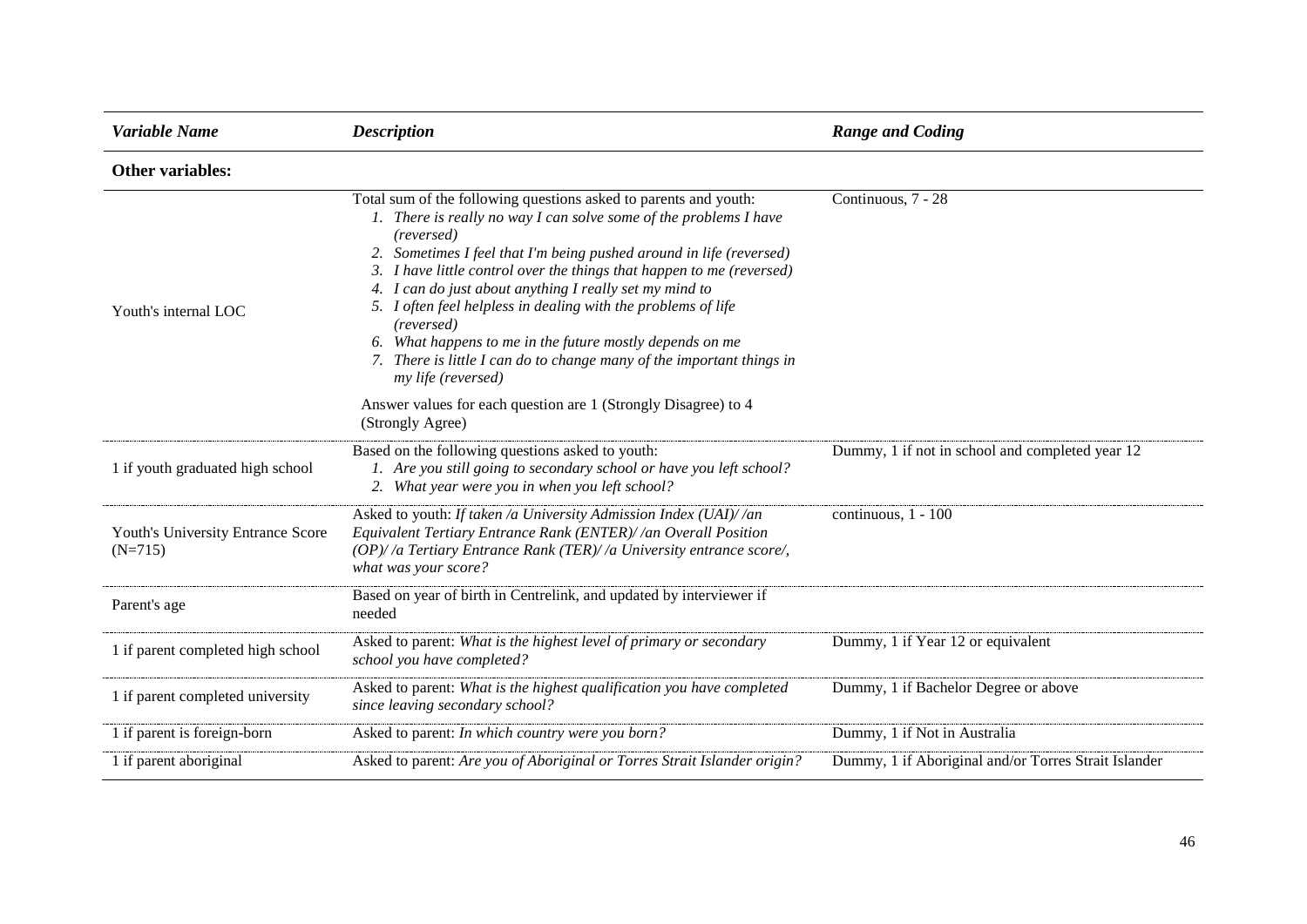## **Table A2. Summary Statistics of the Additional Youth Academic Activities, Health, and Behavior used for Calculating the Oster (2015) Coefficient Bounds**

|                                                        | By Welfare Support History: |            |             |            |
|--------------------------------------------------------|-----------------------------|------------|-------------|------------|
|                                                        | All                         | $<6$ years | $6 + years$ | Difference |
|                                                        |                             |            |             | [p-value]  |
| Youth's academic activities:                           |                             |            |             |            |
| 1 if youth participates in extracurricular activities  | 0.83                        | 0.71       | 0.80        | [0.000]    |
| 1 if youth ever repeated a school year                 | 0.08                        | 0.14       | 0.10        | [0.011]    |
| 1 if youth ever in program for gifted students         | 0.21                        | 0.16       | 0.20        | [0.038]    |
| Youth's relative performance in English                | 3.64                        | 3.43       | 3.58        | [0.000]    |
| Youth's relative performance in math                   | 3.11                        | 2.94       | 3.07        | [0.024]    |
| 1 if youth did not take mathematics                    | 0.08                        | 0.06       | 0.08        | [0.300]    |
| Youth's relative performance at school overall         | 3.57                        | 3.37       | 3.52        | [0.000]    |
|                                                        |                             |            |             |            |
| Youth's health:                                        |                             |            |             |            |
| 1 if youth ever in program for learning difficulties   | 0.07                        | 0.10       | 0.08        | [0.166]    |
| 1 if youth ever in program for physically handicapped  | 0.00                        | 0.00       | 0.00        | [0.544]    |
| 1 if youth ever diagnosed with depression              | 0.12                        | 0.16       | 0.13        | [0.064]    |
| 1 if youth ever diagnosed with ADD                     | 0.04                        | 0.07       | 0.05        | [0.062]    |
| 1 if youth ever diagnosed with any physical disability | 0.09                        | 0.07       | 0.08        | [0.396]    |
| 1 if youth ever diagnosed with any learning disability | 0.05                        | 0.08       | 0.06        | [0.079]    |
|                                                        |                             |            |             |            |
| Youth's behavior:                                      |                             |            |             |            |
| 1 if youth ever suspended from school                  | 0.08                        | 0.19       | 0.11        | [0.000]    |
| 1 if youth ever expelled from school                   | 0.01                        | 0.01       | 0.01        | [0.377]    |
| 1 if youth ever drunk excessively                      | 0.22                        | 0.26       | 0.23        | [0.186]    |
| 1 if youth regularly smokes                            | 0.12                        | 0.21       | 0.14        | [0.000]    |
| Youth's self-reported general health (inverse)         | 2.07                        | 2.25       | 2.12        | [0.004]    |
| 1 if youth ever diagnosed with asthma                  | 0.28                        | 0.35       | 0.29        | [0.016]    |
| How often did youth wag school (inverse)               | 1.31                        | 1.92       | 1.47        | [0.000]    |

*This table reports the mean value of the additional measures of youth academic activities, health, and behaviors used for conducting the coefficient bounds for selection on unobservables analyses (Oster 2015). The first column reports the mean values for the available sample. The second and third columns reports means for the advantaged and disadvantaged subpopulations based on the intensity of welfare support use while the youth was growing up. The fourth column reports the p-value of a two-sided t-test of the difference between the advantaged and disadvantaged means. These tests are based on heteroscedasticity robust standard errors.*